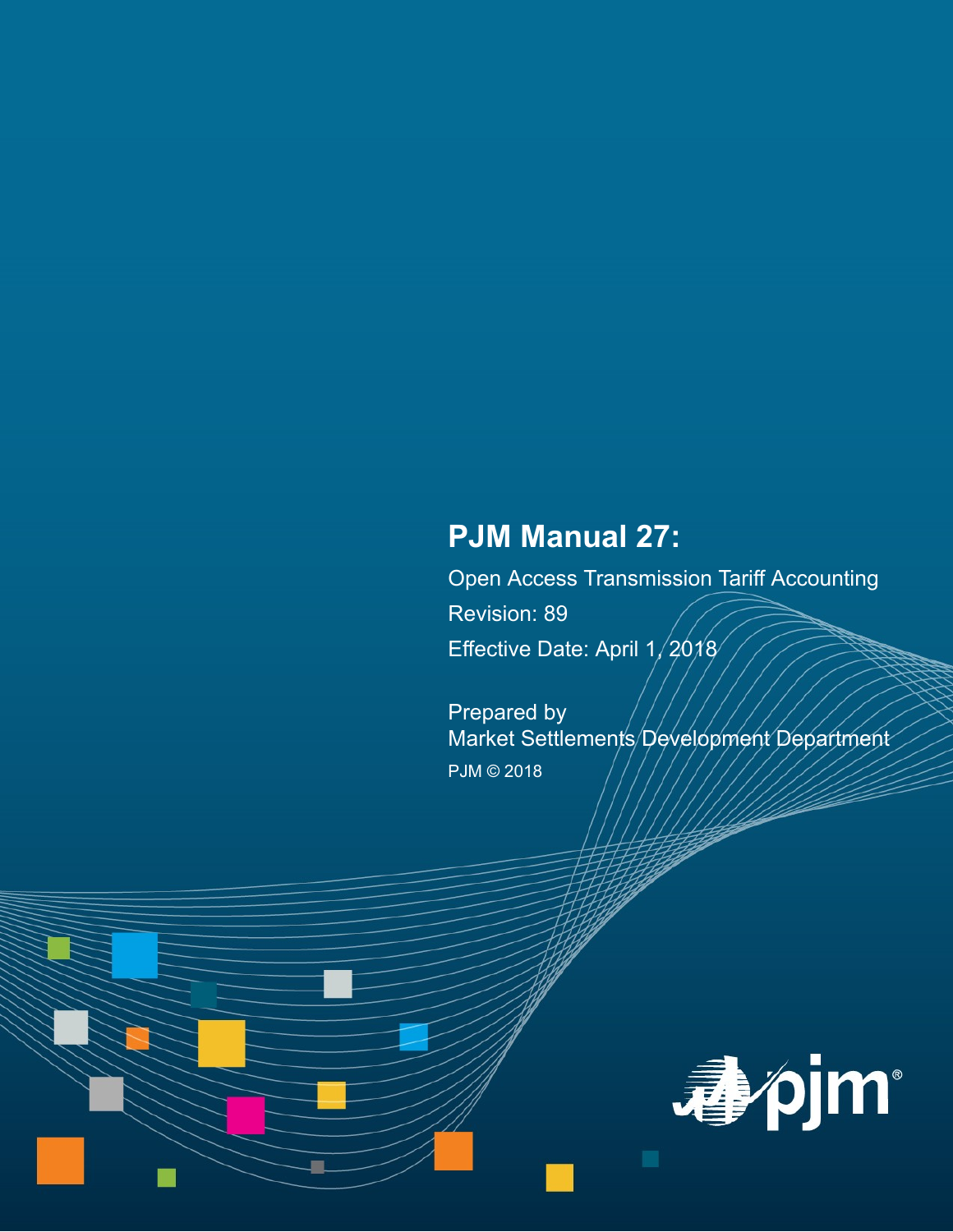

# **Table of Contents**

| Section 2: Scheduling, System Control and Dispatch Service (&<br>AC2, PJMSETTLEMENT, MMU, FERC, OPSI, CAPS, NERC & RFC)                         |  |
|-------------------------------------------------------------------------------------------------------------------------------------------------|--|
| 2.1 Scheduling, System Control and Dispatch Accounting Overview 12                                                                              |  |
|                                                                                                                                                 |  |
|                                                                                                                                                 |  |
|                                                                                                                                                 |  |
| 2.5 Reconciliation for PJM and TO Scheduling, System Control and Dispatch Service<br>(and AC2, MMU, FERC, OPSI, CAPS, NERC, and RFC) Charges 19 |  |
| Section 3: Reactive Supply and Voltage Control from Generation and                                                                              |  |
|                                                                                                                                                 |  |
|                                                                                                                                                 |  |
| 3.1 Reactive Supply and Voltage Control Service Accounting Overview21                                                                           |  |
|                                                                                                                                                 |  |
| Section 4: Energy Imbalance Service Accounting24                                                                                                |  |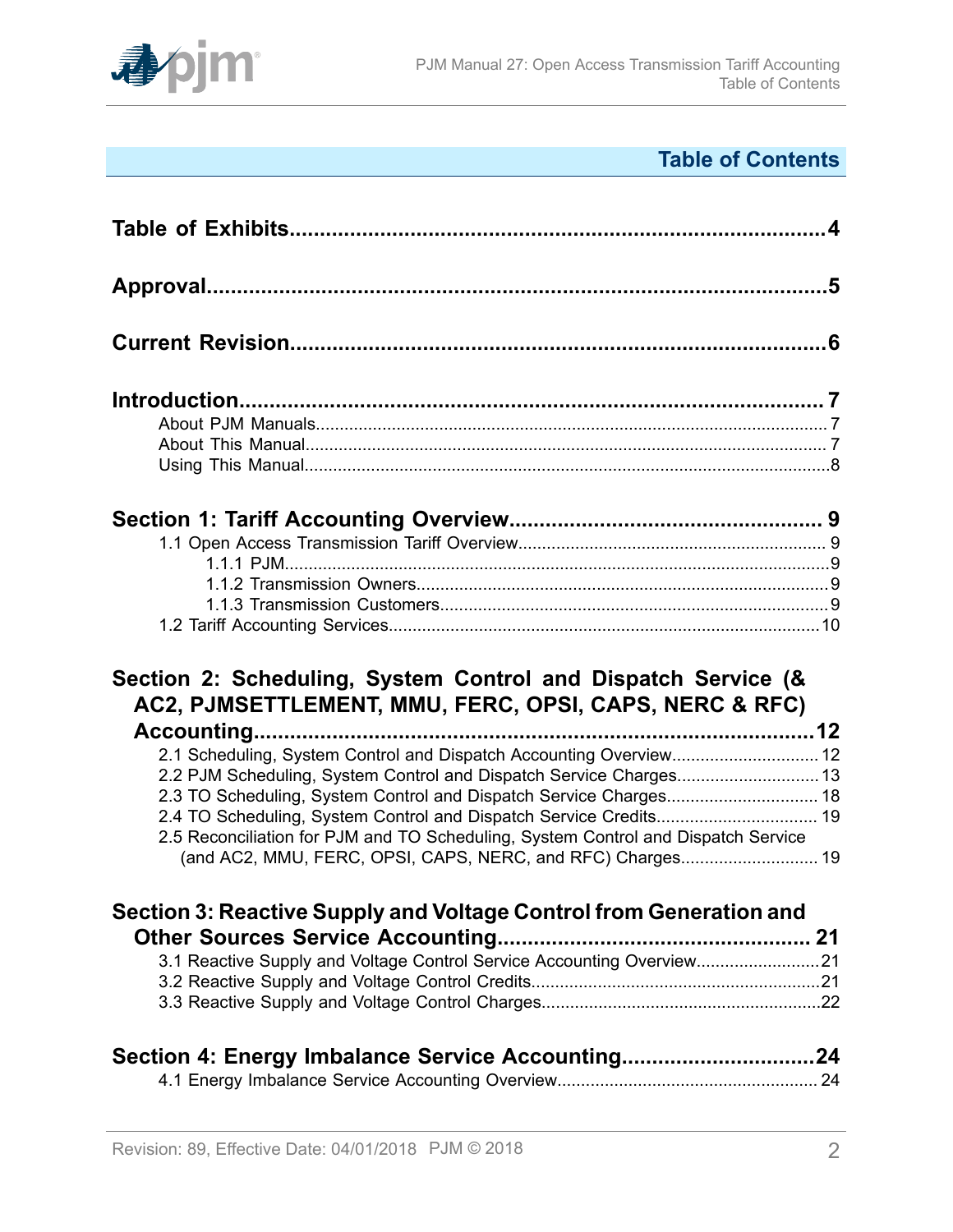

| Section 5: Network Integration Transmission Service Accounting 25              |  |
|--------------------------------------------------------------------------------|--|
| 5.1 Network Integration Transmission Service Accounting Overview 25            |  |
|                                                                                |  |
|                                                                                |  |
|                                                                                |  |
|                                                                                |  |
|                                                                                |  |
| 5.7 Business Rules for Changing Settlement Area Definitions of Network Load 29 |  |
| Section 6: Point-to-Point Transmission Service Accounting31                    |  |
|                                                                                |  |
|                                                                                |  |
|                                                                                |  |
|                                                                                |  |
|                                                                                |  |
| 6.2.2 Adjustment to Firm Daily Point-to-Point Transmission Service Charges 32  |  |
|                                                                                |  |
|                                                                                |  |
|                                                                                |  |
|                                                                                |  |
|                                                                                |  |
|                                                                                |  |
|                                                                                |  |
|                                                                                |  |
| Section 8: Expansion Cost Recovery Accounting 40                               |  |
|                                                                                |  |
|                                                                                |  |
|                                                                                |  |
|                                                                                |  |
|                                                                                |  |
|                                                                                |  |
|                                                                                |  |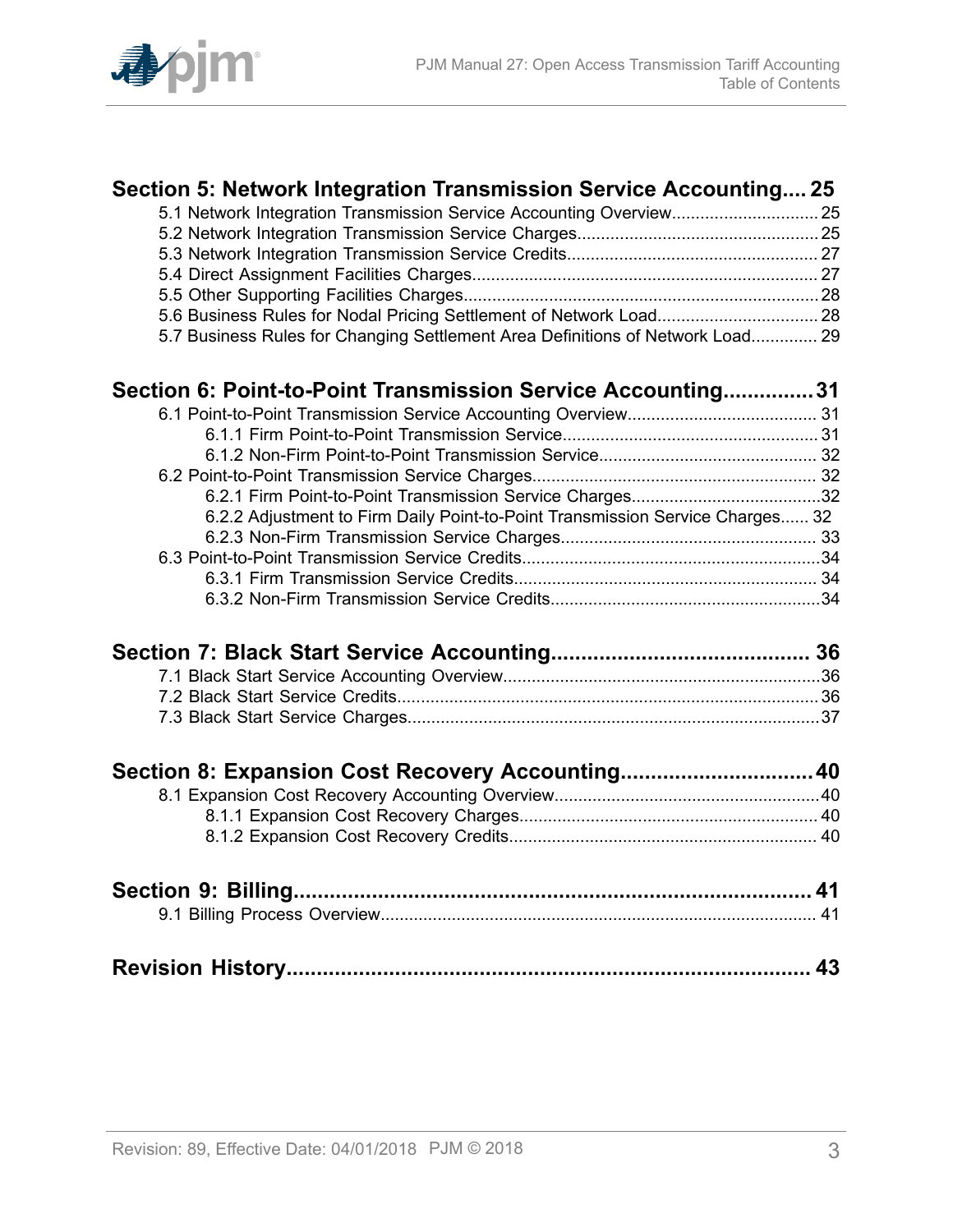

# **Table of Exhibits**

<span id="page-3-0"></span>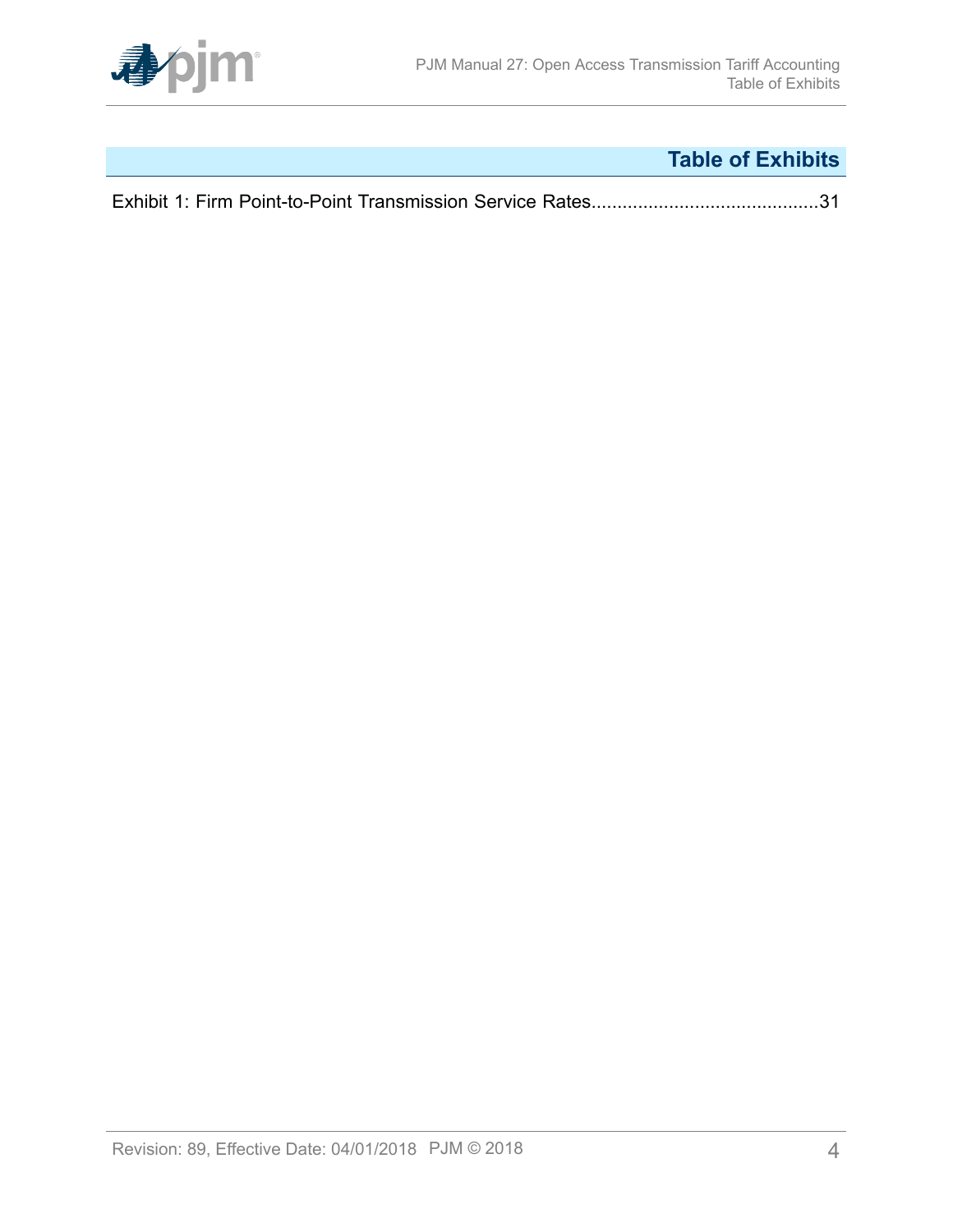

# <span id="page-4-0"></span>**Approval**

Approval Date: 03/28/2018 Effective Date: 04/01/2018

Raymond Fernandez, Manager

Market Settlements Development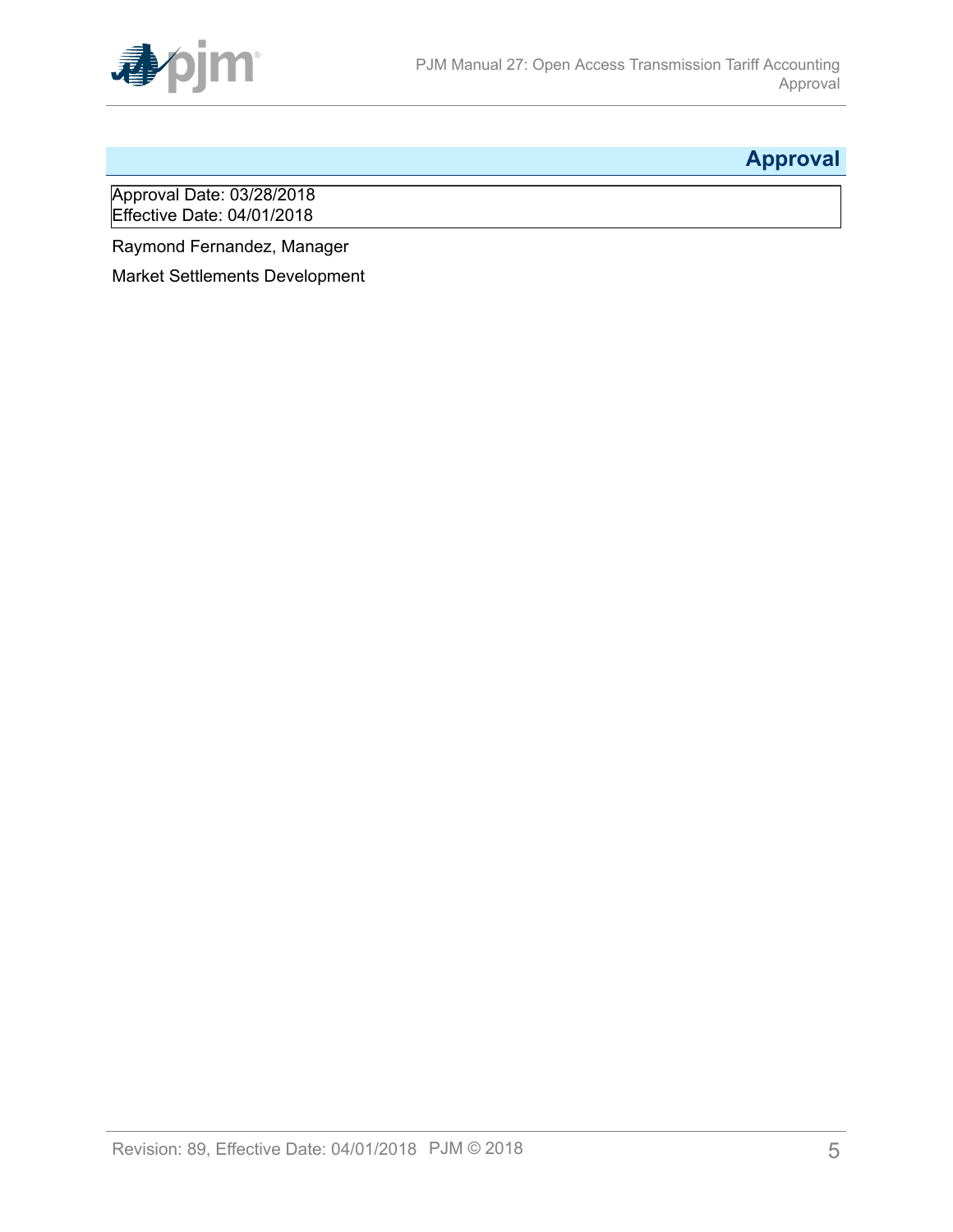

# <span id="page-5-0"></span>**Current Revision**

## **Revision 89 (04/01/2018):**

• Updated Section 4 for Five Minute Settlements (FERC Order 825) to replace references to "hourly" with "five minute".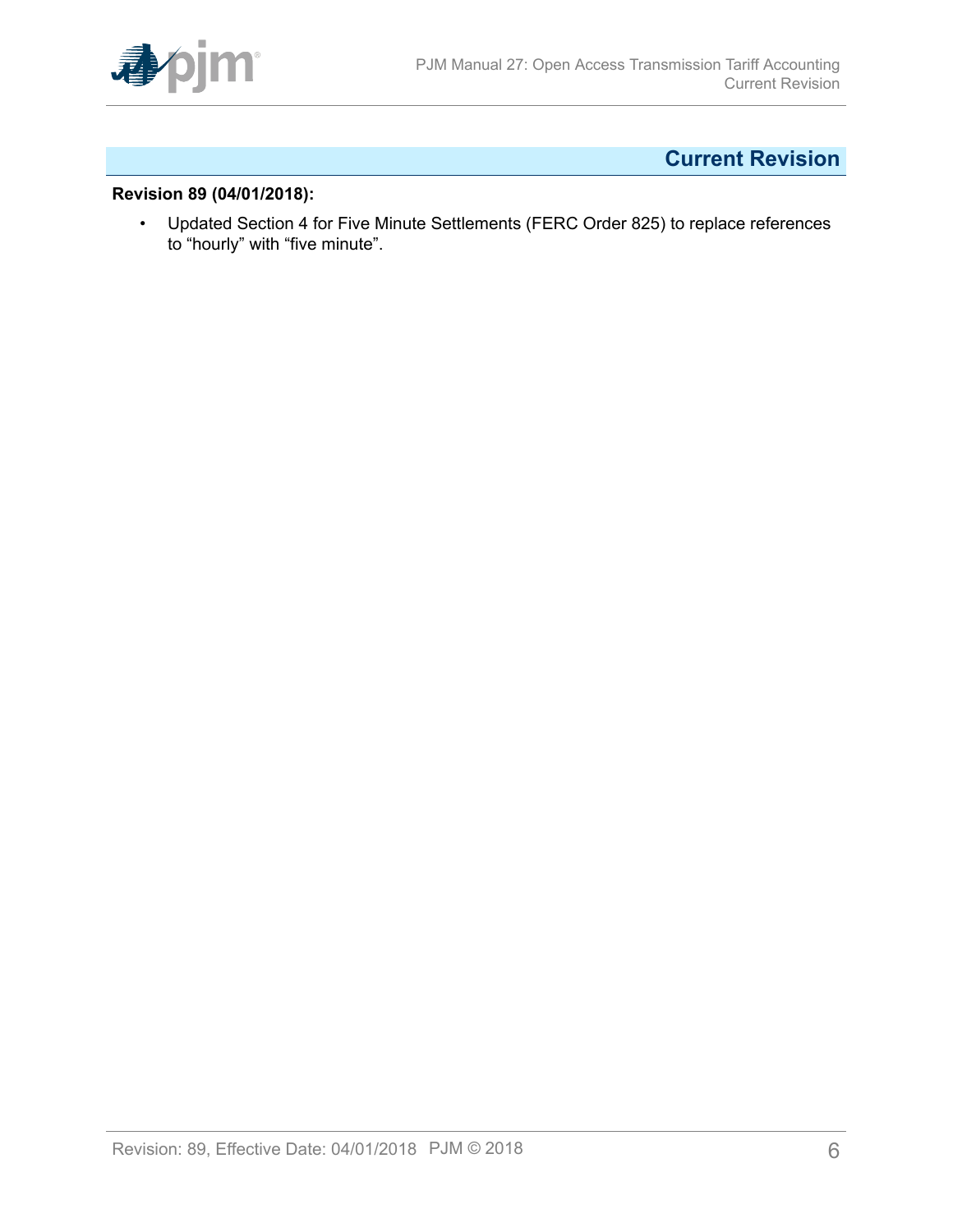

## <span id="page-6-0"></span>**Introduction**

Welcome to the *PJM Manual for Open Access Transmission Tariff Accounting*. In this Introduction, you will find the following information:

- What you can expect from the PJM Manuals (see "About PJM Manuals").
- What you can expect from this PJM Manual (see "About This Manual").
- How to use this manual (see "Using This Manual").

# <span id="page-6-1"></span>**About PJM Manuals**

The PJM Manuals are the instructions, rules, procedures, and guidelines established by the PJM for the operation, planning, and accounting requirements of PJM and the PJM Energy Market. The manuals are grouped under the following categories:

- **Transmission**
- PJM Energy Market
- Generation and transmission interconnection
- Reserve
- Accounting and Billing
- PJM administrative services
- Miscellaneous

For a complete list of all PJM manuals, go to the Library section on PJM.com.

## <span id="page-6-2"></span>**About This Manual**

The *PJM Manual for Open Access Transmission Tariff Accounting* is one of a series of manuals within the Accounting and Billing group. This manual focuses on the accounting for transmission services within the PJM Open Access Transmission Tariff.

The *PJM Manual for Open Access Transmission Tariff Accounting* consists of nine sections. These sections are listed in the table of contents beginning on page ii.

#### **Intended Audience**

The intended audiences for the PJM Manual for Open Access Transmission Tariff Accounting are:

- PJM Members
- External auditors, lawyers, and regulators
- PJM accounting staff and auditing staff

#### **References**

The References to other documents that provide background or additional detail directly related to the *PJM Manual for Open Access Transmission Tariff Accounting* are: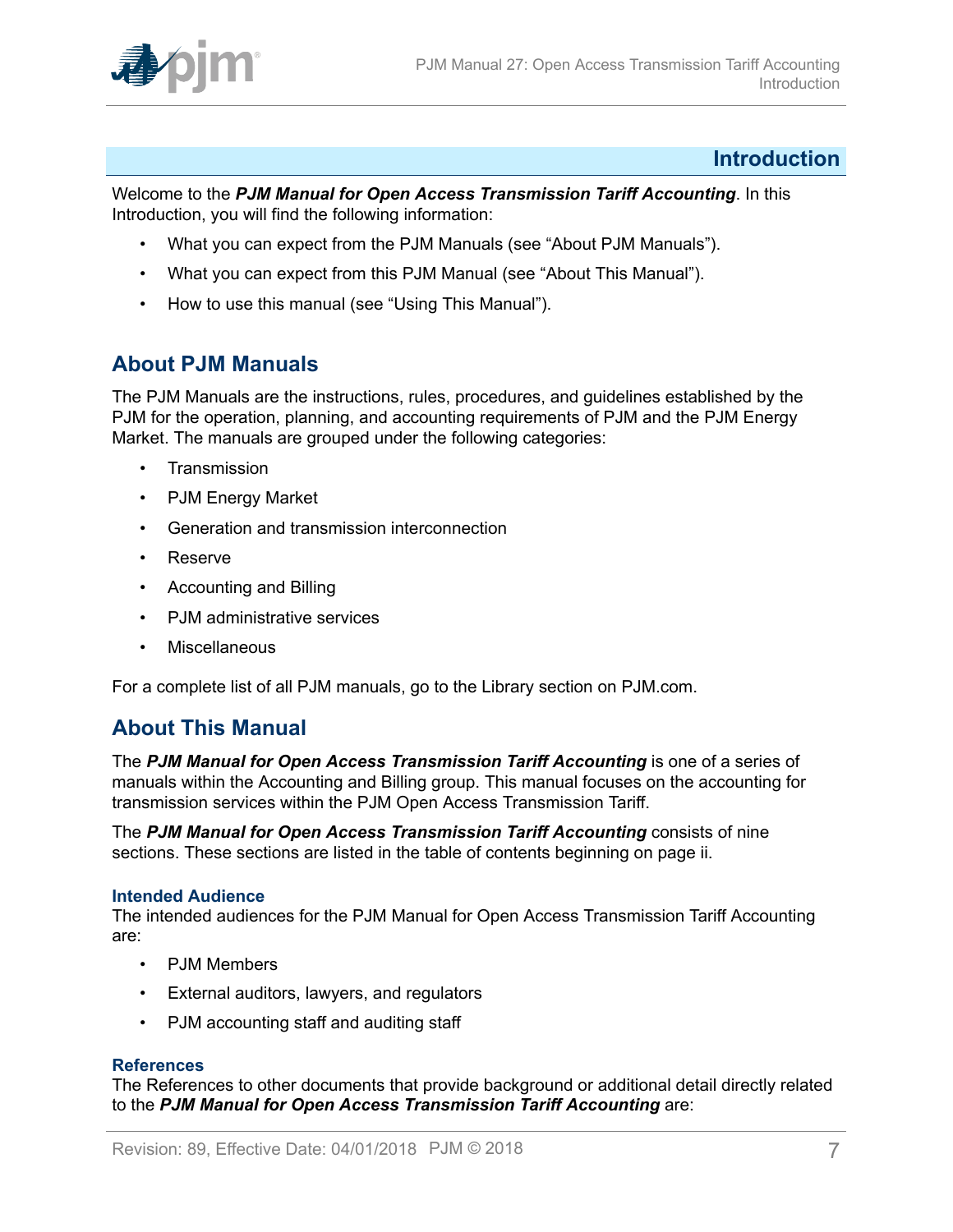

- Operating Agreement of PJM Interconnection, L.L.C.
- Transmission Owners Agreements
- PJM Manual for *[Operating Agreement Accounting \(M-28\)](http://www.pjm.com/~/media/documents/manuals/m28.ashx)*
- PJM Manual for *[Billing \(M-29\)](http://www.pjm.com/~/media/documents/manuals/m29.ashx)*
- PJM Manual for *[Balancing Operations \(M-12\)](http://www.pjm.com/~/media/documents/manuals/m12.ashx)*
- PJM Manual for *[Transmission](http://www.pjm.com/~/media/documents/manuals/m03.ashx) Operations (M-3)*

# <span id="page-7-0"></span>**Using This Manual**

We believe that explaining concepts is just as important as presenting procedures. This philosophy is reflected in the way we organize the material in this manual. We start each section with an overview. Then we present details, procedures or references to procedures found in other PJM manuals. The following provides an orientation to the manual's structure.

## **What You Will Find In This Manual**

- A table of contents that lists two levels of subheadings within each of the sections
- An approval page that lists the required approvals and a brief outline of the current revision
- Sections containing the specific guidelines, requirements, or procedures including PJM actions and PJM Member actions
- A section at the end detailing all previous revisions of this PJM Manual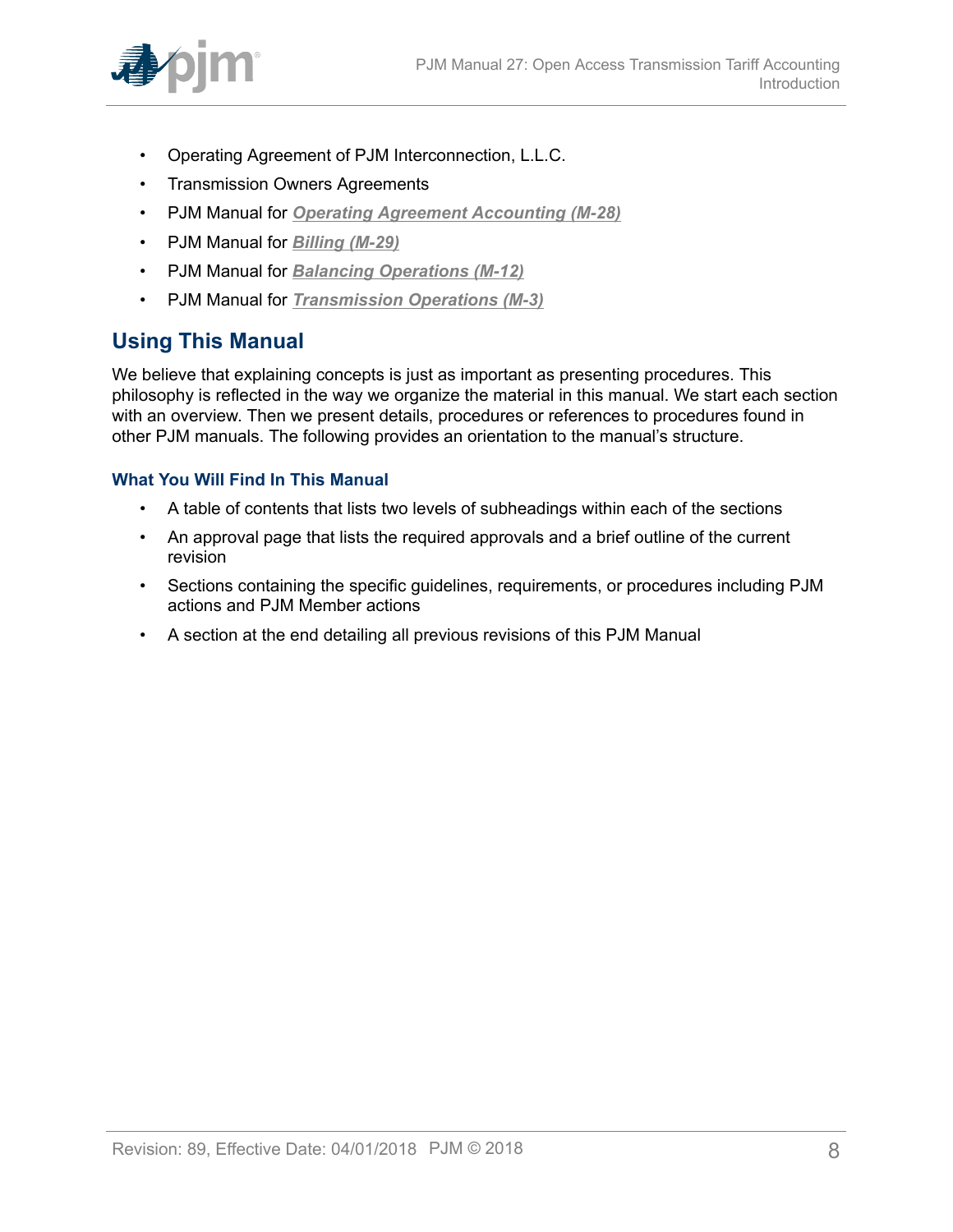

# <span id="page-8-0"></span>**Section 1: Tariff Accounting Overview**

Welcome to the *Tariff Accounting Overview* section of the *PJM Manual for Open Access Transmission Tariff Accounting*. In this section, you will find the following information:

- A general description of the PJM Open Access Transmission Tariff (see "*Open Access Transmission Tariff Overview*").
- A description of the PJM Open Access Transmission Tariff accounting services (see "*Tariff Accounting Services*").

# <span id="page-8-1"></span>**1.1 Open Access Transmission Tariff Overview**

To be compliant with the FERC Order 888, the Transmission Owners (TO) in PJM filed with the FERC an open access transmission service tariff, called the PJM Open Access Transmission Tariff. Transmission open access provides the ability to make use of existing transmission facilities that are owned by others, in this case the TOs, in order to deliver power to customers. Transmission Service is the reservation to transport power from one point to another and all of the ancillary services that are necessary to make the transport of power possible.

The PJM TOs' transmission facilities are operated with free-flowing transmission ties. The PJM manages the operation of these facilities, in accordance with the PJM Operating Agreement.

### <span id="page-8-2"></span>**1.1.1 PJM**

PJM operates the Transmission System that is used to provide Transmission Service. Transmission services include Point-To-Point Transmission Service (long-term and shortterm firm and non-firm) and Network Integration Transmission Service. In carrying out this responsibility, PJM performs the following functions:

- Acts as transmission provider and system operator for the PJM Region
- Maintains the OASIS
- Receives and acts on applications for transmission service
- Conducts system impact and facilities studies
- Schedules transactions
- Directs redispatch, curtailment, and interruptions
- Accounts for, collects, and disburses transmission revenues

#### <span id="page-8-3"></span>**1.1.2 Transmission Owners**

Each TO in PJM is a signatory to the PJM Open Access Transmission Tariff. They collectively have delegated the responsibility to administer the PJM Open Access Tariff to PJM. Each TO has the responsibility to design or install transmission facilities to satisfy requests for Transmission Service under the tariff.

## <span id="page-8-4"></span>**1.1.3 Transmission Customers**

There are two types of Transmission Customers for whom PJM Open Access Transmission Tariff charges are determined: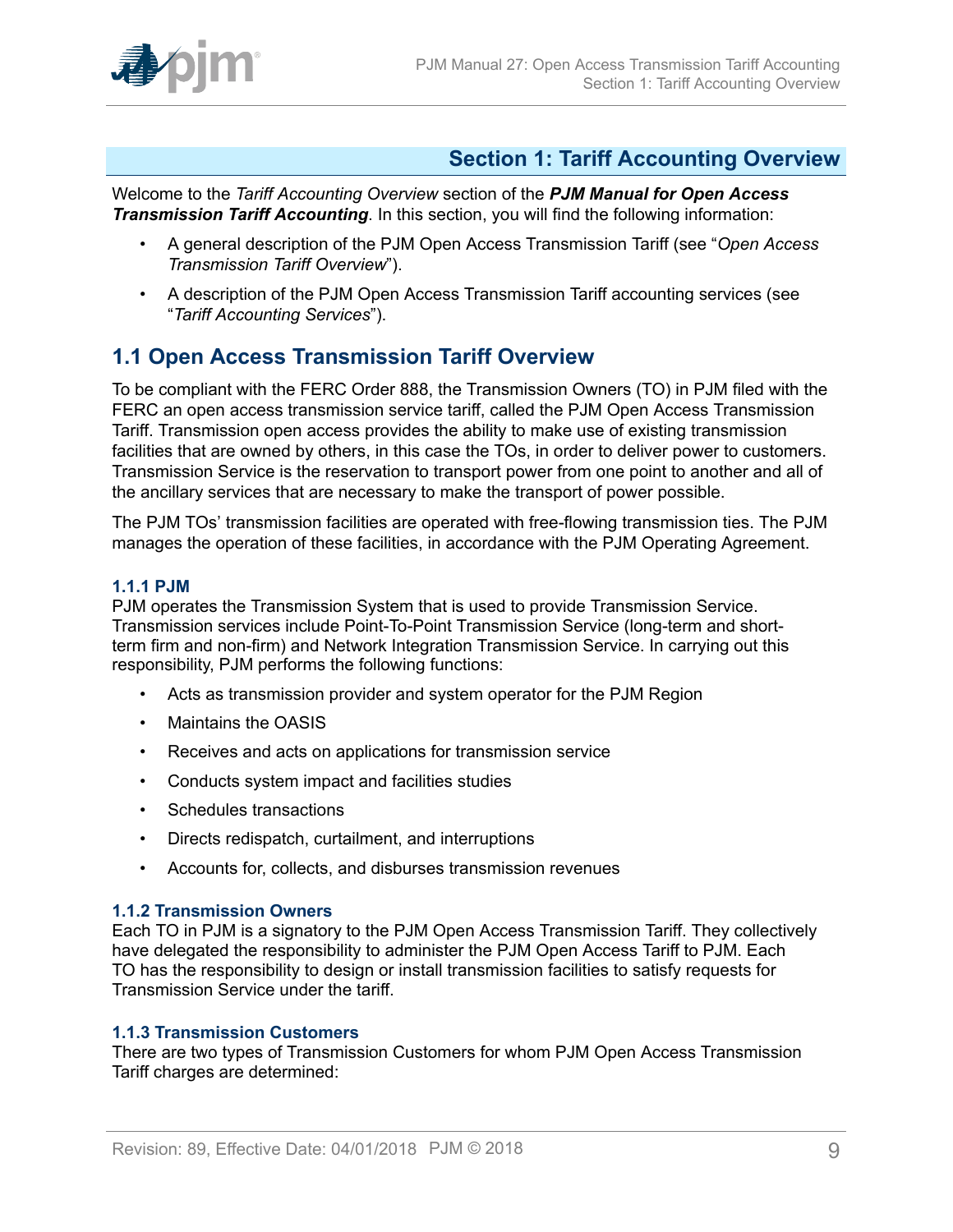

- Point-to-Point Transmission Customers entities receiving Transmission Service pursuant to the terms of the Transmission Provider's Point-to-Point Transmission Service.
- Network Customers entities receiving Transmission Service pursuant to the terms of the Transmission Provider's Network Integration Transmission Service.

# <span id="page-9-0"></span>**1.2 Tariff Accounting Services**

There are several transmission-related services for which the PJM calculates charges and credits for the monthly and weekly billing statements. (See the *[PJM Manual for Billing \(M-29\)](http://www.pjm.com/~/media/documents/manuals/m29.ashx)* for more information.)

The PJM accounts for the following types of transmission service:

- Network Integration Transmission Service Transmission Service provided pursuant to the rates, terms, and conditions set forth in the Tariff.
- Firm Point-to-Point Transmission Service Transmission Service that is reserved and/or scheduled between specified Points of Receipt(s) and Point(s) of Delivery. The minimum term is one day and the maximum term is specified in the Service Agreement.
- Non-Firm Point-to-Point Transmission Service Transmission Service that is reserved and scheduled on an as-available basis and is subject to curtailment or interruption. Non-Firm Point-To-Point Transmission Service is available on a stand-alone basis for periods ranging from one hour to one month.

PJM accounts for the following Ancillary Services, which PJM is required to provide and Transmission Customers are required to purchase:

- Scheduling, System Control and Dispatch scheduling and administering the movement of power through, out of, or within PJM.
- Reactive Supply and Voltage Control from Generation Sources operating generating facilities to produce reactive power to maintain transmission voltages within acceptable limits.

In addition to the services listed above, the following Ancillary Services, which PJM is required to provide to Transmission Customers that serve load within PJM, are also accounted for by PJM:

- Regulation and Frequency Response committing on-line generation whose output is raised or lowered as necessary to follow the moment-to-moment changes in load.
- Operating Reserves the amount of generating capacity actually operated for specified periods of an Operating Day to ensure the reliable operation of PJM.
- Energy Imbalance provided when a difference occurs between the scheduled and actual delivery of energy to a load.
- Black Start Service the capability of generating units to start without an outside electrical supply or the demonstrated ability of a generating unit with a high operating factor to automatically remain operating at reduced levels when disconnected from the grid.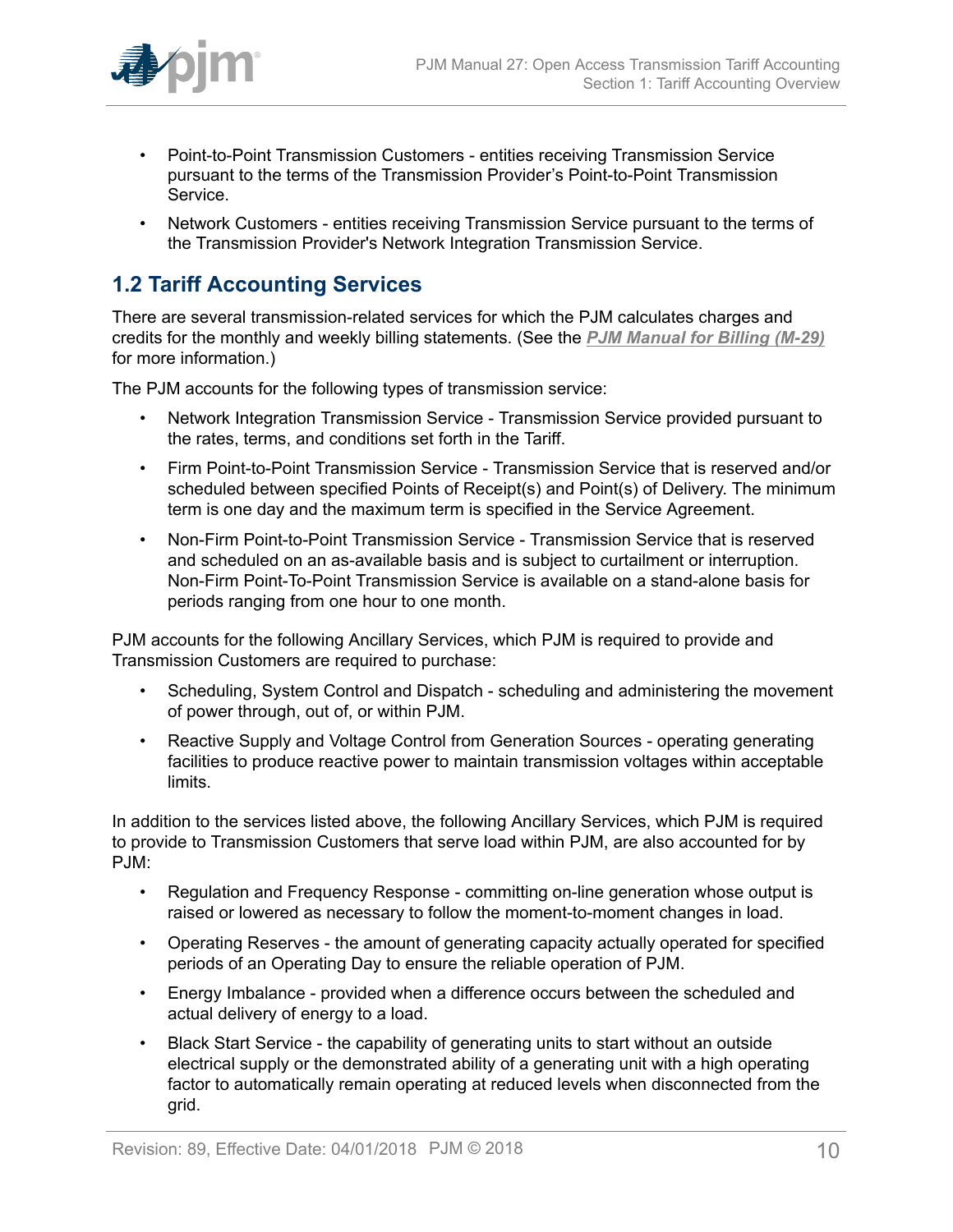

- The regulation and frequency response service, energy imbalance service (for network customers), and operating reserves - spinning and supplemental services are billed through the Operating Agreement and, therefore, are not covered in this manual. (See the *[PJM Manual for Operating Agreement Accounting \(M-28\)](http://www.pjm.com/~/media/documents/manuals/m28.ashx)* for more details.)
- PJM also accounts for the following charges/credits: Expansion Cost, RTO Start-up Cost Recovery, and FERC/OPSI/CAPS/NERC/RFC/MMU/AC2/PJMSettlement fees.
- Accounting Input Data.

After-the-fact, PJM collects information regarding actual operations which is recorded by PJM dispatchers or automated systems. The tariff accounting processes use this information as input data. Other accounting input data is provided from various systems and databases. This information includes basic data describing scheduling information for Transmission Customers' transactions, and Transmission System parameters. The tariff accounting process uses this information as described in the other sections of this manual.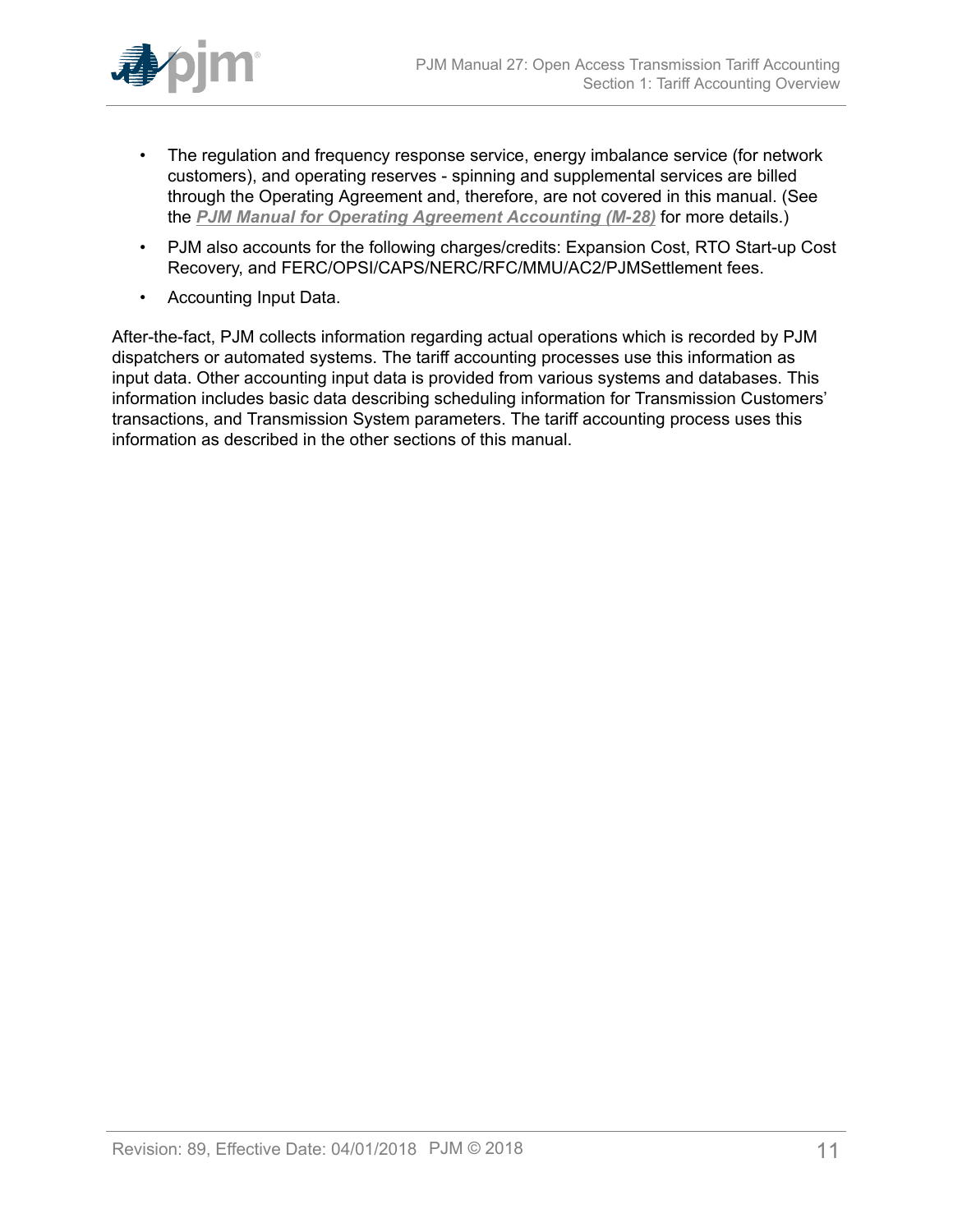

# <span id="page-11-0"></span>**Section 2: Scheduling, System Control and Dispatch Service (& AC2, PJMSETTLEMENT, MMU, FERC, OPSI, CAPS, NERC & RFC) Accounting**

Welcome to the Scheduling, System Control and Dispatch Service Accounting section of the **PJM Manual for Open Access Transmission Tariff Accounting**. In this section, you will find the following information:

- A description of the scheduling, system control and dispatch ancillary service accounting (see "Scheduling, System Control and Dispatch Accounting Overview").
- How the PJM scheduling, system control and dispatch service charges are calculated for PJM Members (see "Scheduling, System Control and Dispatch Service Charges").
- How the TO scheduling, system control and dispatch service charges are calculated for Transmission Customers (see "TO Scheduling, System Control and Dispatch Service Charges").
- How the TO scheduling, system control and dispatch service credits are calculated for TOs (see "TO Scheduling, System Control and Dispatch Service Credits").
- How the PJM and TO scheduling, system control and dispatch service charge reconciliations are calculated for Network Transmission Customers (see "Reconciliation for PJM and TO Scheduling, System Control and Dispatch Service Charges").

# <span id="page-11-1"></span>**2.1 Scheduling, System Control and Dispatch Accounting Overview**

Scheduling, system control and dispatch service is required to schedule the movement of power through, out of, or into PJM. This service can only be provided by the operator of the PJM Region in which the transmission facilities that are used for Transmission Service are located. PJM Members, therefore, must purchase this service from PJM.

PJM scheduling, system control and dispatch service charges are based on the costs of operating PJM. This includes the costs associated with implementing the PJM Operating Agreement, administering the PJM Open Access Transmission Tariff, and implementing the Reliability Assurance Agreements. These costs include:

- Salary and expenses of personnel
- Facilities
- Committee activities and investigations
- Communication facilities
- Principal and/or depreciation expense
- Interest expense and financing costs
- Costs accrued for  $AC<sup>2</sup>$
- Costs accrued for PJM Settlement, Inc.
- Costs accrued for MMU
- Payments made to FERC and OPSI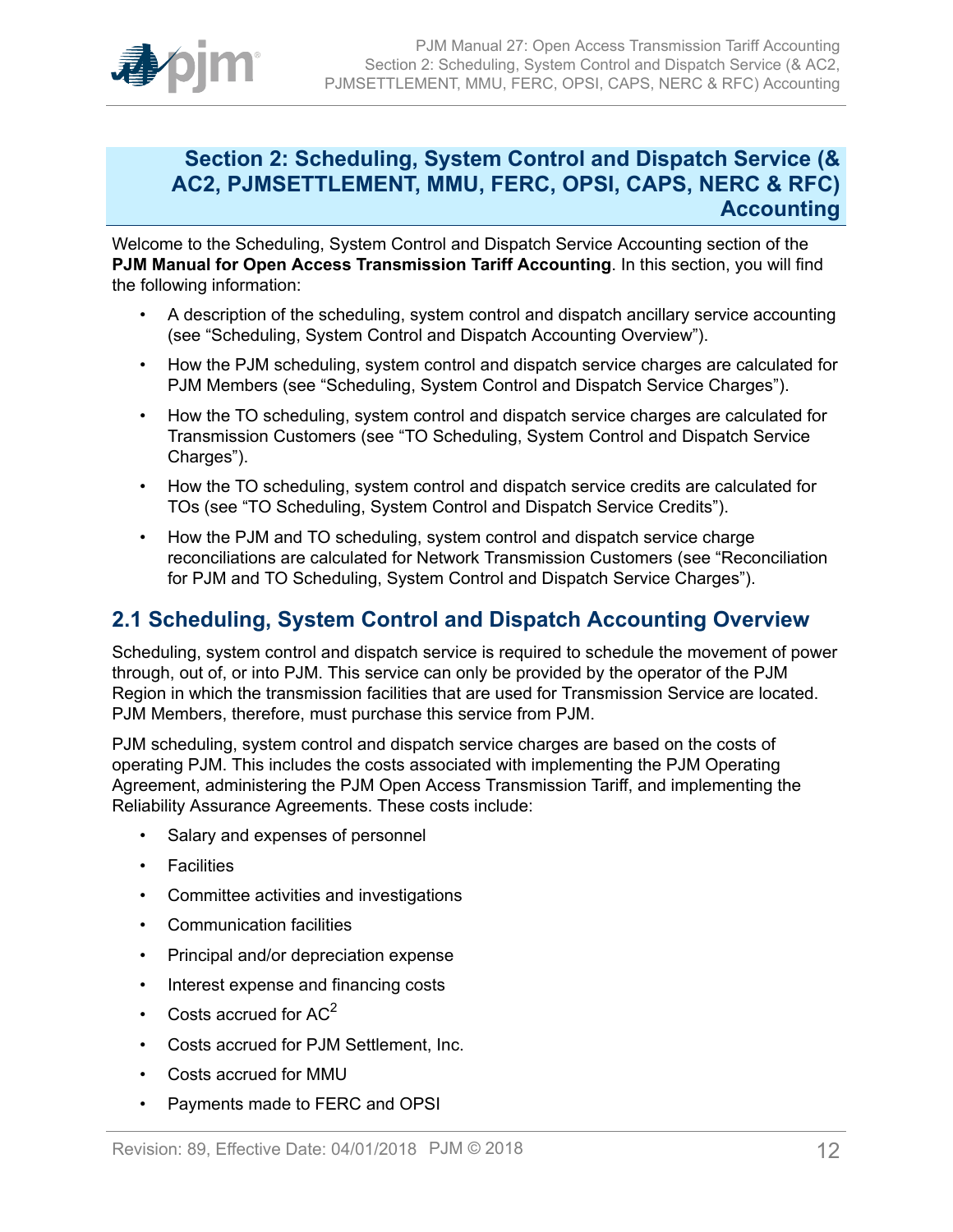

- Payments made to NERC and RFC
- Payments made to CAPS

The charges for PJM scheduling, system control and dispatch service are allocated on an unbundled basis.

Certain control center facilities of the TOs also are required to provide scheduling, system control and dispatch service, which the Transmission Customer must also purchase. The charges collected are used to reimburse the TOs for their monthly control center expenses.

# <span id="page-12-0"></span>**2.2 PJM Scheduling, System Control and Dispatch Service Charges**

This section describes the process of calculating the PJM scheduling, system control and dispatch service charge. The charges for PJM scheduling, system control, and dispatch service are allocated on an unbundled basis in accordance with Schedule 9: "PJM Interconnection, L.L.C. Administrative Services" of the PJM Open Access Transmission Tariff. The PJM scheduling, system control and dispatch service charge in any month to any PJM Member is the sum of the charges calculated for that Member under the following Service Categories:

- Schedule 9-1: Control Area Administration Service
- Schedule 9-2: Financial Transmission Rights Administration Service
- Schedule 9-3: Market Support Service
- Schedule 9-3: Market Support Offset
- Schedule 9-4: Regulation and Frequency Response Administration Service
- Schedule 9-5: Capacity Resource and Obligation Management Service
- Schedule 9-6: Costs of Advanced Second Control Center
- Schedule 9-PJMSettlement: Costs of PJM Settlement, Inc.
- Schedule 9-MMU: MMU Funding
- Schedule 9-FERC: FERC Annual Charge Recovery
- Schedule 9-OPSI: OPSI Funding
- Schedule 9-CAPS: CAPS Funding
- Schedule 10-NERC: NERC Charges
- Schedule 10-RFC: RFC Charges

For each Service Category, PJM has established criteria by which to measure each PJM Members' usage of that service. Each PJM Member's Service Category charge is calculated by multiplying that Member's monthly usage of that Service by a rate (in \$ per unit of usage) for that Service Category in that month. All Service Category rates are determined by PJM. The fixed rates associated with Schedules 9-1 through 9-5 (with quarterly refund rates to account for the prior years over or under collection) and Schedules 9-FERC, 9-OPSI, and 9-CAPS are determined annually by PJM, based on budgeted costs and forecast usage associated with those categories. Starting in June 2008, PJM began recovering costs associated with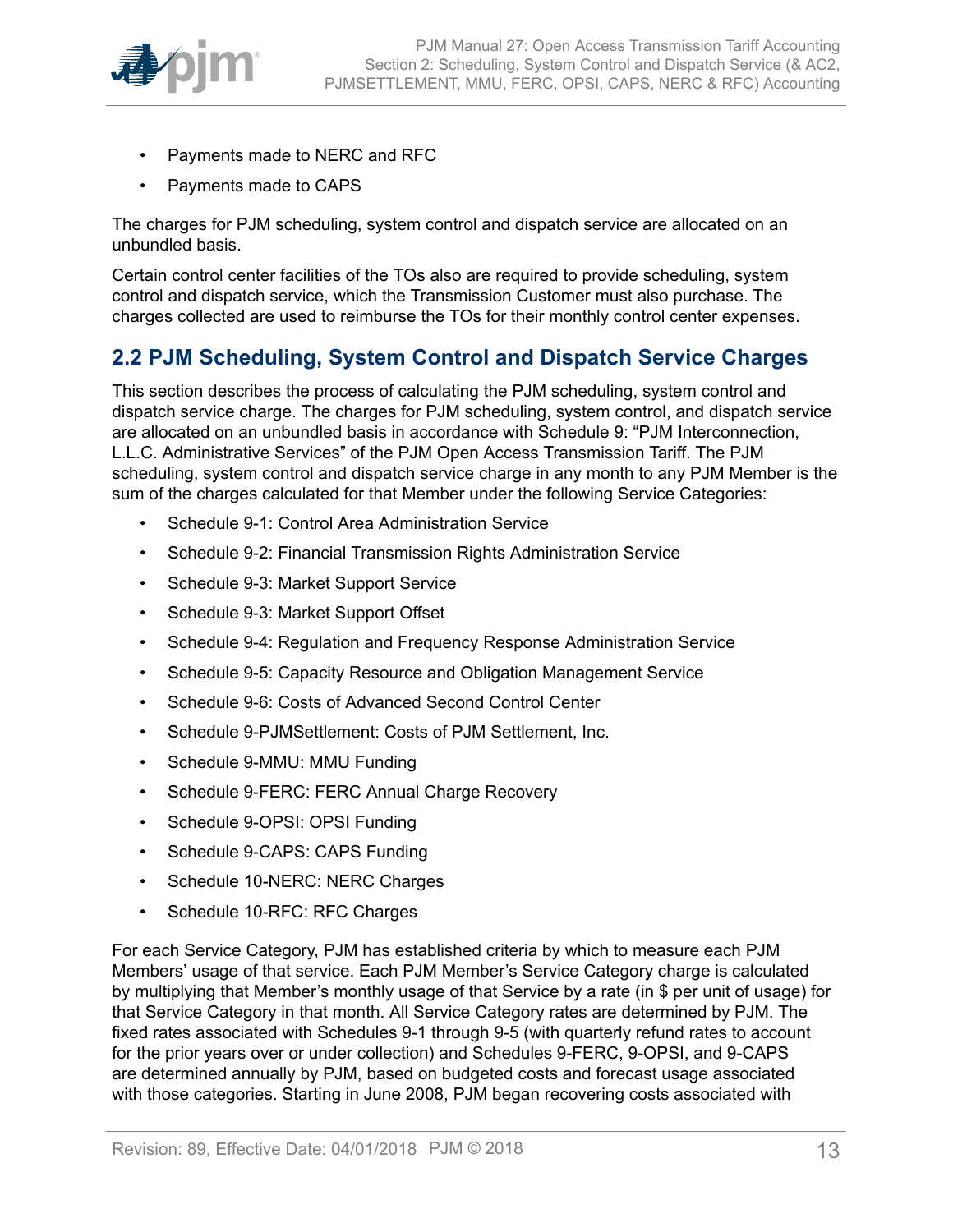

its advanced second control center (AC<sup>2</sup>). Starting in August 2008, PJM began recovering costs associated with the Market Monitoring Unit (MMU). Starting in January 2011, PJM began recovering costs associated with PJM Settlement, Inc. The following paragraphs contain details of the calculations for each Service Category:

- Schedule 9-1: Control Area Administration Service This service category comprises all of the activities of PJM associated with preserving the reliability of the PJM Region and administering Point-to-Point Transmission Service and Network Integration Transmission Service. Usage of this service is defined as the sum of the Transmission Customer's actual hourly transmission use during the month, and is measured in MWh. Transmission use includes network customers' load plus losses and point-to-point customers' scheduled energy transactions. The Control Area Administration Service Rate is updated annually by PJM, based on budgeted costs and forecasted transmission use. Each Transmission Customer's Control Area Administration Service charge is equal to that customer's total transmission use for the month multiplied by the applicable Control Area Administration Service Rate.
- Schedule 9-2: Financial Transmission Rights Administration Service This service category comprises all of the activities of PJM associated with administering Financial Transmission Rights (FTRs). Usage of this service is comprised of two components. Component one is defined as the sum of the FTR holder's hourly FTR MWs for each hour of the month that the FTR is in effect, regardless of the dollar value of the FTR. Component two is defined as the number of hours associated with all bids to buy FTR Obligations submitted by the market participant plus five times the number of hours associated with all bids to buy FTR Options submitted by each market participant for a month. This charge is applicable to all bids submitted into any round of a Long-term or Annual FTR auction (billed monthly) and to all bids submitted into the applicable monthly FTR auctions. The Financial Transmission Rights Administration Service Rates are updated annually by PJM, based on budgeted costs, forecast FTR MWh and FTR bid/offer hours. Each FTR holder's Financial Transmission Rights Administration Service charge is equal to that member's total FTR MWh for the month multiplied by the applicable Financial Transmission Rights Administration Service Rate, plus the number of hours in all bids to buy FTR Obligations submitted by the market participant for a month, and five times the number of hours in all bids to buy FTR Options submitted by each market participant for a month multiplied by the applicable Financial Transmission Rights Administration Service Rate.
- Schedule 9-3: Market Support Service This service category comprises all of the activities of PJM associated with supporting the operation of the PJM Interchange Energy Market and related functions. Usage of this service is comprised of two components. Component one is charged to Transmission Customers and Generation Providers using the PJM transmission system, and to market participants that submit offers to sell or bids to buy energy in the PJM Interchange Energy Market. Usage for Transmission Customers is defined as the sum of the Network Transmission Customer's hourly energy delivered to serve load (including losses) in PJM plus the Point-to-Point Transmission Customer's hourly energy exported out of PJM (excluding wheeling transactions) for all hours of the month. Usage for Generation Providers is defined as the sum of the hourly energy input into the PJM Transmission System from generation facilities in PJM, plus the Network Transmission Customer's hourly energy imported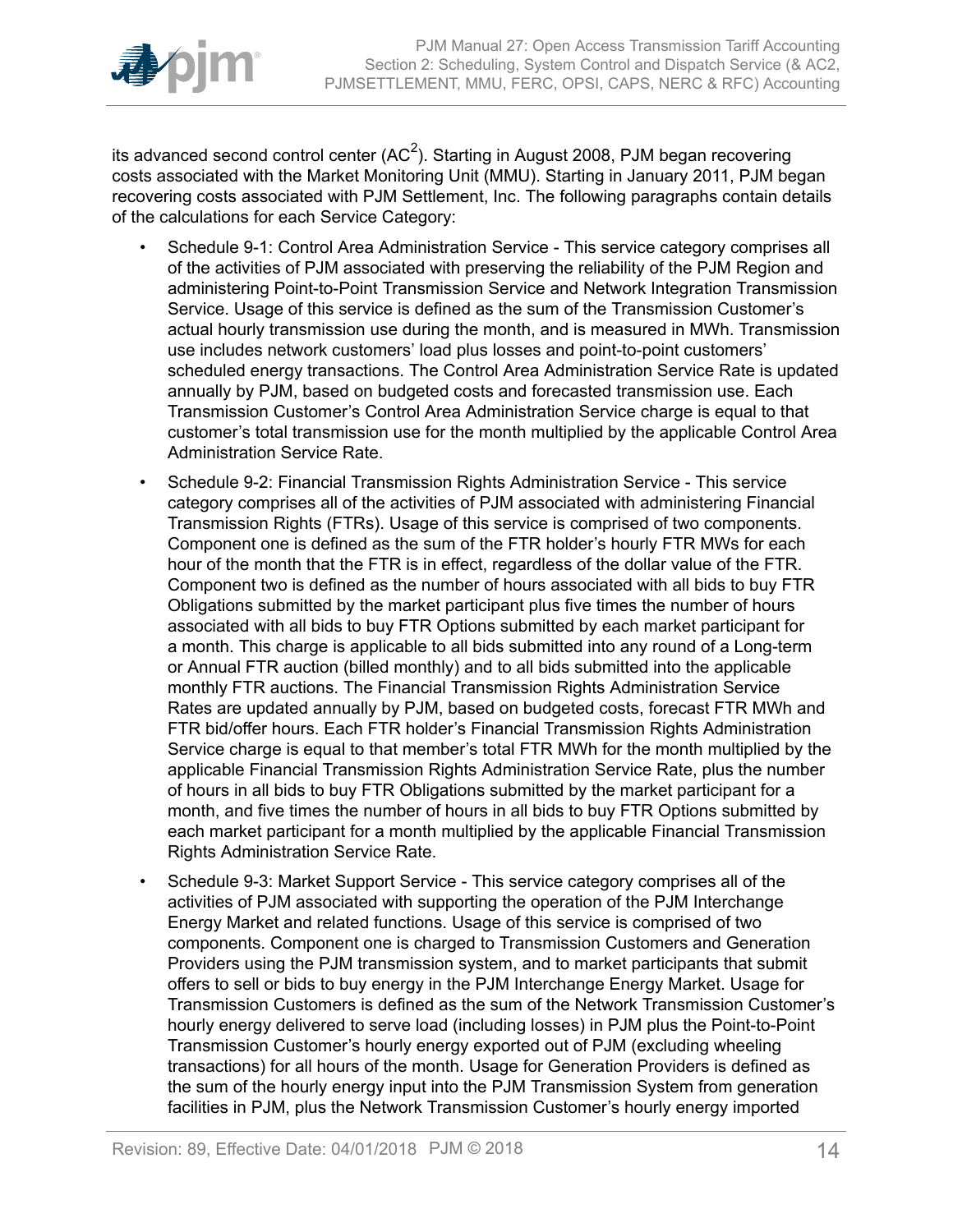

into PJM, plus the Point-to-Point Transmission Customer's hourly energy imported into PJM (excluding wheeling transactions), plus the Market Seller's hourly energy delivered for import to the boundaries of PJM for sale to the PJM Spot Market for all hours of the month. Usage for market participants that submit offers to sell or bids to buy energy in the PJM Interchange Energy Market is defined as the total quantity in MWh of all cleared Increment offers, Decrement bids and "up-to" congestion bids during the month. Component two is defined as the number of bid/offer segments submitted by the market participant. A bid/offer segment equals each price/quantity pair submitted into the day-ahead energy market and is computed hourly for each Network Transmission Customer's fixed or price sensitive Demand bid, each Market Seller's Increment offer, and each Market Buyer's Decrement bid, and computed daily for each generation offer (including offers submitted into the generation rebidding period). In addition, bid/offer segments by Market Buyers or Market Sellers to schedule day-ahead Point-to-Point energy transactions into, out of, or through PJM, including "up-to" congestion bids, may be in single hour or multi-hour periods, provided that the submitted MW value remains unchanged for the duration of the period and that the period does not cross from one day into another. All rates are updated annually by PJM, and are based on budgeted costs, forecast energy MWh, and forecast number of bid/offers and may include Mitigation Factor adjustments in accordance with the rules set forth in Schedule 9-3 of the PJM Open Access Transmission Tariff. Each PJM market participant's Market Support Service charge is equal to that market participant's total Transmission Customer MWh usage for the month plus that market participant's total Generation Provider MWh usage for the month plus that market participant's total cleared bid/offer MWh for the month multiplied by the applicable Market Support Service Rate plus all bid/ offer segments submitted into the day-ahead energy market (including offers submitted into the generation rebidding period) for the month multiplied by the applicable Market Support Service Rate.

• Schedule 9-3: Market Support Offset *–* This service category reimburses participants for the costs accrued for Schedule 9-PJM Settlement, Inc. such that overall Schedule 9 rates are not impacted by the implementation of PJM Settlement, Inc. and the recovery of its accrued costs through Schedule 9-PJMSettlement.Offsets are calculated through a monthly negative charge equal to the negative 9-3: Market Support Offset Rate times the total quantity in MWh of PJM transmission usage by Transmission Customers and Generation Providers and to market participants that submit offers to sell or bids to buy energy in the PJM Interchange Energy Market. Usage for Transmission Customers is defined as the sum of the Network Transmission Customer's hourly energy delivered to serve load (including losses) in PJM plus the Point-to-Point Transmission Customer's hourly energy exported out of PJM (excluding wheeling transactions) for all hours of the month. Usage for Generation Providers is defined as the sum of the hourly energy input into the PJM Transmission System from generation facilities in PJM, plus the Network Transmission Customer's hourly energy imported into PJM, plus the Point-to-Point Transmission Customer's hourly energy imported into PJM (excluding wheeling transactions), plus the Market Seller's hourly energy delivered for import to the boundaries of PJM for sale to the PJM Spot Market for all hours of the month. Usage for market participants that submit offers to sell or bids to buy energy in the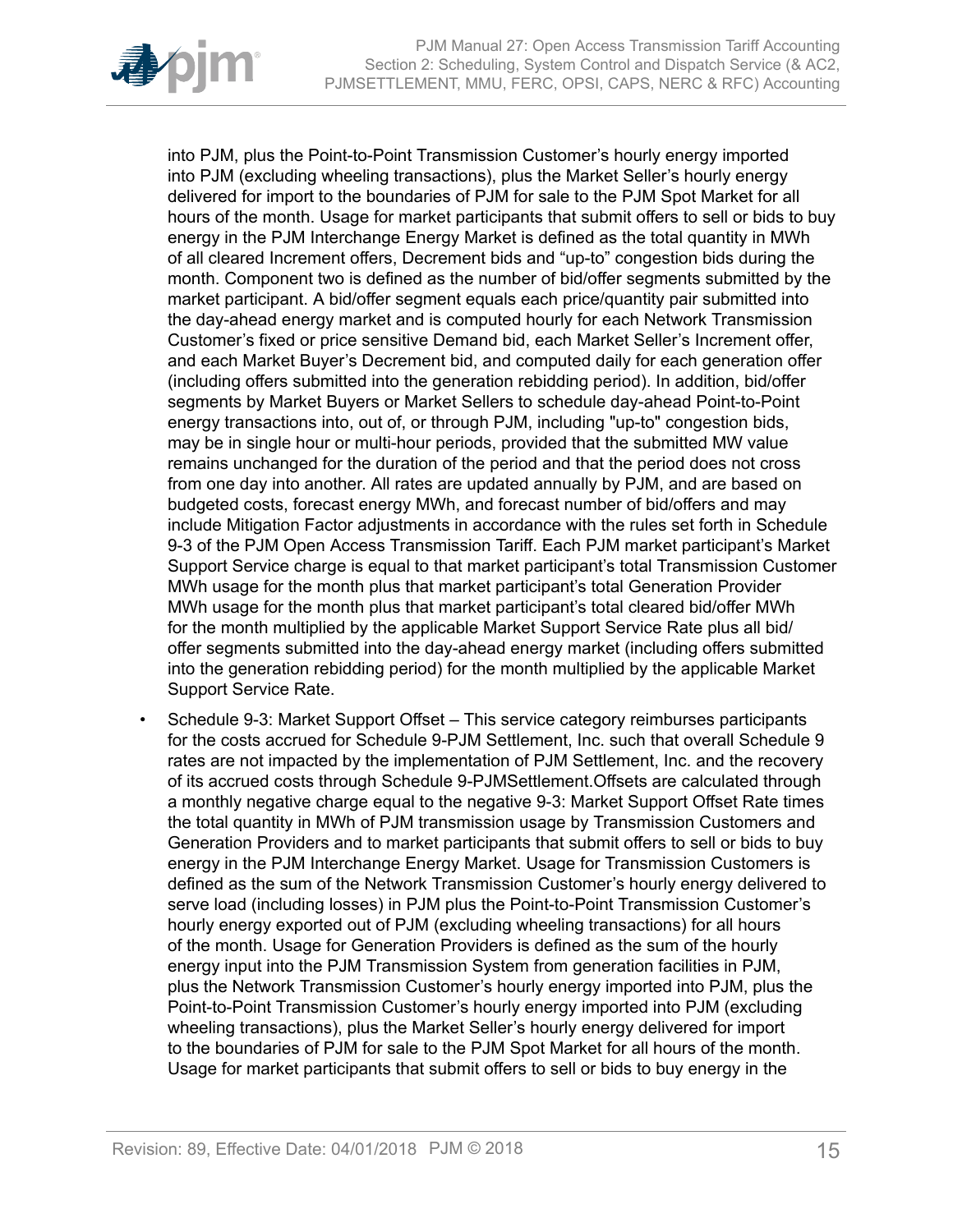

PJM Interchange Energy Market is defined as the total quantity in MWh of all cleared Increment offers, Decrement bids and "up-to" congestion bids during the month.

- Schedule 9-4: Regulation and Frequency Response Administration Service This service category comprises all of the activities of PJM associated with administering the provision of Regulation and Frequency Response Service. Usage of this service is defined as the sum the PJM Member's Regulation Obligation (in MWh) plus the PJM Member's Regulation scheduled (pool-scheduled and self-scheduled) from all generating units qualified to supply regulation in the PJM regulation market (in MWh) for each hour of the month. The Regulation and Frequency Response Administration Service Rate is updated annually by PJM, based on budgeted costs and forecast Regulation usage Each PJM member's Regulation and Frequency Response Administration Service charge is equal to that member's total Regulation usage for the month multiplied by that month's Regulation and Frequency Response Administration Service Rate.
- Schedule 9-5: Capacity Resource and Obligation Management Service This service category comprises the activities of PJM associated with (a) assuring that members have arranged for sufficient generating capacity to meet their capacity obligations under the OATT Att. DD, (b) processing Network Integration Transmission Service, (c) administering the PJM capacity markets, and (d) administering and providing technical support for the RAAs. These activities are performed through the PJM eRPM internetbased customer interactive tool. Usage of this service is defined as the sum of the Load-Serving Entity's monthly Accounted-for Obligations during the month (including FRRs) and the Capacity Resource Owner's Unforced Capacity measured in MWd. The Capacity Resource and Obligation Management Service Rates are updated annually by PJM, based on budgeted costs and forecast usage. Each PJM member's Capacity Resource and Obligation Management Service charge is equal to that member's total usage for the month multiplied by that month's Capacity Resource and Obligation Management Service Rate.
- Schedule 9-6: Cost of Advanced Second Control Center (AC<sup>2</sup>) This service category recovers the actual monthly costs of owning, leasing, and operating AC<sup>2</sup> (as defined in the tariff) commencing when the first asset is declared to be in service. Total accrued costs each month are allocated across users of each of the Schedules 9-1 through 9-5. Each PJM member's Schedule 9-6 charge is equal to that member's usage share of total PJM usage for the month multiplied by the following cost shares allocated to each of the schedules: Schedule 9-1 (62.2%), Schedule 9-2a (1.4%) and 9-2b (0.9%), Schedule 9-3a (32.9%) and 9-3b (0.4%), Schedule 9-4 (1.5%), and Schedule 9-5 (0.7%).
- Schedule 9-PJMSettlementThis service category recovers the expenses of PJM Settlement, Inc. commencing with the establishment of PJM Settlement, Inc. Total expenses are recovered through a monthly charge equal to the 9-PJMSettlement rate times the total quantity in MWh of PJM transmission usage by Transmission Customers and Generation Providers and to market participants that submit offers to sell or bids to buy energy in the PJM Interchange Energy Market. Usage for Transmission Customers is defined as the sum of the Network Transmission Customer's hourly energy delivered to serve load (including losses) in PJM plus the Point-to-Point Transmission Customer's hourly energy exported out of PJM (excluding wheeling transactions) for all hours of the month. Usage for Generation Providers is defined as the sum of the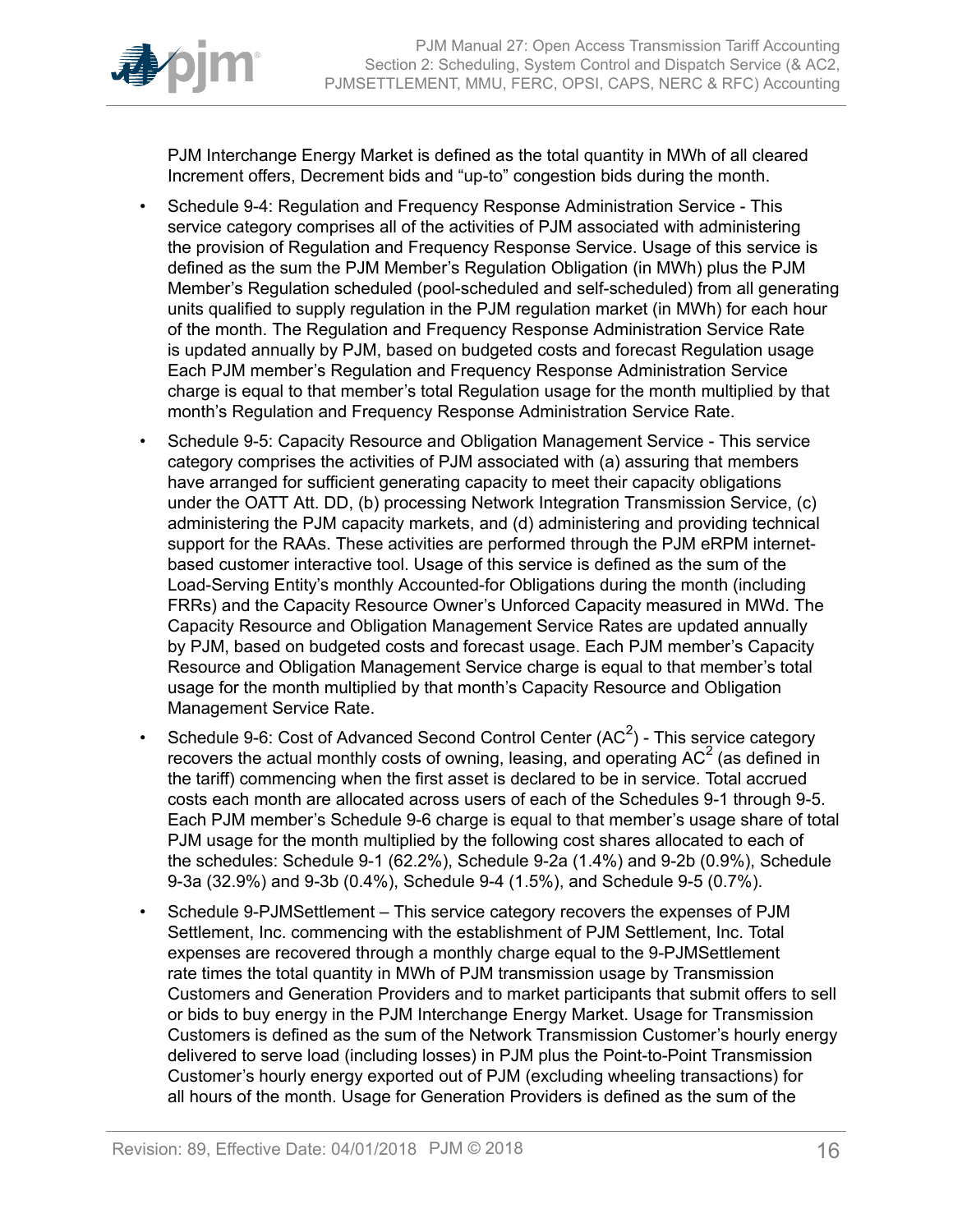

hourly energy input into the PJM Transmission System from generation facilities in PJM, plus the Network Transmission Customer's hourly energy imported into PJM, plus the Point-to-Point Transmission Customer's hourly energy imported into PJM (excluding wheeling transactions), plus the Market Seller's hourly energy delivered for import to the boundaries of PJM for sale to the PJM Spot Market for all hours of the month. Usage for market participants that submit offers to sell or bids to buy energy in the PJM Interchange Energy Market is defined as the total quantity in MWh of all cleared Increment offers, Decrement bids and "up-to" congestion bids during the month.

- Schedule 9-MMU: Market Monitoring Unit (MMU) Funding This service category recovers the expenses of the MMU (as defined in the tariff) commencing when the MMU separates from the PJM LLC. Total expenses are recovered through a monthly charge equal to the MMU Services Rate times the total quantity in MWh of PJM transmission usage by Transmission Customers and Generation Providers and to market participants that submit offers to sell or bids to buy energy in the PJM Interchange Energy Market. Usage for Transmission Customers is defined as the sum of the Network Transmission Customer's hourly energy delivered to serve load (including losses) in PJM plus the Point-to-Point Transmission Customer's hourly energy exported out of PJM (excluding wheeling transactions) for all hours of the month. Usage for Generation Providers is defined as the sum of the hourly energy input into the PJM Transmission System from generation facilities in PJM, plus the Network Transmission Customer's hourly energy imported into PJM, plus the Point-to-Point Transmission Customer's hourly energy imported into PJM (excluding wheeling transactions), plus the Market Seller's hourly energy delivered for import to the boundaries of PJM for sale to the PJM Spot Market for all hours of the month. Usage for market participants that submit offers to sell or bids to buy energy in the PJM Interchange Energy Market is defined as the total quantity in MWh of all cleared Increment offers, Decrement bids and "up-to" congestion bids during the month.
- Schedule 9-FERC: FERC Annual Charge Recovery PJM as a public utility and the Transmission Provider under the PJM Open Access Transmission Tariff is subject to annual charges assessed by FERC in accordance with Part 382 of FERC's regulations. FERC assesses its annual charge to PJM and other public utilities based on their total megawatt-hours of transmission of electric energy in interstate commerce. PJM will charge each user of this service each month a charge equal to the FERC Charge Recovery Rate times the total quantity in MWh of energy delivered during the month by the user as a transmission customer under the tariff for Point-to-Point (scheduled energy transactions) and Network Integration Transmission Service (load plus losses).
- Schedule 9-OPSI: Organization of PJM States, Inc. (OPSI) Funding PJM recovers its payments to OPSI through a monthly charge equal to the OPSI Funding Rate times the total quantity in MWh of energy delivered during the month by the user as a transmission customer under the tariff for Point-to-Point (scheduled energy transactions) and Network Integration Transmission Service (load plus losses).
- Schedule 9-CAPS: The Consumer Advocates of PJM States, Inc. (CAPS) Funding PJM recovers its payments to CAPS through a monthly charge to each customer using Network Integration and Point-to-Point Transmission Service under the Tariff equal to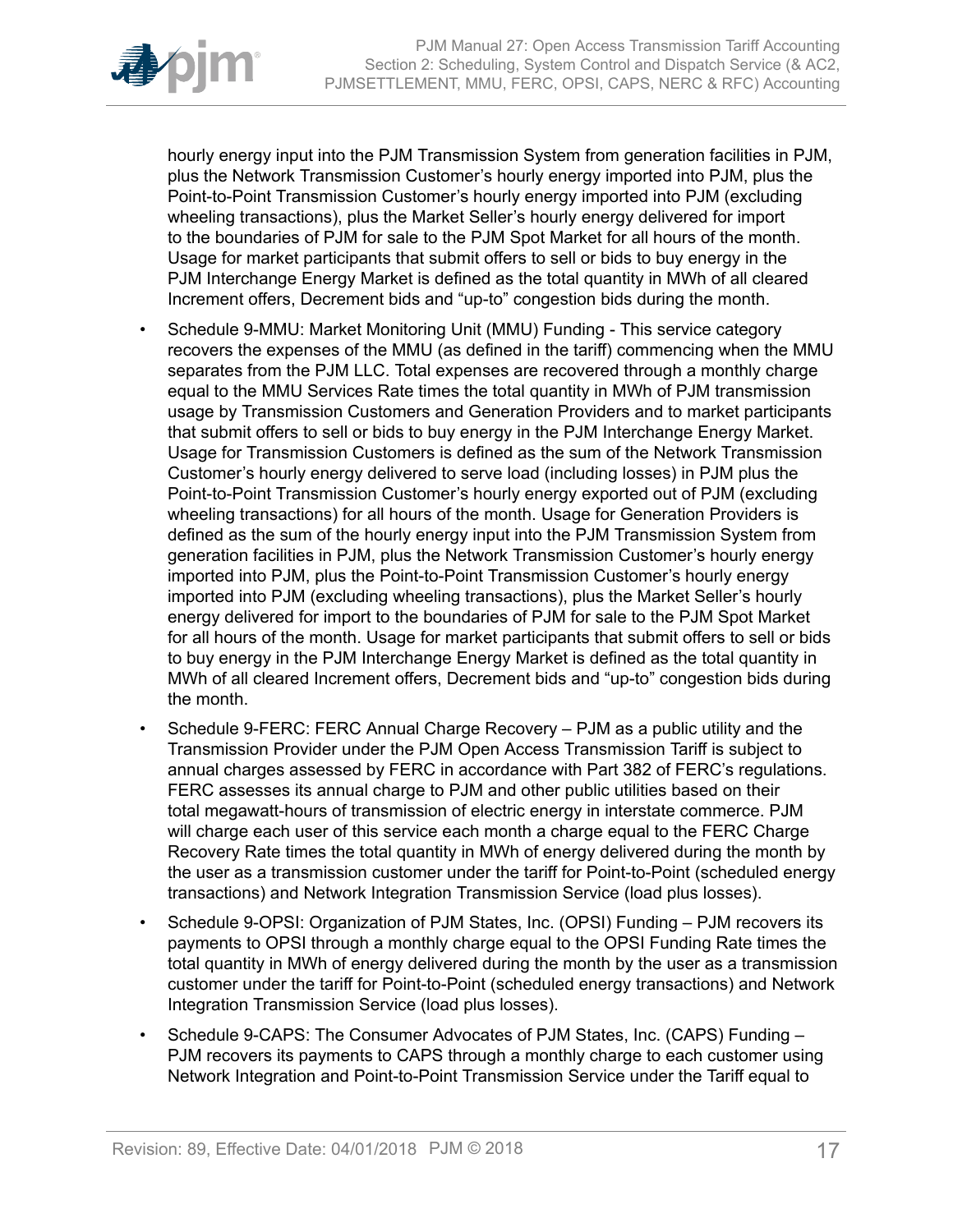

the CAPS Funding Rate times the total quantity in MWhs of energy delivered to load (including losses) in the PJM Region during the month.

- Schedule 10-NERC: North American Electric Reliability Corporation (NERC) Charge A monthly charge to recover a share of NERC's operating costs equals the NERC rate times the total quantity of MWh of energy delivered to load (including losses) excluding the Dominion, ATSI, and EKPC Zones during the month by the user under Network Integration Transmission Service. The exclusion applicable to the ATSI Zone shall expire on January 1, 2012. Any over or under collection of NERC's actual costs for a given calendar year will be trued up via a billing adjustment each December of that year.
- Schedule 10-RFC: Reliability First Corporation (RFC) Charge A monthly charge to recover RFC's operating costs equals the RFC rate times the total quantity of MWh of energy delivered to load (including losses) excluding the Dominion, ATSI, and EKPC Zones during the month by the user under Network Integration Transmission Service. The exclusion applicable to the ATSI Zone shall expire on January 1, 2012. Any over or under collection of RFC's actual costs for a given calendar year will be trued up via a billing adjustment each December of that year.

# <span id="page-17-0"></span>**2.3 TO Scheduling, System Control and Dispatch Service Charges**

This section describes the process of calculating the TO scheduling, system control, and dispatch service charge. Each Transmission Customer's charge is calculated by determining the Transmission Customer's hourly zone and non-zone transmission use and using these values to determine the Transmission Customer's monthly zone and non-zone transmission use. Zone transmission use is a Transmission Customer's Network or Point-to-Point load (including losses) within a PJM transmission zone. Non-zone transmission use is a Transmission Customer's nonzone Network load and its point-to-point energy transactions not directly serving load in PJM. The monthly values of all Transmission Customers are summed both by transmission zone and for the total PJM Region.

Transmission Customers with zone transmission use are charged by multiplying their transmission use for each zone by the applicable zonal rate in Schedule 1A of the Tariff. Transmission Customers with non-zone transmission use are charged by multiplying their nonzone transmission use by the pool-wide rate in Schedule 1A of the Tariff.

## **PJM Actions**

- The PJM accounting process prepares a list of Transmission Customers.
- The PJM accounting staff collects each TO's zonal rate (\$/MWh).
- The PJM accounting staff collects the non-zonal rate (\$/MWh).
- The PJM accounting process retrieves the hourly list of point-to-point energy transactions for each Transmission Customer (MWh).
- The PJM accounting process calculates each Network Transmission Customer's monthly zone transmission use (MWh) by summing the Transmission Customer's entire hourly Network load (including losses) for each zone.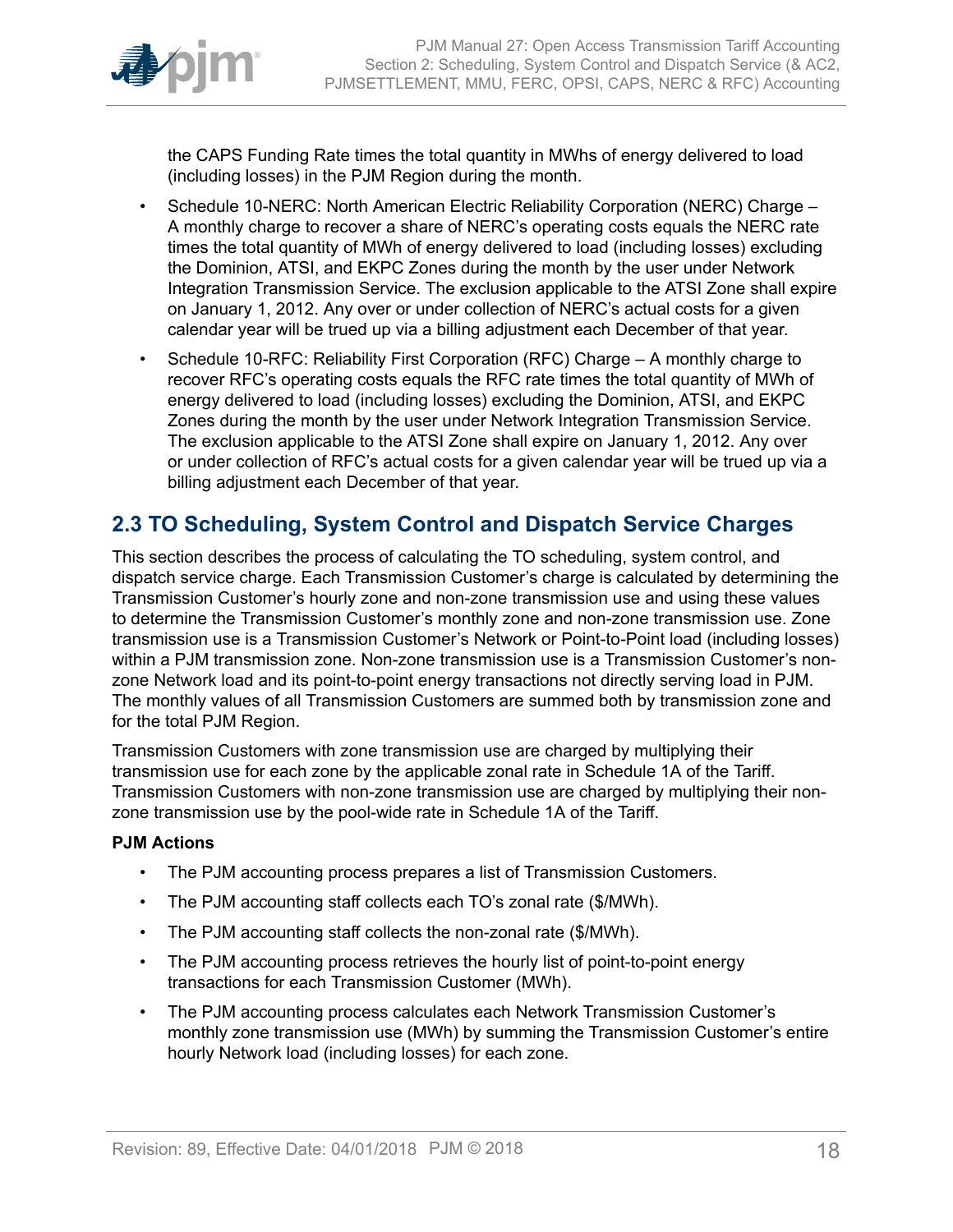

- The PJM accounting process calculates each Transmission Customer's monthly nonzone transmission use (MWh) by summing all of the Transmission Customer's hourly point-to-point energy transactions and non-zone Network load.
- The PJM accounting process calculates each Transmission Customer's TO monthly charge for use in each zone as follows:

TO Monthly Charge for Zone Use=Transmission Customer's Zone Transmission Use \* Zonal Rate

• The PJM accounting process calculates each Transmission Customer's TO monthly charge for non-zone use as follows:

TO Monthly Charge for Non-Zone Use=Non-Zone Rate \* Total Non-Zone Transmission Use

• The PJM accounting process calculates each Transmission Customer's total monthly TO scheduling, system control and dispatch service charge by summing its monthly charges for all zone and non-zone use.

# <span id="page-18-0"></span>**2.4 TO Scheduling, System Control and Dispatch Service Credits**

Each TO receives a monthly TO scheduling, system control, and dispatch service credit equal to charges collected from Transmission Customers serving load in that TOs zone plus the TOs share of the charges collected from Transmission Customers serving non-zone load (e.g., non-zone network and point-to-point transmission customers). The TOs share of the charges collected from Transmission Customers serving non-zone load is determined according to the share percentage filed in Schedule 1A of the PJM Open Access Transmission Tariff.

# <span id="page-18-1"></span>**2.5 Reconciliation for PJM and TO Scheduling, System Control and Dispatch Service (and AC2, MMU, FERC, OPSI, CAPS, NERC, and RFC) Charges**

PJM will calculate reconciled Schedules 9, 1A, and 10 charges for EDCs and Retail Load Aggregators (a.k.a. Electric Generation Suppliers) for past months' billings that were based on load ratio shares. The reconciliation kWh data must be supplied to PJM by the EDCs, and represents the difference between the scheduled Retail Load Responsibility InSchedules (in MWh) and the "actual" usage based on metered data. This hourly kWh data must be reported separately for each applicable InSchedule contract. PJM calculates the Scheduling, System Control and Dispatch Service charge reconciliations by multiplying the kWh data (not de-rated for transmission losses) by the applicable Schedule 9, 1A, and 10 billing determinants for that month.

The reconciliation of the PJM Scheduling, System Control and Dispatch Service charge uses two billing determinants: the Control Area Administration Service billing determinant and the Transmission Customers' Market Support Service billing determinant. The Control Area Administration Service billing determinant is equal to the Monthly Control Area Administration Service Rate that was calculated in accordance with Schedule 9-1 of the PJM Open Access Transmission Tariff for the month being reconciled. The Transmission Customers' Market Support Service billing determinant is equal to the Market Support Service Rate for Transmission Customers that was calculated in accordance with Schedule 9-3 of the PJM Open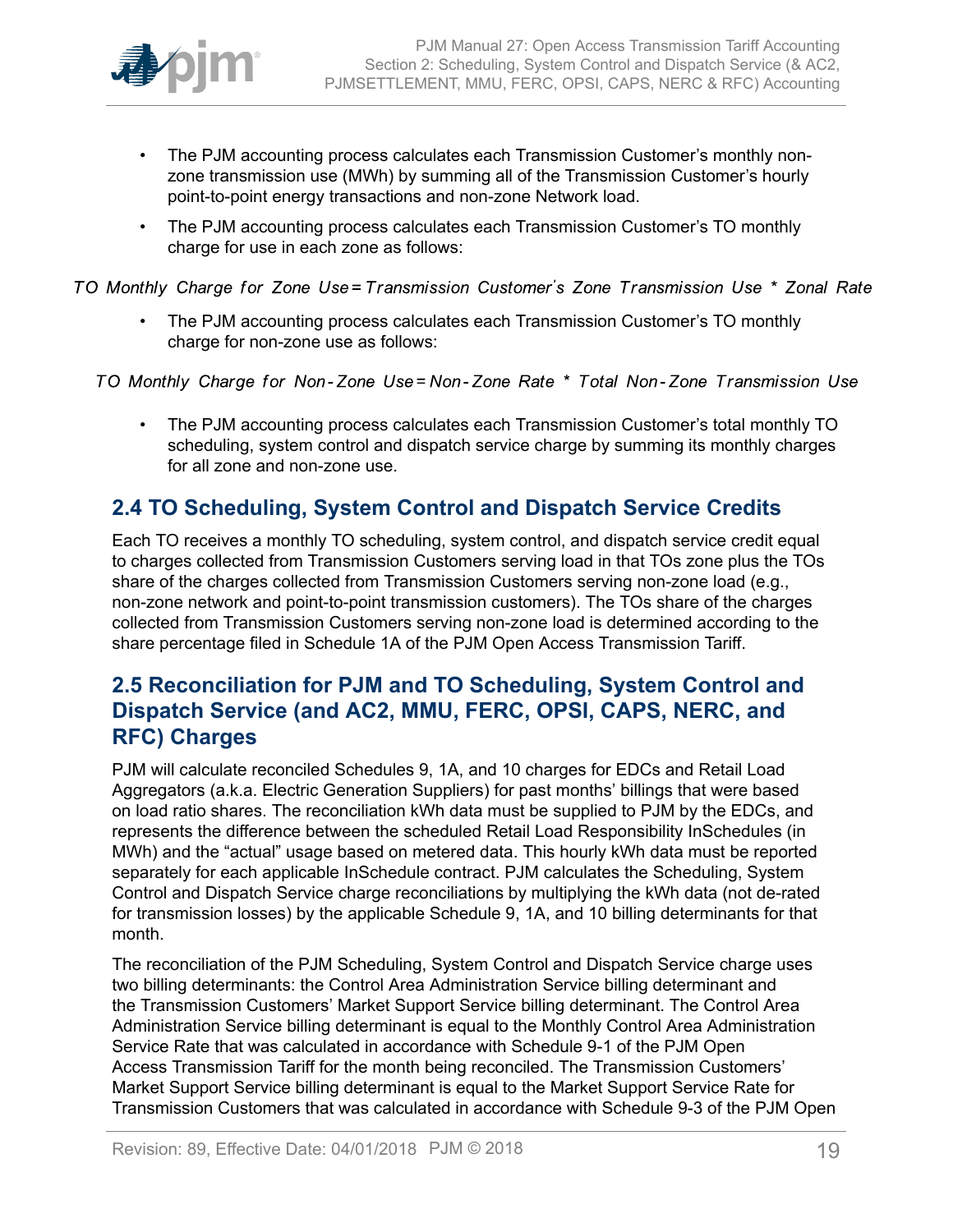

Access Transmission Tariff for the month being reconciled. Note that the reconciliation for PJM Scheduling, System Control and Dispatch Service charges for a month may be either a positive or a negative value. Schedule 9 refunds are also reconciled in the same manner as described above.

The monthly TO Scheduling, System Control and Dispatch Service billing determinant is the \$/ MWh rate for each zone as filed in Schedule 1A of the PJM Open Access Transmission Tariff. Note that the reconciliation for TO Scheduling, System Control and Dispatch Service charges for a month may be either a positive or a negative value.

The monthly Schedule 9-6, 9-MMU, 9-FERC, 9-OPSI, 9-CAPS, 10-NERC, and 10-RFC billing determinants are the applicable \$/MWh rates for those services. Note that the reconciliation charges for a month may be either a positive or a negative value.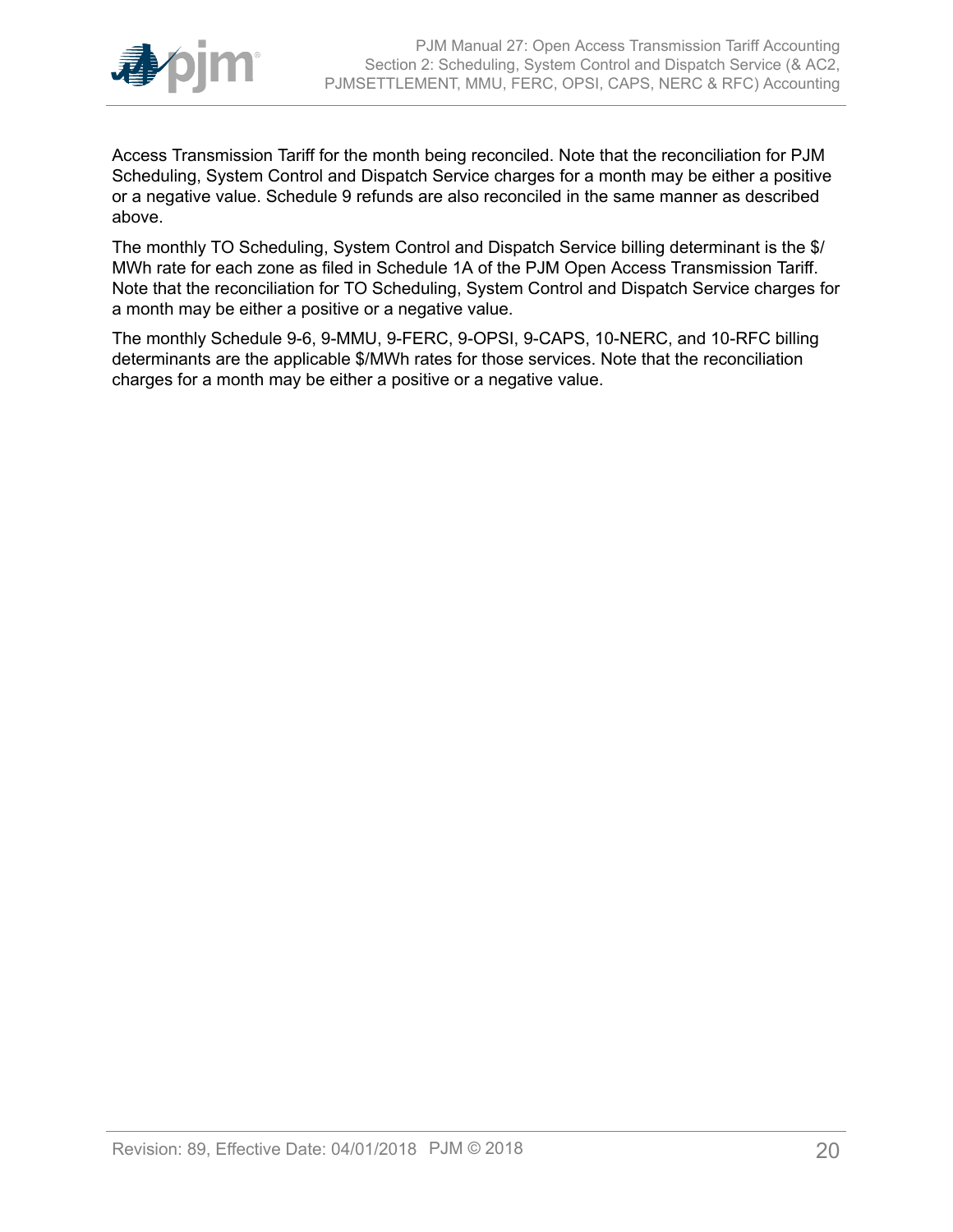

# <span id="page-20-0"></span>**Section 3: Reactive Supply and Voltage Control from Generation and Other Sources Service Accounting**

Welcome to the Reactive Supply and Voltage Control from Generation and Other Sources Service Accounting section of the *PJM Manual for Open Access Transmission Tariff Accounting.* In this section, you will find the following information:

- An overview of the reactive supply and voltage control from generation and other sources service accounting process (see "Reactive Supply and Voltage Control Service Accounting Overview").
- How credits for reactive supply and voltage control from generation and other sources service are calculated (see "Reactive Supply and Voltage Control Credits").
- How charges for reactive supply and voltage control from generation and other sources service are calculated for Network and Point-to-Point Transmission Customers (see "Reactive Supply and Voltage Control Charges").

# <span id="page-20-1"></span>**3.1 Reactive Supply and Voltage Control Service Accounting Overview**

To maintain transmission voltages within acceptable limits, generation and other resources in PJM are operated to produce or absorb reactive power. Reactive supply and voltage control from generation sources service must be provided for each transaction on the Transmission Provider's transmission facilities. The amount that must be supplied is determined based on the reactive power support that is necessary to maintain voltages within established limits. (See the *PJM Manual for [Transmission](http://www.pjm.com/~/media/documents/manuals/m03.ashx) Operations (M-3)* for more details.)

Reactive supply and voltage control from generation and other sources service is provided by the Transmission Provider. Transmission Customers must purchase this service from the Transmission Provider. The charges for this service are based on a formula rate that allocates generation owners' reactive revenue requirements to Network and Point-to-Point Transmission Customers based on their monthly transmission use on a megawatt basis. Customers serving zonal Network and Point-to-point load are allocated a ratio share of the total revenue requirements in the applicable zone(s). Customers serving non-zone load and Point-to-Point Transmission Customers not directly serving PJM load are allocated a ratio share of the total revenue requirements for PJM.

# <span id="page-20-2"></span>**3.2 Reactive Supply and Voltage Control Credits**

Each generation owner receives a monthly Reactive Supply and Voltage Control from Generation Sources Service credit equal to one-twelfth (1/12) of its annual reactive revenue requirement. The initial zonal revenue requirements based on existing settlement rates were approved by FERC on September 25, 2000 to be effective October 1, 2000 (Docket No. ER00-3327-000).

A zonal revenue requirement may be allocated or assigned to generation owners within that zone as agreed among those generation owners by informing the PJM Market Settlement Operations Department of any such agreement. Also, generation owners are free at any time to file for FERC approval of new reactive revenue requirements. The current zonal revenue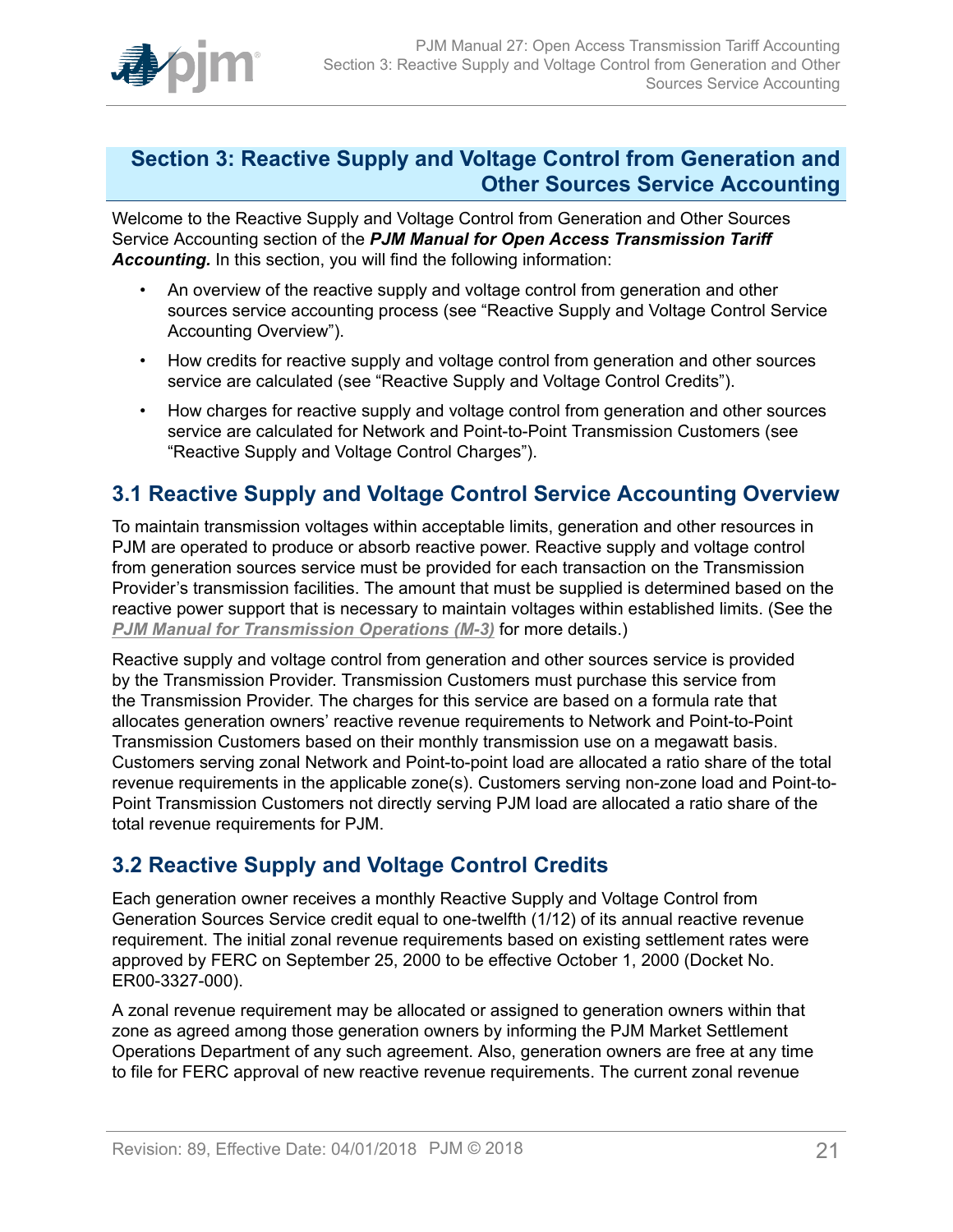

requirements are posted on the PJM website at [http://www.pjm.com/markets-and-operations/](http://www.pjm.com/markets-and-operations/billing-settlements-and-credit.aspx) [billing-settlements-and-credit.aspx.](http://www.pjm.com/markets-and-operations/billing-settlements-and-credit.aspx)

# <span id="page-21-0"></span>**3.3 Reactive Supply and Voltage Control Charges**

This section describes the process of calculating the Reactive Supply and Voltage Control from Generation Sources Service charges. Charges for reactive supply and voltage control service are calculated for zone (typically Network Customers) and for non-zone (typically Point-to-Point Transmission Customers and Network Transmission Customers in a zone with no reactive revenue requirement) load separately. The sum of all customers' monthly charges equal onetwelfth (1/12) of the total annual reactive revenue requirements that are credited to generation owners.

Each Transmission Customer's charge is calculated by determining the Transmission Customer's monthly zone and non-zone transmission use on a megawatt basis.

- Monthly zone transmission use is the sum of a Transmission Customer's Network daily peak load contributions to a PJM zone and daily average Point-to-Point energy reservations where the point of delivery is within a PJM zone.
- Monthly non-zone transmission use is the sum of a Transmission Customer's nonzone Network daily peak load contributions and daily average Point-to-Point energy reservations where the point of delivery is the border of PJM.

Transmission Customers with monthly non-zone transmission use are charged a share of the total PJM pool-wide reactive revenue requirement based on their portion of the total PJM monthly transmission use. Transmission Customers with monthly zone transmission use are charged a share of the applicable zonal reactive revenue requirements (less the total share of revenue requirements recovered from non-zone transmission use) based on their portion of monthly transmission use in that zone(s).

## **PJM Actions**

- The PJM accounting process collects each generation owner's annual reactive revenue requirement for each zone. Monthly reactive revenue requirements equal 1/12 of the annual revenue requirements.
- The PJM accounting process retrieves the point-to-point energy reservations for each Transmission Customer.
- The PJM accounting process calculates each Transmission Customer's monthly nonzone transmission use (MW) by summing for all hours in the month all of their point-topoint energy reservations (adjusted for PJM curtailments) and dividing that value by 24, plus their daily network peak load contributions for zones that have no reactive revenue requirement.
- The PJM accounting process calculates each Transmission Customer's monthly zone transmission use (MW) by summing for all days in the month all of their daily network integration transmission service peak load contributions for each zone (see *Network Integration Transmission Service Accounting* section of the *PJM Manual for Open Access Transmission Tariff Accounting*).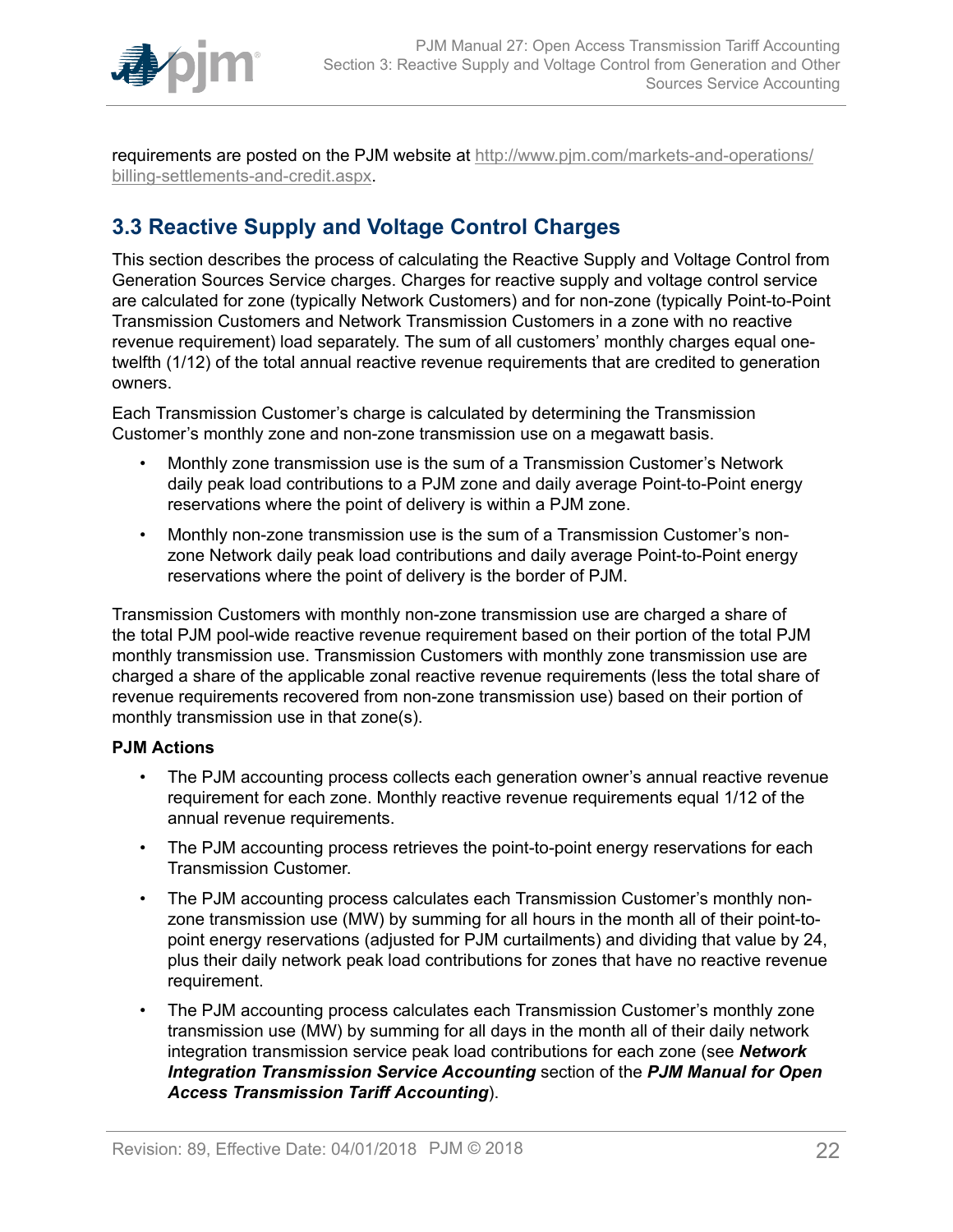

• The PJM accounting process calculates charge allocations for each Transmission Customer with monthly non-zone transmission use as follows:

Transmission Customer's Monthly Non-Zone Transmission Use Monthly Non-Zone Charge=( **PJM Total Transmission Use** × PJM Total Generation Owners' Monthly Reactive Revenue Requirements

• The PJM accounting process calculates an Adjustment Factor to be applied to all monthly zone charges as follows:

Total Monthly Zone Transmission Use for all PJM Zones<br>PJM Total Monthly Transmission Use Adjustment  $Factor =$ 

• The PJM accounting process calculates charge allocations for each Transmission Customer with monthly zone transmission use as follows:

Transmission Customer's Monthly Zone Transmission Use Monthly Zone Charge= $($ Total Monthly Zone Transmission Use in Zone x Total Generation Owners' Monthly Reactive Revenue Requirements in Zone × Adjustment Factor

• The PJM accounting process calculates each Transmission Customer's total monthly reactive support and voltage control service charge by summing its monthly charge allocations for all zone and non-zone transmission use.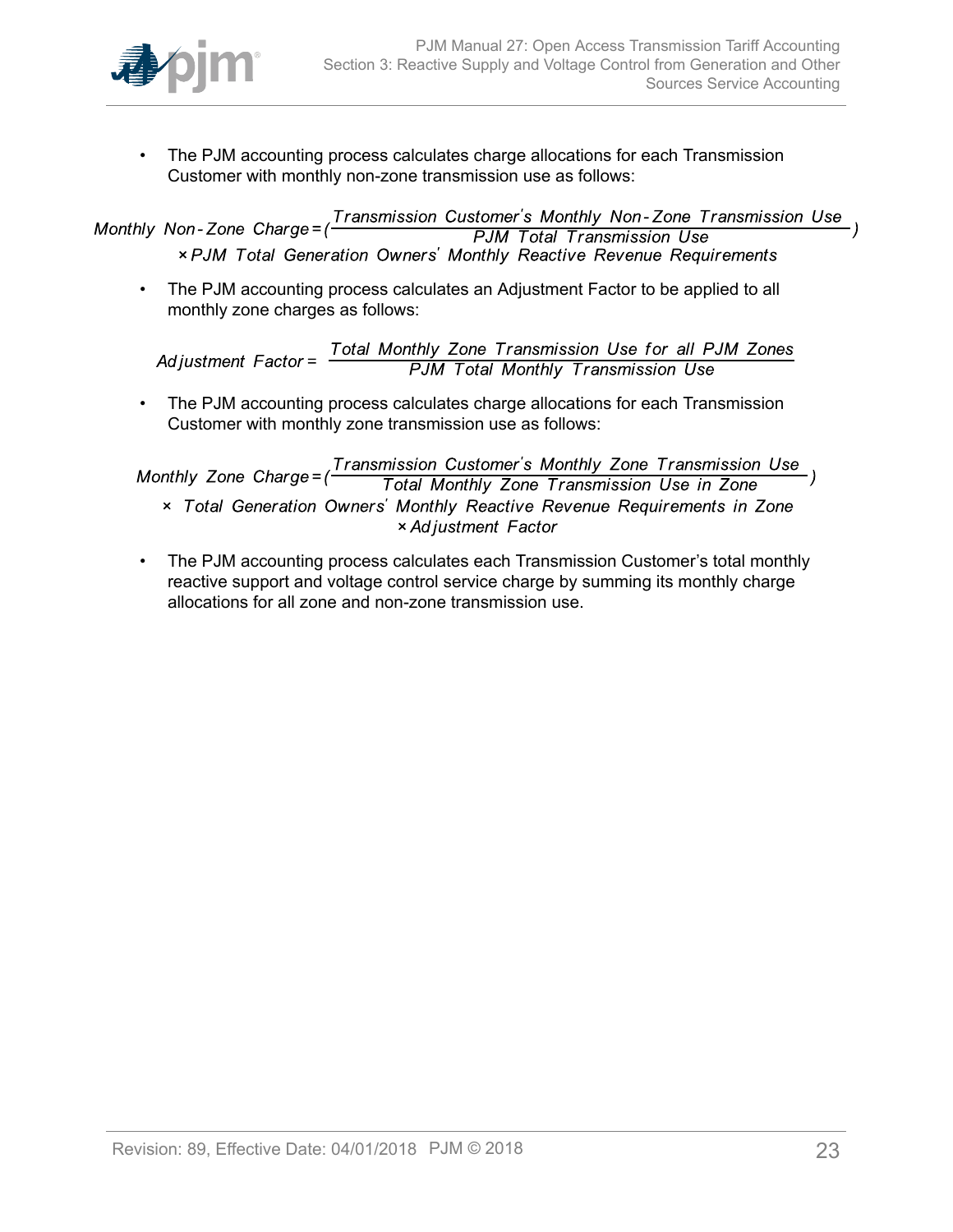

# <span id="page-23-0"></span>**Section 4: Energy Imbalance Service Accounting**

Welcome to the Energy Imbalance Service Accounting section of the **PJM Manual for Open Access Transmission Tariff Accounting**. In this section, you will find the following information:

• A description of the Energy Imbalance ancillary service accounting (see "Energy Imbalance Service Accounting Overview").

# <span id="page-23-1"></span>**4.1 Energy Imbalance Service Accounting Overview**

Energy Imbalance service is provided when a difference occurs between the scheduled and the actual delivery of energy over a single hour to a load that is located within PJM. PJM must offer this service when Transmission Service is used to serve load located with PJM. Currently PJM has none of these types of transmission customers.

Each Transmission Customer must purchase Energy Imbalance service through PJM. For each Network Customer and Point-to-Point Transmission Customers. Energy Imbalance service is considered PJM Interchange and is therefore accounted for as Spot Market energy using real-time five minute Locational Marginal Prices (LMP), as described in the *[PJM Manual for](http://www.pjm.com/~/media/documents/manuals/m28.ashx) [Operating Agreement Accounting \(M-28\).](http://www.pjm.com/~/media/documents/manuals/m28.ashx)*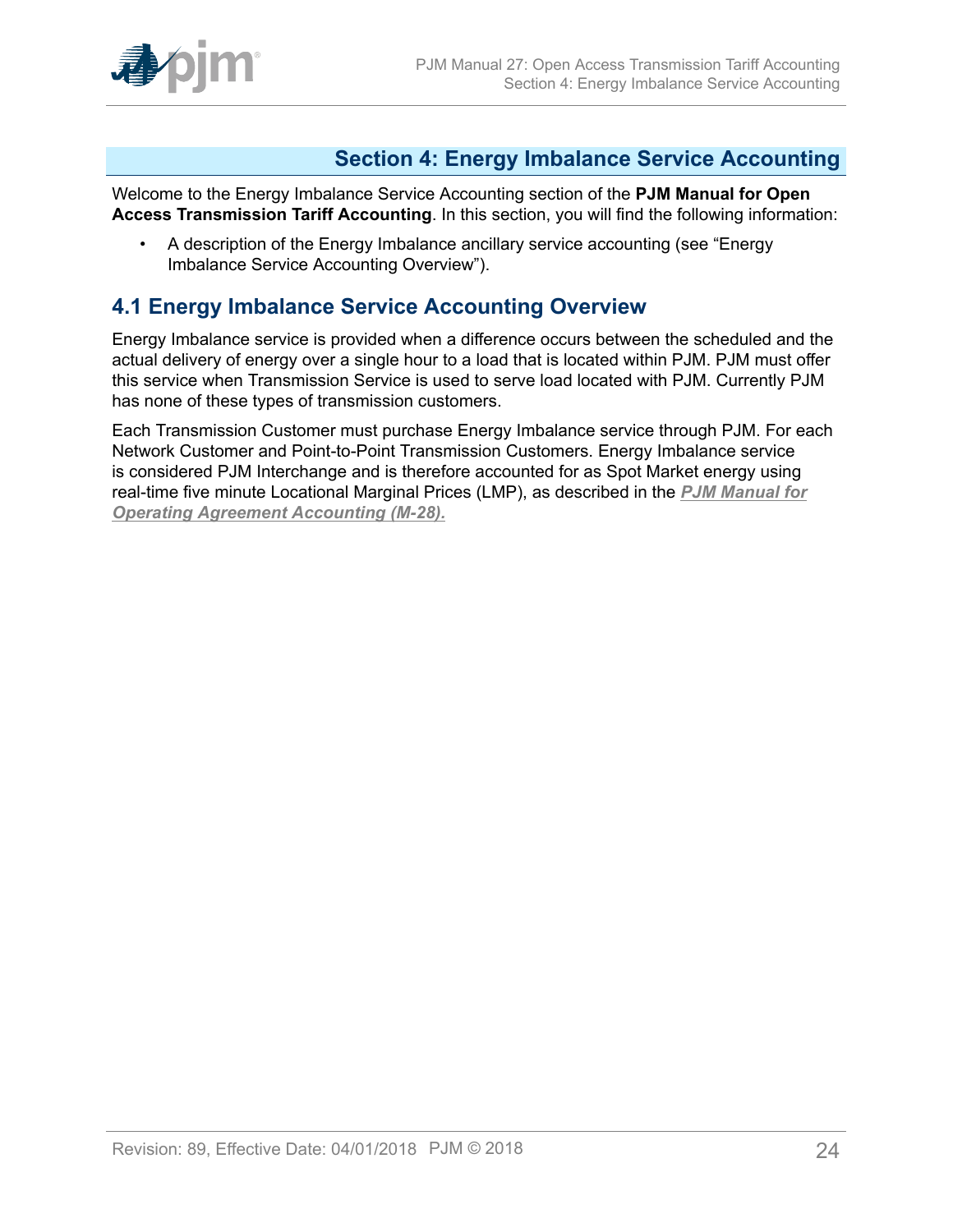

# <span id="page-24-0"></span>**Section 5: Network Integration Transmission Service Accounting**

Welcome to the *Network* Integration *Transmission Service Accounting* section of the *PJM Manual for Open Access Transmission Tariff Accounting*. In this section, you will find the following information:

- An overview of Network Integration Transmission Service Accounting (see "*Network Integration Transmission Service Accounting Overview*").
- How charges for Network Integration Transmission Service are calculated for Network Customers (see "*Network Integration Transmission Service Charges*").
- How credits for Network Integration Transmission Service are calculated TOs (see "*Network Integration Transmission Service Credits*").

# <span id="page-24-1"></span>**5.1 Network Integration Transmission Service Accounting Overview**

The PJM provides accounting services for Network Integration Transmission Service. Network Integration Service allows Network Customers to integrate, economically dispatch, and regulate their current and planned Network Resources to serve their Network Load that is located in PJM and any additional load that is properly designated by the Network Customers. Network Customers taking Network Integration Service must obtain or provide Ancillary Services.

Network Customers pay the Transmission Provider for the following costs:

- Monthly demand charge
- Direct assignment facilities charge
- Other supporting facilities charge
- Ancillary Services

Each Network Customer pays a monthly demand charge that is based on its daily Network Service Peak Load contribution (including losses) located with the Zone and the Network Integration Transmission Service rate for the Zone in which the Network Load is located.

The Network Service demand charges are then allocated to the appropriate TO based on its Annual Transmission Revenue Requirement. The Annual Transmission Revenue Requirement is the total annual cost to support capital and O&M expenses for the Transmission System for the purpose of Network Integration Transmission Service.

The current Network Integration Transmission Service Rate and the Annual Transmission Revenue Requirement for each Zone in PJM is posted on the PJM website under Markets & Operations/Market Settlements at [http://www.pjm.com/markets-and-operations/billing](http://www.pjm.com/markets-and-operations/billing-settlements-and-credit.aspx)[settlements-and-credit.aspx](http://www.pjm.com/markets-and-operations/billing-settlements-and-credit.aspx). The PJM Non-Zone network rate is \$14,714/MW/year.

# <span id="page-24-2"></span>**5.2 Network Integration Transmission Service Charges**

A daily demand charge for network transmission service is calculated by the PJM for each Network Customer, including TOs, for the Zone(s) in which the Network Load of the Network Customer is located. It is based on the Network Customer's daily network service peak load contribution (including losses), coincident with the zonal peak for the 12 months ending October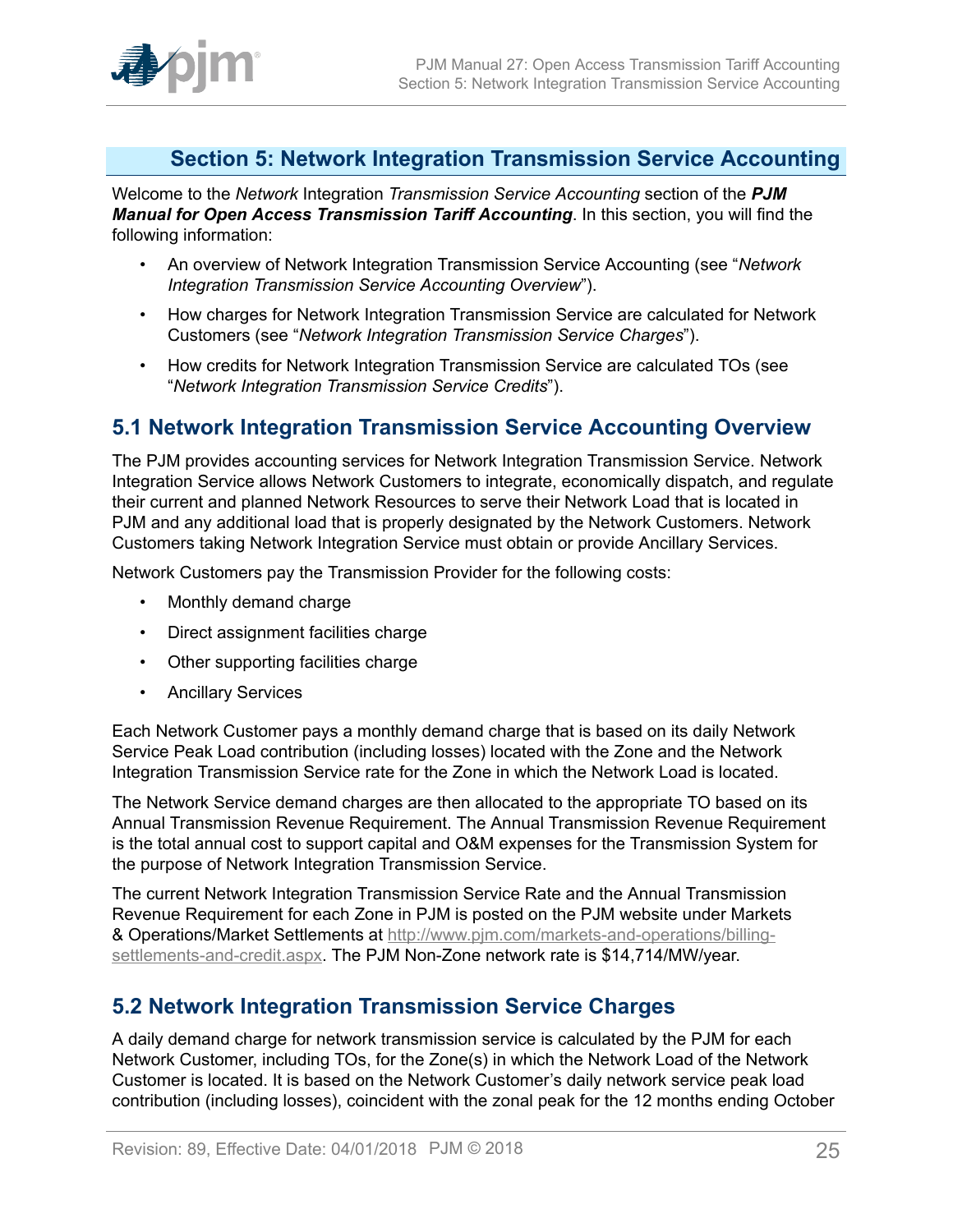

31 of the preceding year for each zone in which load is served. For non-zone network service, the customer pays the non-zone rate based on their load at the hour of the PJM regional peak for the 12 months ending October 31 of the preceding year. The preceding year's zonal peak load contributions are effective each January 1.

For Network Customers taking Network Integration Transmission Service under state required retail access programs, peak load contributions may change daily, and are expressed in tenths of a MW. These daily peak load contributions are submitted to PJM by the associated Electric Distribution Companies (EDCs) 36 hours prior to the day being billed, and may be corrected up to 12:00 PM Eastern Prevailing Time of the next business day following the Operating Day. These daily peak load contributions are then subtracted from the EDC's fixed peak load obligation to obtain the EDC's daily peak load contribution.

- The daily sum of all LSEs' Network Service Peak Load contributions including losses in a zone/area must equal the EDC's Network Service Peak Load allocation in the zone/area.
- A Network Service Peak Load Scaling Factor will be used to scale the uploaded LSE Network Service Peak Load values to the fixed Network Service Peak Load Allocation of the zone/area in the event that the Network Service Peak Load values uploaded by the EDC do not exactly sum to the Annual Network Service Peak Load Allocation for the zone/area.

# Daily Network Service Peak Load Scaling Factor=  $\frac{\text{Annual} \text{ zone Area Network Service Peak Load Allocation}}{\sum \text{ Zone Area Network Service Peak Load Uploads}}$

Network customers who are TOs (excluding those in the PPL, ComEd, Dayton, Duquesne, ATSI and DEOK zones) do not actually pay themselves for use of their own transmission facilities. Network demand charges are shown on TOs' invoices only to identify their cost responsibility, as ordered by FERC, and they are offset by an equal amount of network service credits.

## **PJM Actions**

- The PJM accounting process prepares a list of Network Customers.
- The PJM accounting process retrieves the following information:
	- o Network Customer's daily peak load contribution (including losses) by zone
	- o Zonal network integration transmission service rates (\$/MW-year)
- The PJM accounting process calculates the daily demand charge for each Network Customer (\$) for each zone in which load is served as follows:

Sum of  $\left(\frac{Zonal\ Daily\ Peak\ Load\ Continution\ *\ Annual\ Zonal\ Network\ Integration\ Transmission\ Service\ Rate}{Number\ of\ days\ per\ year}$ 

- The PJM accounting process calculates the demand charge for each Network Customer (\$) by summing the daily charges.
- PJM calculates the negative charge offsets for the network customers in the Allegheny Power zone based on their peak load contribution and the applicable tariff rebate rate.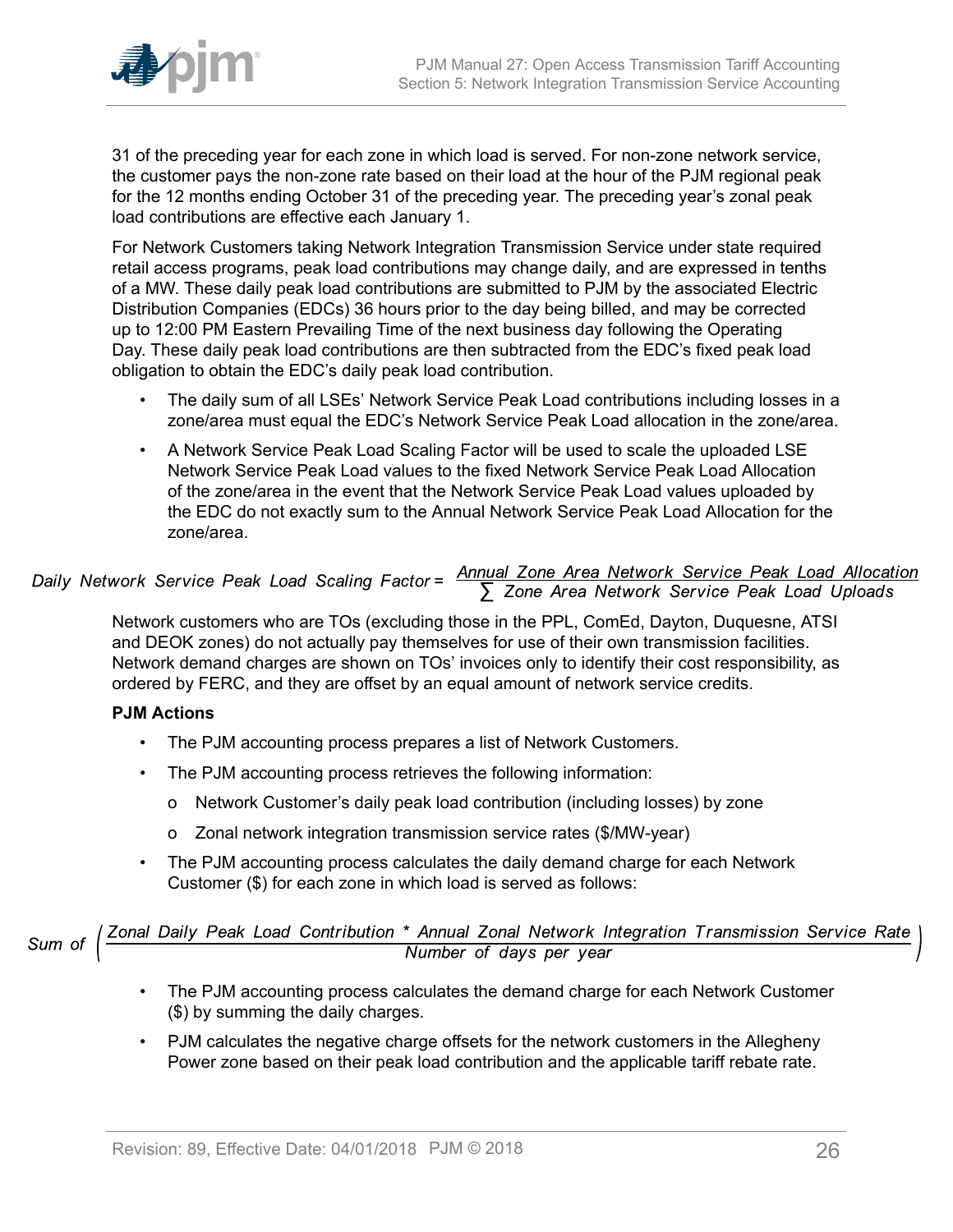

• PJM calculates the ComEd and AEP RTO Startup Cost Recovery charges for the network and firm point-to-point transmission customers serving load in the ComEd and AEP zones.

# <span id="page-26-0"></span>**5.3 Network Integration Transmission Service Credits**

The monthly transmission service demand charges for Network Customers are then allocated to the appropriate TO. This allocation appears as a credit on the PJM Open Access Tariff portion of the bill.

The following TOs do not actually pay themselves for use of their own transmission facilities: Allegheny Power, Atlantic Electric, AEP, BG&E, Delmarva, Dominion, JCP&L, MAIT, PECO, PEPCO, PSEG, Rockland, and EKPC. Network demand credits on these TOs' invoices include their own demand charges which are only shown to identify their cost responsibility.

## **PJM Actions**

- The PJM accounting process prepares a list of Network Customers and TOs for each zone.
- The PJM accounting process retrieves the following information for each zone:
	- o Annual Transmission Revenue Requirement for each TO (\$)
	- o Demand charge for each Network and Firm Point-to-point load-serving Customer (\$)
- The PJM accounting process calculates the total Zone charges (\$) for each Zone by summing the demand charges for each Network Customer within the Zone.
- The PJM accounting process calculates the Zone revenue requirement for each Zone by summing Transmission Revenue Requirements for all TOs within that Zone.
- The PJM accounting process calculates the TOs share of the Transmission Network Service charges (\$) as follows:

# TO<sup>'</sup>s Network Integration Service Credit=<sup>TO's</sup> Annual Transmission Revenue Requirement \* Total Zone Charges<br>Zone Revenue Requirement Zone Revenue Requirement

Non-zone network revenues are allocated to PJM transmission owners based on transmission revenue requirement ratio shares, with the ComEd, AEP, and Dominion shares further allocated to their respective load-serving network and firm point-to-point customers based on demand charge ratios.

# <span id="page-26-1"></span>**5.4 Direct Assignment Facilities Charges**

If, based on a System Impact Study, the PJM determines that the Transmission System is not capable of providing Firm or Non-Firm Point-to-Point Transmission Service without:

- Degrading or impairing the reliability of service to Native Load Customers, Network Customers, and Transmission Customers taking Firm Point-to-Point Transmission Service or
- Interfering with PJM's ability to meet prior firm contractual commitments to others.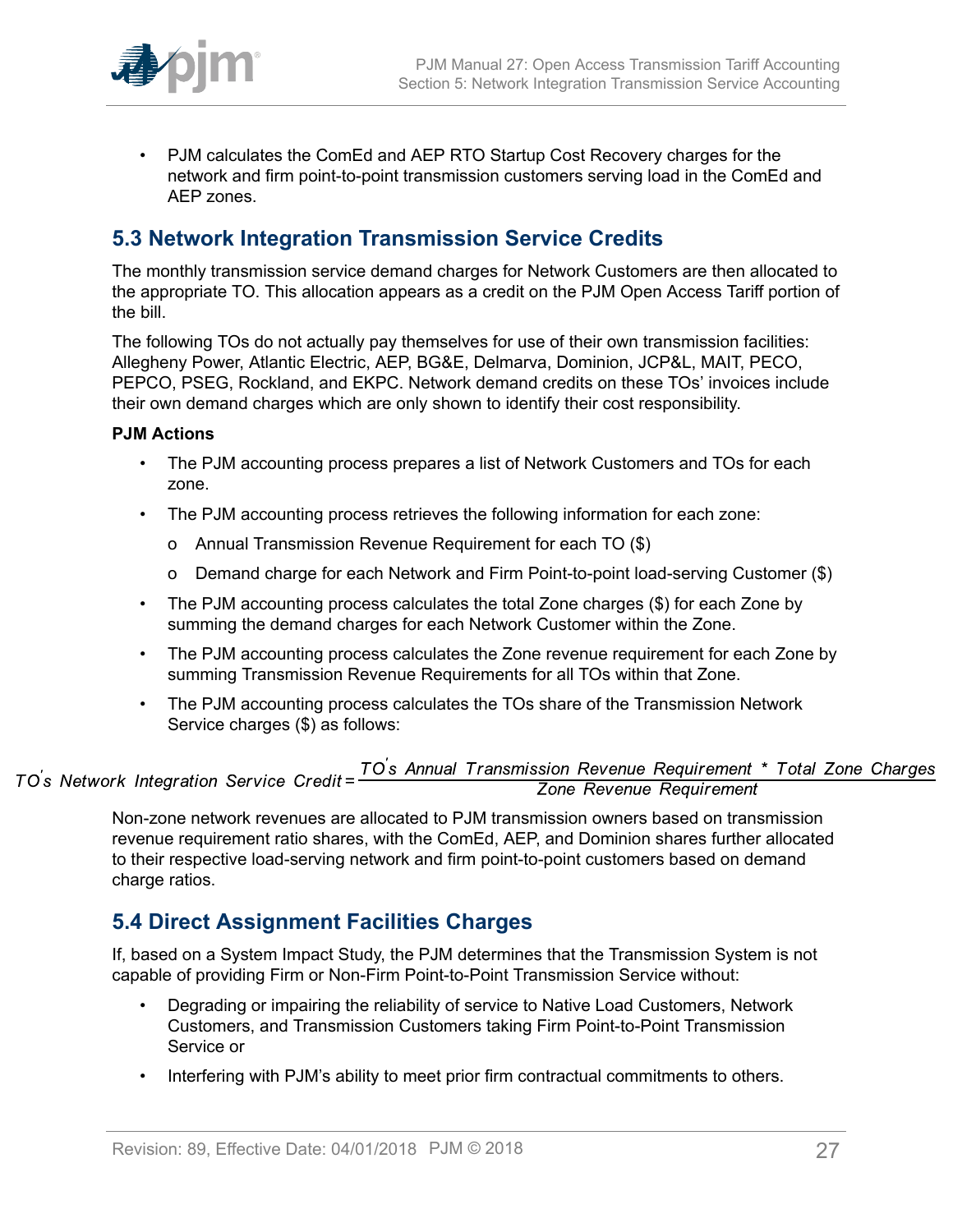

The TO is obligated to expand or upgrade the Transmission System. The Transmission Customer must agree to compensate the TO(s) for any necessary transmission facility additions, consistent with FERC policy.

The TO determines the costs and provides them to PJM. The PJM then bills the appropriate Transmission Customer. These charges may also apply to existing network customers based on specifications in their network service agreements.

# <span id="page-27-0"></span>**5.5 Other Supporting Facilities Charges**

The Transmission Customer shall also pay charges based on a case-by-case basis for facilities necessary to provide Transmission Service at voltages lower than those shown in Attachment H of the PJM Open Access Transmission Tariff for the applicable Zone(s).

The Transmission Customer provides these billing quantities to PJM via their Network Integration Transmission Service agreement. PJM bills the appropriate Transmission Customer and provides the revenues to the appropriate Transmission Owner.

# <span id="page-27-1"></span>**5.6 Business Rules for Nodal Pricing Settlement of Network Load**

The definition of eligibility for nodal settlement shall be:

- Any LSE taking network transmission service from PJM via Schedule F-1 of the PJM Tariff and serving retail load that is connected to a single identifiable bus or set of buses with hourly metering such that the customer's load can be clearly separated from other load on the bus or buses.
- Other than those eligible in the preceding bullet, PJM will address eligibility on a case by case basis based on whether a bus or buses can be identified, whether the load can be separated from other LSE load on the bus or buses, and that hourly metering is in place.

The effective date of moves to nodal price load settlement for ALL eligible loads is:

- The available date for moves to nodal price load settlement for all loads requesting such will be June 1 of each year to coincide with the PJM planning year.
- Requests for nodal price load settlement must be provided by the LSE of record for the given load to PJM and the zonal EDC including the proposed applicable bus distribution no later than January 15th or at least 30 days prior to the start of PJM's annual ARR/ FTR allocation process, whichever is later. By January 25th, or 10 days after the initial notice from LSE whichever is later, the zonal EDC must specify the appropriate node definition in PJM InSchedule for this load. The LSE must confirm the InSchedule(s) by February 1st, or 15 days after the initial notice whichever is later.

Requests from the LSE of record to move their load to nodal price settlement must be submitted in writing to the PJM Market Settlement Operations Department, and they must include the following information:

• Name of nodal priced load; name of the PJM billing account in which this load is to be represented; name of the zonal EDC; the peak load at the time of the PJM annual peak from the previous year; and, the load bus identifier(s) with associated distribution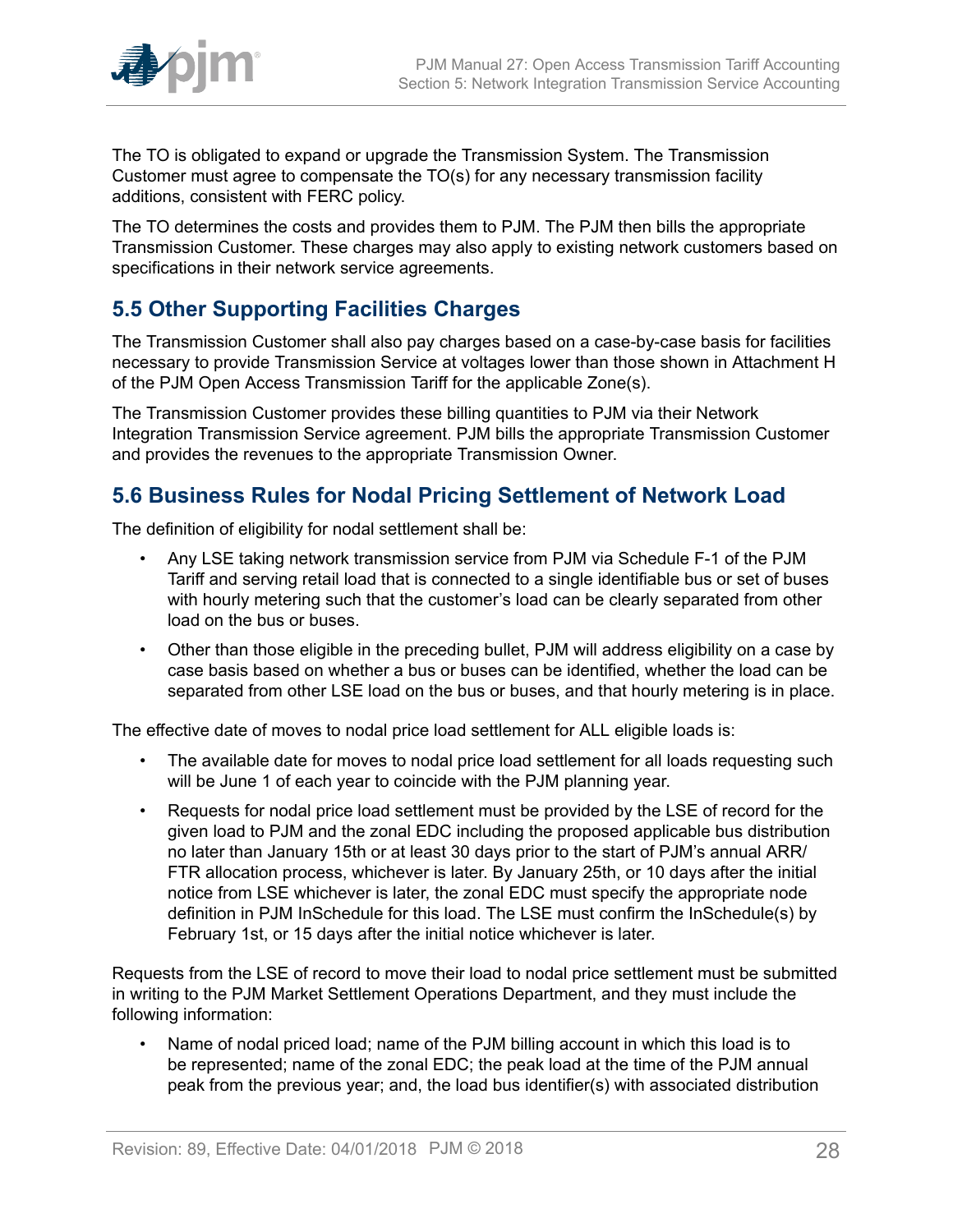

percentages (totaling exactly 100%) in order for PJM to create the aggregate node definition.

All ARRs or FTRs granted in the annual direct allocation process must be configured to a nodal sink point for load that takes or has requested nodal settlement. This does not apply to any purchased FTRs.

Any network load receiving nodal settlement will be permanently settled at that node or nodes unless the physical interconnection infrastructure changes to require mapping the load to a different bus or group of busses. This rule shall be in force unless and until FERC approves any submitted tariff language changes by which a move from nodal to zonal settlement can occur.

Demand response offered into all of PJM's load response programs will be settled at the applicable load settlement aggregate point for the load that is reduced (zone, residual zone, or node bus or buses).

# <span id="page-28-0"></span>**5.7 Business Rules for Changing Settlement Area Definitions of Network Load**

This section is only applicable to network load served under Attachment F of the PJM OATT.

- A change in the definition of an existing energy settlement area for purposes of setting energy settlement prices is defined as:
	- o Splitting an existing area into two or more areas
	- o Combining two or more existing areas into a single area
	- o Creating aggregates of groups of buses within an existing area
	- o Any other activity that changes the defined area for which energy prices are aggregated for settlement purposes.

## **Exceptions**

- A. Implementing nodal settlement for an individual customer served under Schedule F-1 of the PJM OATT.
- B. Changes due to addition, replacement or retirement of transmission system components or metering facilities.

#### **Note:**

Rules in the PJM OATT require that each settlement area must be a subset of a single transmission zone.

• PJM's policy is that once a more specific settlement area is defined for load settlement, that settlement area must remain in use unless subject to exception "B" as stated above. When implementing exception "B," PJM will require the most specific bus definition available after any physical change to be used in place of the previously used definition.

## **Notifications**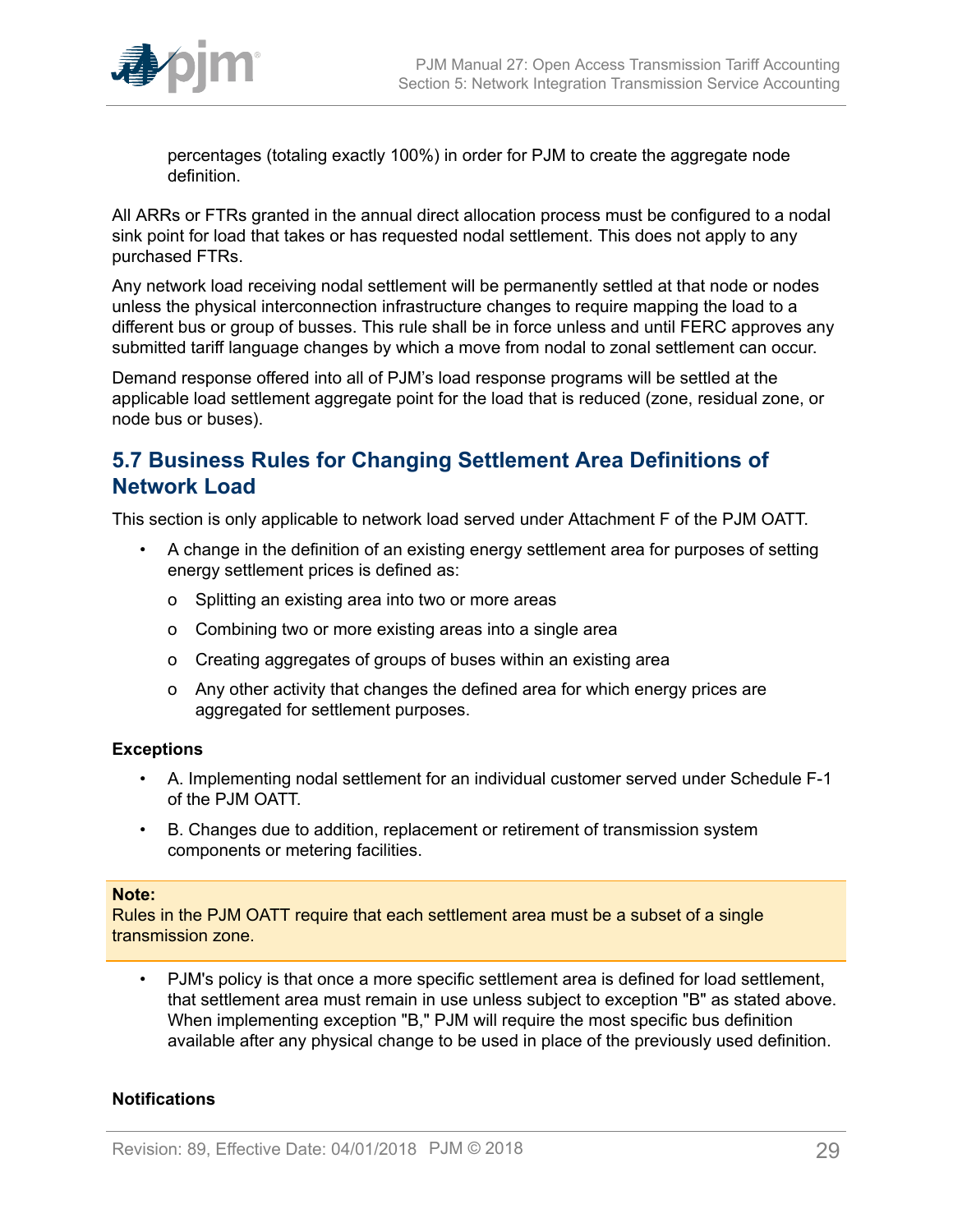

- At any time following the receipt of a request regarding a potential change to settlement area definitions, PJM may enter into informal discussions with member companies. PJM will make a confidential notification of any such discussions to the ex officio members representing regulatory authorities (as defined in Section 8.2.2 of the PJM Operating Agreement) and State offices of the Consumer Advocate (as defined in Section 8.2.3 of the PJM Operating Agreement) of the PJM Members Committee.
- Formal notification by a PJM Member of intent to change energy settlement area compositions will be given to PJM no later than October 1 of the year before the new area composition is to become effective. PJM shall promptly notify all other Members of planned changes in energy settlement area definitions through notices to members of the Members Committee, Electricity Markets Committee and Market Implementation Committee and to the ex officio members representing regulatory authorities (as defined in Section 8.2.2 of the PJM Operating Agreement) and State offices of the Consumer Advocate (as defined in Section 8.2.3 of the PJM Operating Agreement) of these three standing Committees.
- No later than December 1, the affected EDC and Network Customer will fully identify the composition of the new area. PJM will promptly transmit this information to members of the Members Committee, Markets and Reliability Committee and Market Implementation Committee and to the ex officio members representing regulatory authorities (as defined in Section 8.2.2 of the PJM Operating Agreement) and State offices of the Consumer Advocate (as defined in Section 8.2.3 of the PJM Operating Agreement) of these three standing Committees.
- The LSE nodal peak load at the time of the PJM annual peak from the previous year must be submitted by January  $15<sup>th</sup>$  or at least 30 days prior to the start of PJM's annual FTR/ARR allocation process, whichever is later.

## **Technical requirements**

- All changes in the definition of PJM energy settlement areas will become effective on the first day of a planning period --- June 1 of each year.
- Changes to metering, data transmission, settlement or other systems may be required to be made by PJM, the EDC(s) in the affected transmission zone, other Network Customers and the PJM member(s) requesting the change in settlement area definitions. Each involved party must commit to making needed additions, changes or upgrades in time to meet the June 1 implementation date for the new settlement area definitions. Accordingly, each party must either certify that it can make all necessary infrastructure changes in time to meet the June 1 implementation date for the new settlement area definitions, or must identify activities that cannot be implemented in time. Such declaration must be made to PJM for distribution to all parties by December 1 of the year before the expected June 1 implementation date. Certifications shall not be unreasonably withheld.
- Implementation will be delayed one year to the following June 1 if all notifications and technical certifications have not been received according to the above business rules.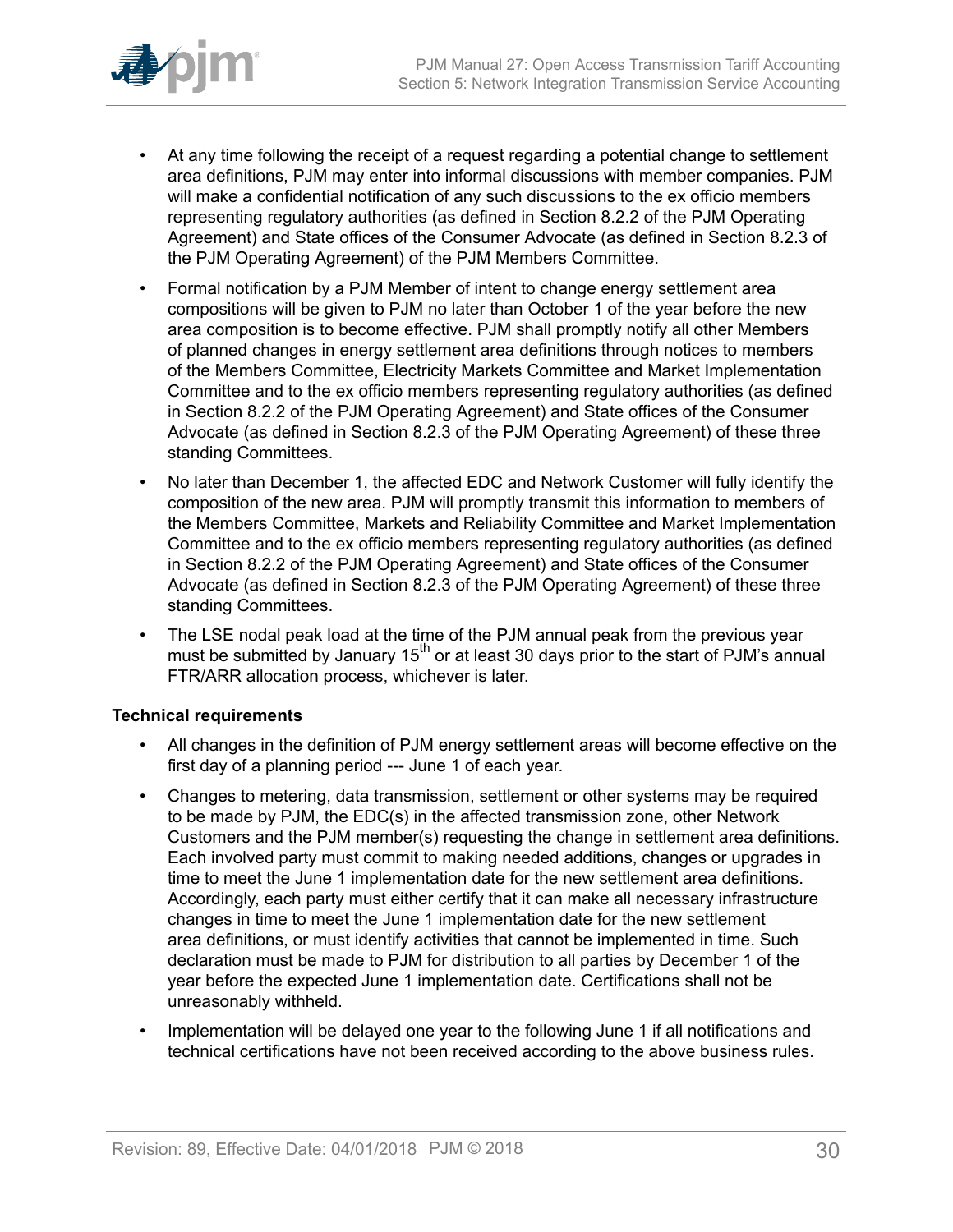# <span id="page-30-0"></span>**Section 6: Point-to-Point Transmission Service Accounting**

Welcome to the Point-to-Point Transmission Service Accounting section of the **PJM Manual for Open Access Transmission Tariff Accounting**. In this section, you will find the following information:

- An overview of Point-to-Point Transmission service accounting (see "Point-to-Point Transmission Service Accounting Overview").
- How service charges are calculated for Firm and Non-Firm Transmission Customers (see "Point-to-Point Transmission Service Charges").
- How service credits are calculated for Firm and Non-Firm Transmission Customers (see "Point-to-Point Transmission Service Credits").

# <span id="page-30-1"></span>**6.1 Point-to-Point Transmission Service Accounting Overview**

Transmission Providers provide Firm and Non-Firm Point-to-Point Transmission Service according to the terms in the PJM Open Access Transmission Tariff. Point-to-Point Transmission Service is necessary for transmission of capacity and energy from designated Point(s) of Receipt to designated Point(s) of Delivery.

The PJM accounting process calculates each Transmission Customer's Firm and Non-Firm Point-to-Point Transmission service charge. Weekly adjustments to Point-to-Point service charges are made so that the total daily demand charge in any week does not exceed the weekly rate. The collected Point-to-Point transmission charges are then allocated as credits.

## <span id="page-30-2"></span>**6.1.1 Firm Point-to-Point Transmission Service**

- Each Firm Point-to-Point Transmission Customer is billed each month for its Reserved Capacity.
- Firm Point-to-Point Transmission Service requested with a Point of Delivery (POD) at a MISO interface is not charged.

Exhibit 1 presents the current demand charge border rates for Firm Point-to-Point Transmission Service.

<span id="page-30-3"></span>

| Yearly Charge<br>(\$/KN) | <b>Monthly</b><br>Charge (\$/kW) | <b>Weekly</b><br>Charge (\$/kW) | Weekday<br>Charge (\$/kW) | Weekend/<br><b>NERC</b><br>Holiday(\$/kW) |
|--------------------------|----------------------------------|---------------------------------|---------------------------|-------------------------------------------|
| 18.888                   | 1.574                            | 0.3632                          | 0.0726                    | 0.0519                                    |

## *Exhibit 1: Firm Point-to-Point Transmission Service Rates*

The total daily demand charge in any week shall not exceed the rate specified in Exhibit 1 for weekly service times the highest amount of Reserved Capacity in any day during the week. A week is defined as Monday through Sunday.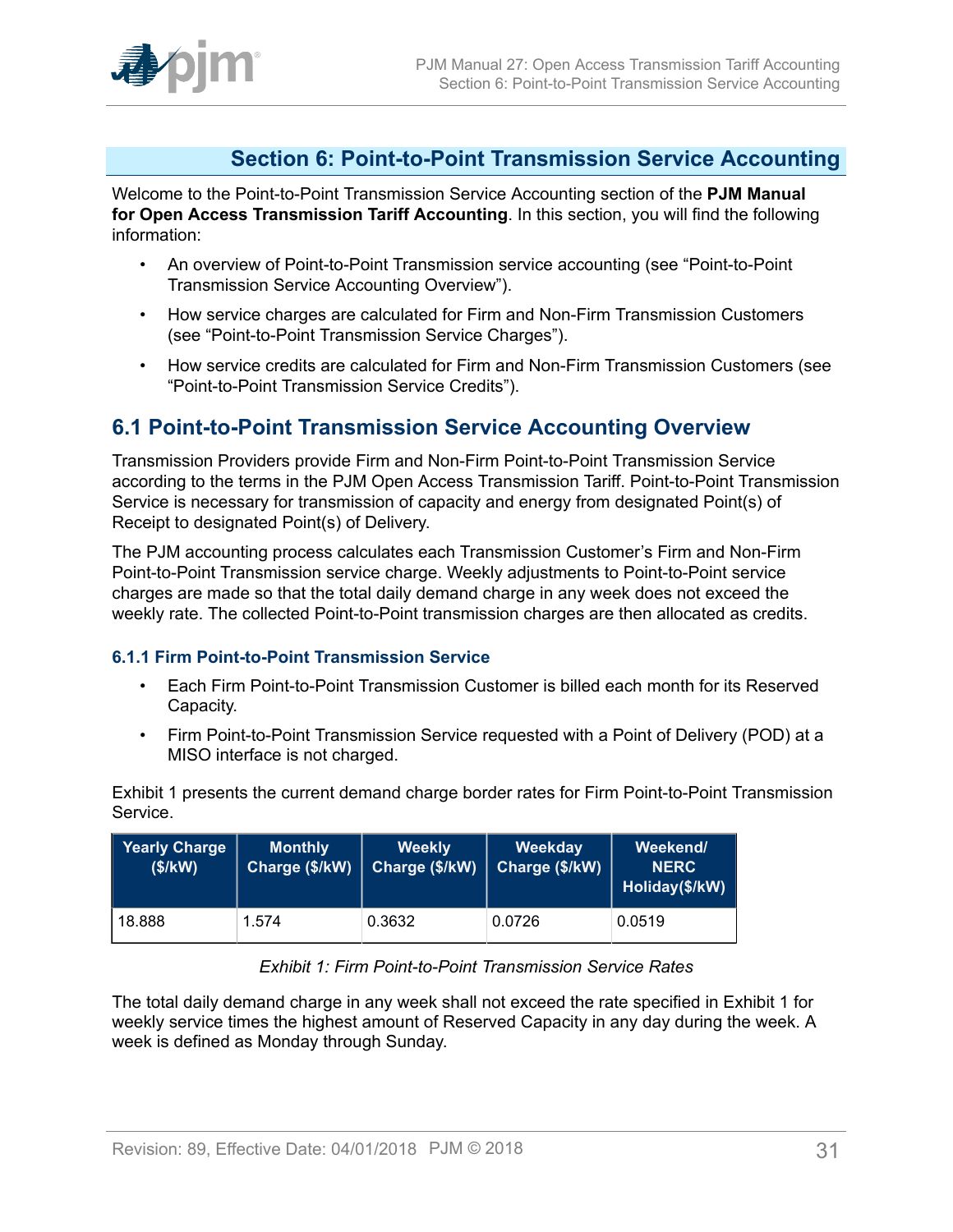

## <span id="page-31-0"></span>**6.1.2 Non-Firm Point-to-Point Transmission Service**

Each Non-Firm Point-to-Point Transmission Customer is billed each month for its Reserved Capacity. Non-firm Point-to-Point Transmission Service requested with a Point of Delivery at a MISO interface is not charged. The current demand charge border rate is discounted to \$0.67/ MWh for all Reserved Capacity for Non-Firm Point-to-Point Transmission Service with a point of delivery equal to the PJM Border.

# <span id="page-31-1"></span>**6.2 Point-to-Point Transmission Service Charges**

The PJM accounting process calculates each Point-to-Point Transmission Customer's Transmission Service demand charge.

## <span id="page-31-2"></span>**6.2.1 Firm Point-to-Point Transmission Service Charges**

Firm Point-to-Point demand charges are calculated for each Point-to-Point Transmission Customer taking firm service.

#### **PJM Actions**

- The PJM accounting process prepares a list of the Transmission Customers.
- The PJM accounting process retrieves the following information:
	- o List of Transmission Customer's Firm Point-to-Point Transmission Service contracts
	- o Charge rates for Firm Point-to-Point transactions
- The PJM accounting process calculates the transmission service charge (\$) for each transaction as follows:

Transmission Service Charge= Applicable Firm Point-to-Point Transaction Charge Rate \* Service Contract MW

• The PJM accounting process calculates each Transmission Customer's Firm Pointto-Point Transmission service charge for the month by summing the individual Transmission Service charges for each hour.

#### <span id="page-31-3"></span>**6.2.2 Adjustment to Firm Daily Point-to-Point Transmission Service Charges**

A Point-to-Point Transmission Customer's daily Firm Point-to-Point demand charge needs to be adjusted if the total demand charge in the week exceeds the weekly rate times the highest amount of Reserve Capacity in any day during that week. A week is defined as Monday through Sunday.

## **PJM Actions**

- The PJM accounting process prepares a list of Transmission Customers.
- The PJM accounting process retrieves the following data:
	- o Weekly charge rate for Firm Point-to-Point transactions (\$/MW-wk)
	- o Each Firm Transmission Customer's maximum daily reserved transmission capacity (MWh)
	- o Each Transmission Customer's total demand charges (\$) for Daily Firm Point-to-Point reservations during the week.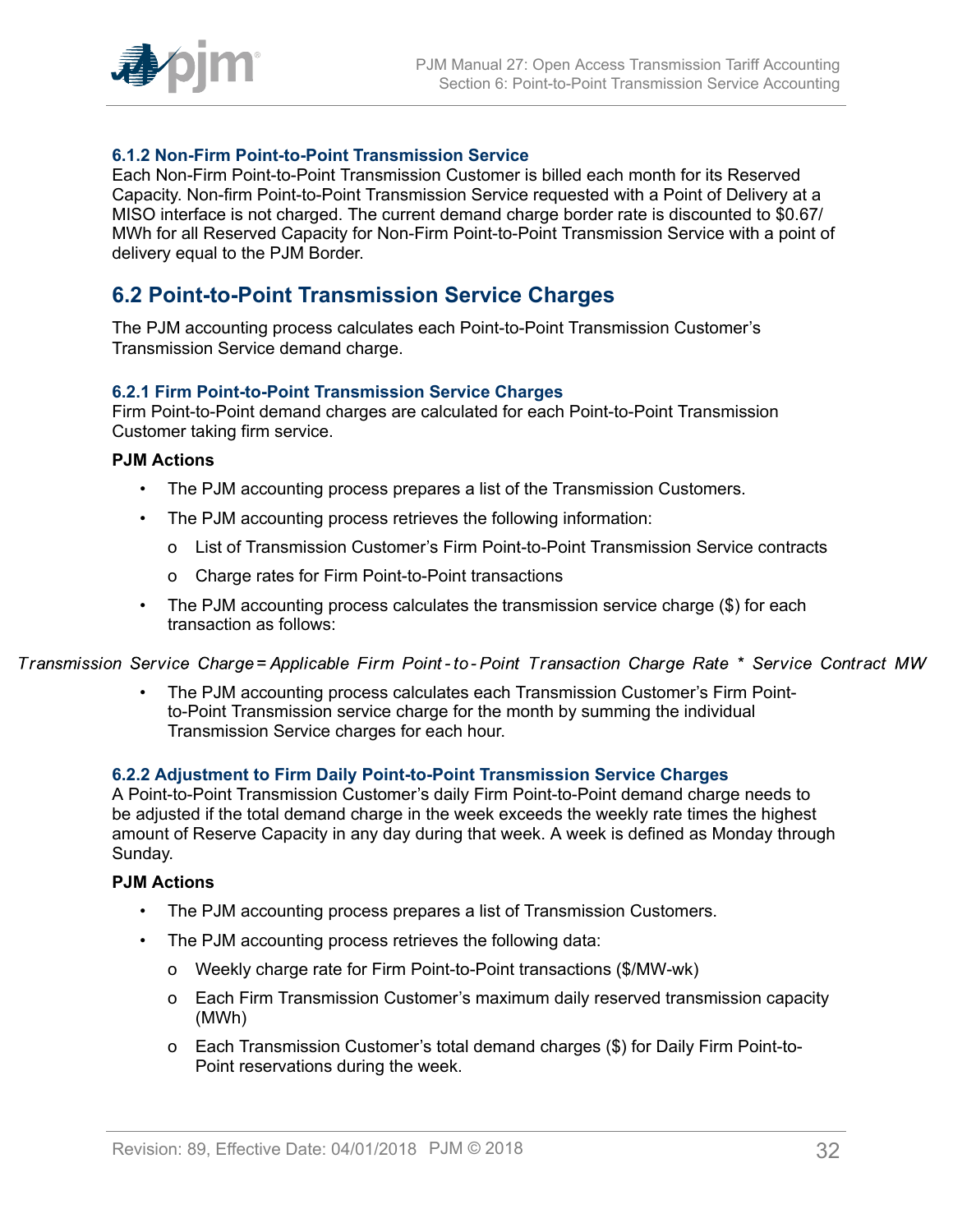

- The PJM accounting process calculates each Point-to-Point Transmission Customer's total daily demand charges by summing all daily Firm Point-to-Point transmission service charges during the week.
- The PJM accounting process sets the comparable weekly transmission capacity for each Transmission Customer to the maximum value of the customer's Firm daily reservations for any day during the week.
- The PJM accounting process calculates the comparable weekly demand charge for each Point-to-Point Transmission Customer (\$) as follows:

Comparable Weekly Demand Charge=Weekly Demand Charge \* Comparable Weekly Transmission Capacity

• If the Comparable Weekly Demand charge is less than the sum of the actual Daily demand charges for the week then:

Weekly Adjustment to Daily Charges=

Weekly Sum of Actual Daily Demand Charges - Comparable Weekly Demand Charge

• The Transmission Customer's total Firm Daily Demand charge for the month is reduced by the amount of the weekly adjustment to Daily charges, for any week that ended during that billing month.

## <span id="page-32-0"></span>**6.2.3 Non-Firm Transmission Service Charges**

Non-Firm Point-to-Point service charges are calculated for each Non-Firm Point-to-Point Transmission Customer taking non-firm service. The charges are based on the discounted hourly demand charge for non-firm point-to-point transactions.

## **PJM Actions**

- The PJM accounting process prepares a list of Point-to-Point Transmission Customers.
- The PJM accounting process retrieves the following information:
	- o List of Transmission Customer's Non-Firm Point-to-Point Transmission Service contracts
	- o Hourly demand charge rate for Non-Firm Point-to-Point transactions (\$/MWh)
	- o Hourly amount of each reservation curtailed by PJM (MW)
	- o Hourly congestion charges associated with each reservation
- The PJM accounting process calculates the non-firm demand charge for each hour for each reservation (\$) as follows:

Hourly Non-Firm Transmission Service Charge=

[Hourly Demand Charge Rate\* (MWs Reserved - MWs Curtailed) ] -

Hourly Congestion Charge (if congestion charge is > 0)

• If the result of this calculation is a negative value, Hourly Non-Firm Transmission Service Charge = \$0.00.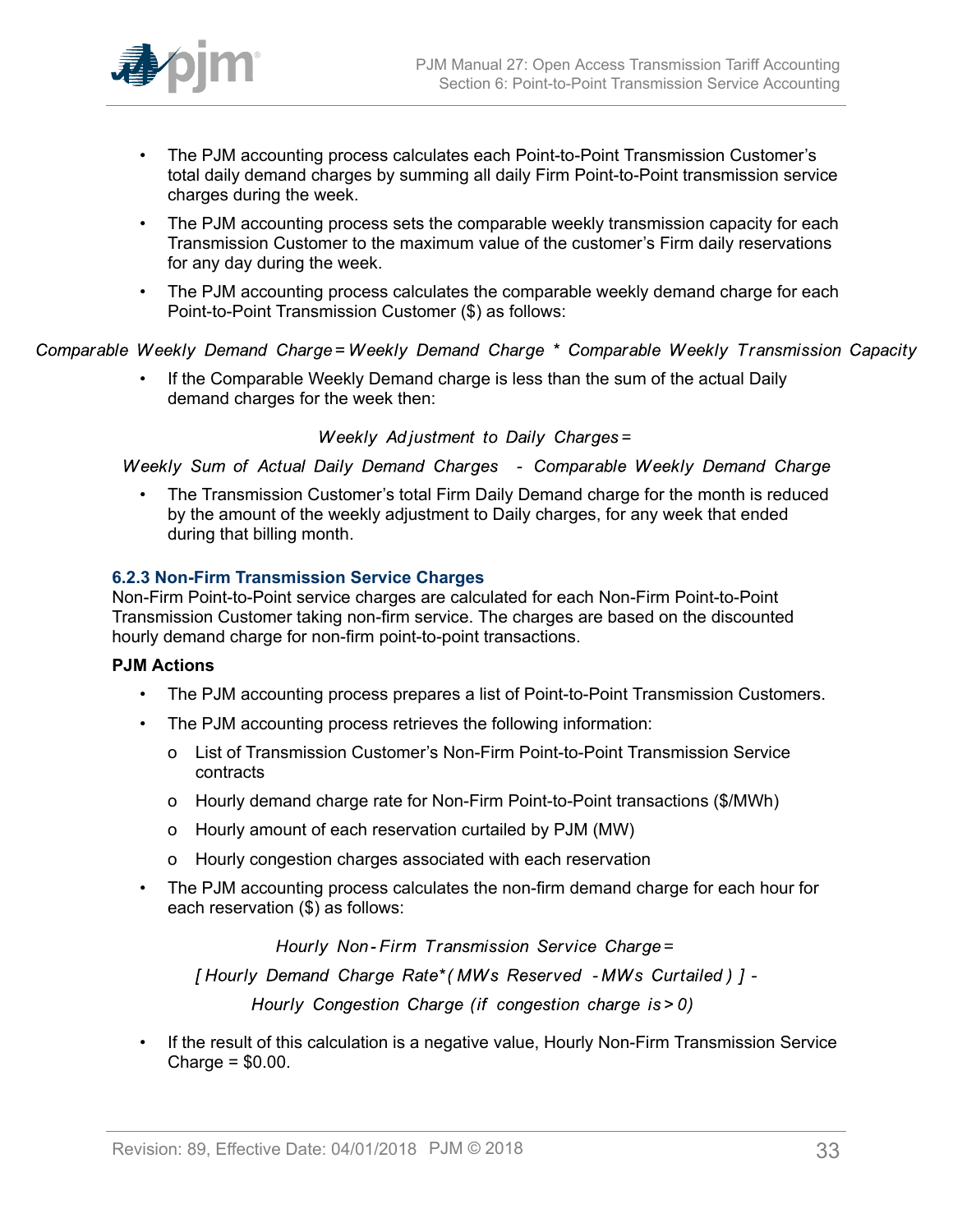

• The PJM accounting process calculates each Transmission Customer's Non-Firm Pointto-Point Transmission service charges by summing the individual hourly transmission service charges.

# <span id="page-33-0"></span>**6.3 Point-to-Point Transmission Service Credits**

The monthly demand charges for Point-to-Point Transmission Customers are then allocated as credits. This allocation appears as a credit on the PJM Open Access Transmission Tariff portion of the bill.

## <span id="page-33-1"></span>**6.3.1 Firm Transmission Service Credits**

The monthly sum charges for Firm Point-to-Point Transmission Customers are allocated to PJM transmission owners based on transmission revenue requirement ratio shares, with the ComEd, AEP, and Dominion shares further allocated to their network and firm point-to-point load-serving customers based on demand charge ratios.

### **PJM Actions**

- The PJM accounting process prepares a list of the Transmission Owners and a list of network customers in the ComEd zone.
- The PJM accounting process retrieves the following information:
	- o Each TOs Revenue Requirement based on Attachment H (\$)
	- o Each ComEd network customer's network service charges (\$)
	- o Each AEP network customer's network service charges and firm point-to-point charges for serving load in the AEP zone (\$)
	- o Each Transmission Customer's Firm Point-to-Point transmission service charge (\$)
- The PJM accounting process calculates the total PJM Transmission Revenue Requirement by summing the TO Transmission Revenue Requirements.
- The PJM accounting process calculates the total Firm Point-to-Point Transmission service charge by summing the Firm Point-to-Point transmission service customers' charges (\$).
- The PJM accounting process calculates the allocation of Firm Point-to-Point Transmission Service charges (\$) to PJM TOs based on transmission revenue requirement percentage shares.
- The PJM accounting process further allocates the ComEd zone revenue share to all network customers in the ComEd zone based on their network service peak load contributions for the month, and further allocates the AEP zone revenue share to all network and firm point-to-point customers in the AEP zone based on their network service peak load and firm point-to-point peak usage contributions for the month.

## <span id="page-33-2"></span>**6.3.2 Non-Firm Transmission Service Credits**

Transmission revenues from Non-Firm Point-to-Point Transmission Service (other than revenues for congestion charges) are allocated to PJM Network Customers and PJM Firm Point-to-point Customers based on monthly demand charge ratios in accordance with Section 27A of the PJM Open Access Transmission Tariff.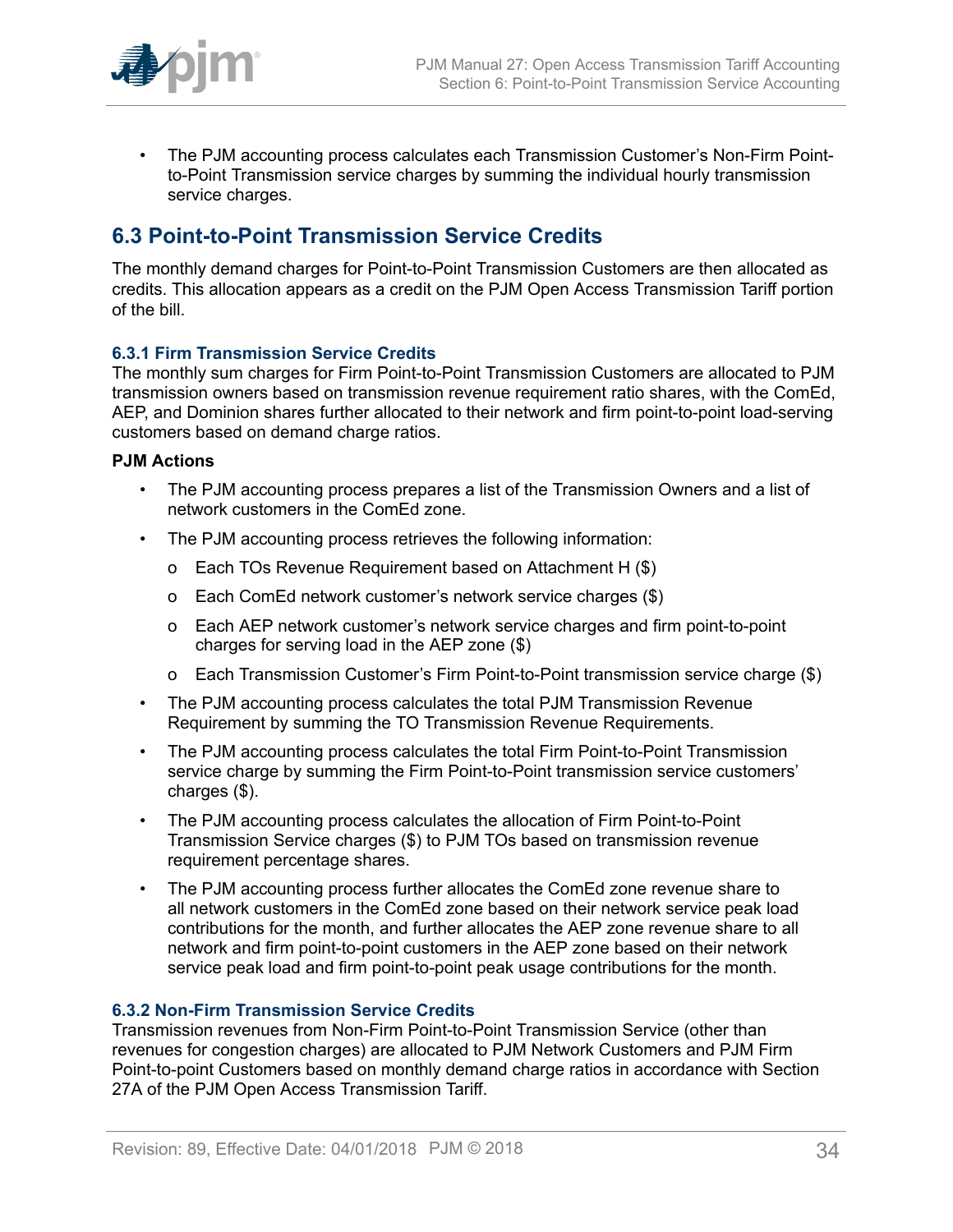

Transmission revenues from Non-Firm Point-to-Point Transmission Service (other than revenues for congestion charges) are allocated in accordance with Section 27A of the PJM Open Access Transmission Tariff.

## **PJM Actions**

- The PJM accounting process prepares a list of the Transmission Owners.
- The PJM accounting process retrieves the following information:
	- o Each Transmission Customer's Non-firm Point-to-Point transmission service charge (\$)
	- o Each Transmission Customer's Firm Point-to-Point transmission service charge (\$)
	- o Each PJM network customer's demand charge (\$)
- The PJM accounting process calculates the total PJM Transmission Revenue Requirement by summing the TO Transmission Revenue Requirements.
- The PJM accounting process calculates the total Non-Firm Point-to-Point Transmission service charge by summing the Non-Firm Point-to-Point transmission service customers' charges (\$).
- The PJM accounting process calculates the allocation of Non-Firm Point-to-Point Transmission Service charges (\$) to all Firm Point-to-Point and Network transmission customers based on percentage shares of their Firm and Network demand charges.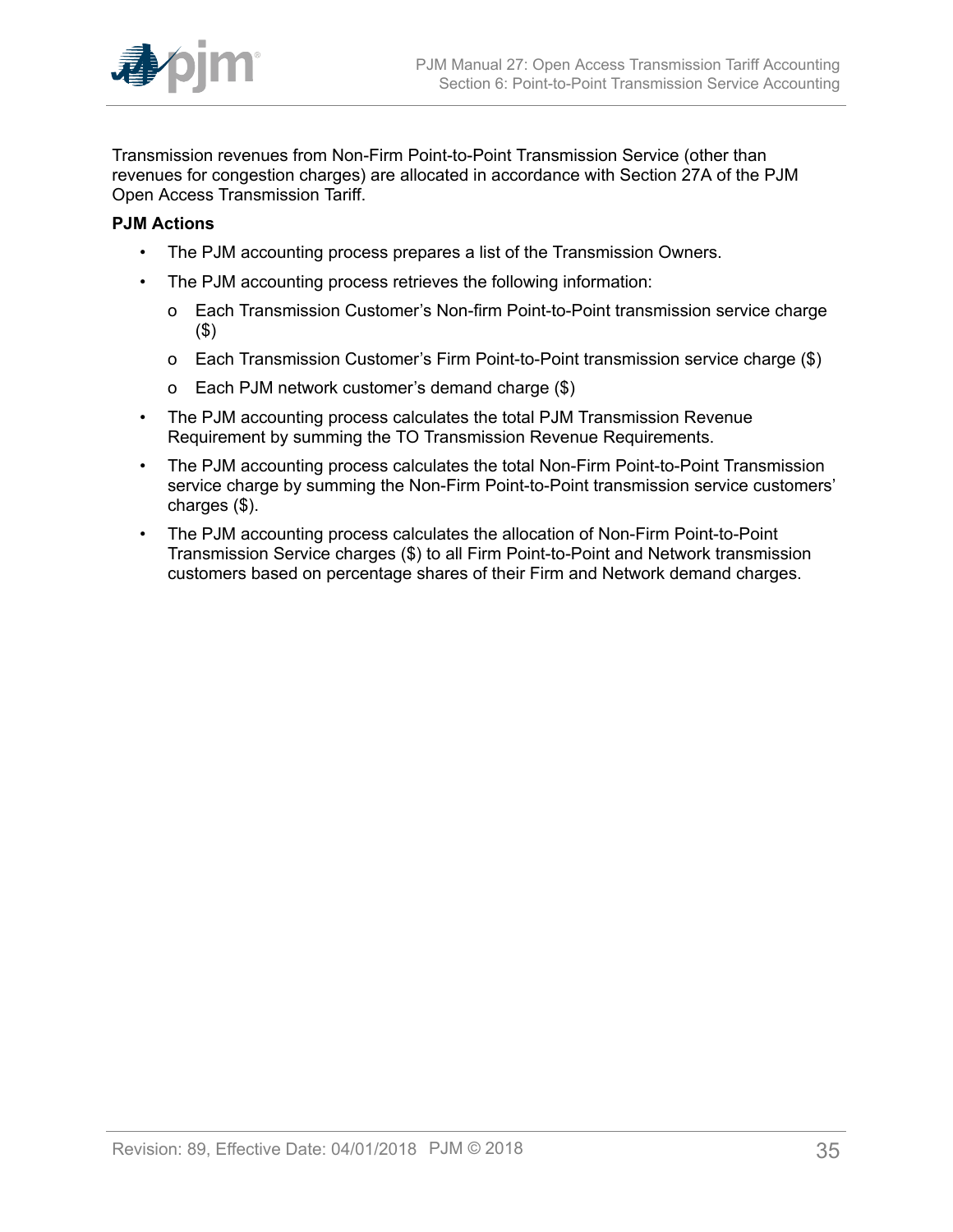

# <span id="page-35-0"></span>**Section 7: Black Start Service Accounting**

Welcome to the *Black Start Service Accounting* section of the *PJM Manual for Open Access Transmission Tariff Accounting*. In this section, you will find the following information:

- An overview of the black start service accounting process (see "Black Start Service Accounting Overview").
- How credits for black start service are calculated (see "Black Start Service Credits").
- How charges for black start service are calculated for Network and Point-to-Point Transmission Customers (see "Black Start Service Charges").

# <span id="page-35-1"></span>**7.1 Black Start Service Accounting Overview**

To ensure the reliable restoration following a shutdown of the PJM Transmission System, black start service is necessary to facilitate the goal of complete system restoration. Black Start Service is the capability of generating units to start without an outside electrical supply or the demonstrated ability of a generating unit with a high operating factor to automatically remain operating at reduced levels when disconnected from the grid. Black Start Service enables the Transmission Provider in collaboration with Transmission Owners to designate specific generators (Black Start Units) whose location and capabilities are required to re-energize the transmission system following a system-wide blackout (see the *[PJM Manual for Balancing](http://www.pjm.com/~/media/documents/manuals/m12.ashx) [Operations \(M-12\)](http://www.pjm.com/~/media/documents/manuals/m12.ashx)*for more details and eligibility).

Black Start Service is provided by the Transmission Provider, and all Transmission Customers must purchase this service from the Transmission Provider, pursuant to the PJM Open Access Transmission Tariff Schedule 6A. The charges for this service are based on a formula rate that allocates generation owners' black start revenue requirements and applicable Day-ahead and Balancing Operating Reserve Credits to Network and Point-to-Point Transmission Customers based on their monthly transmission use on a megawatt basis. Customers serving zonal Network and Point-to-point load are allocated a ratio share of the total revenue requirements and applicable Day-ahead and Balancing Operating Reserve Credits in the applicable zone(s). Customers serving non-zone load (including Point-to-Point Transmission Customers not serving PJM load) are allocated a ratio share of the total revenue requirements and applicable Dayahead and Balancing Operating Reserve Credits for PJM. Effective December 1, 2012, the applicable Day-ahead and Balancing Operating Reserve Credits are those credits associated with the scheduling of units for Black Start service or testing of Black Start units.

# <span id="page-35-2"></span>**7.2 Black Start Service Credits**

Each generation owner of Black Start Units that meet the PJM and NERC criteria, receives a monthly Black Start Service credit equal to one-twelfth (1/12) of its annual black start revenue requirement. Revenue requirements for Black Start Service may include the following, where applicable: NERC CIP Capital Costs, fixed black start unit costs, variable black start costs, training expenses, fuel storage costs for liquefied natural gas, propane or oil and an incentive factor. Revenue requirements for units with the ability to disconnect from the grid automatically and remain operating at reduced levels (ALR) may only recover training costs, NERC compliance costs, and an incentive factor. For more information on Black start unit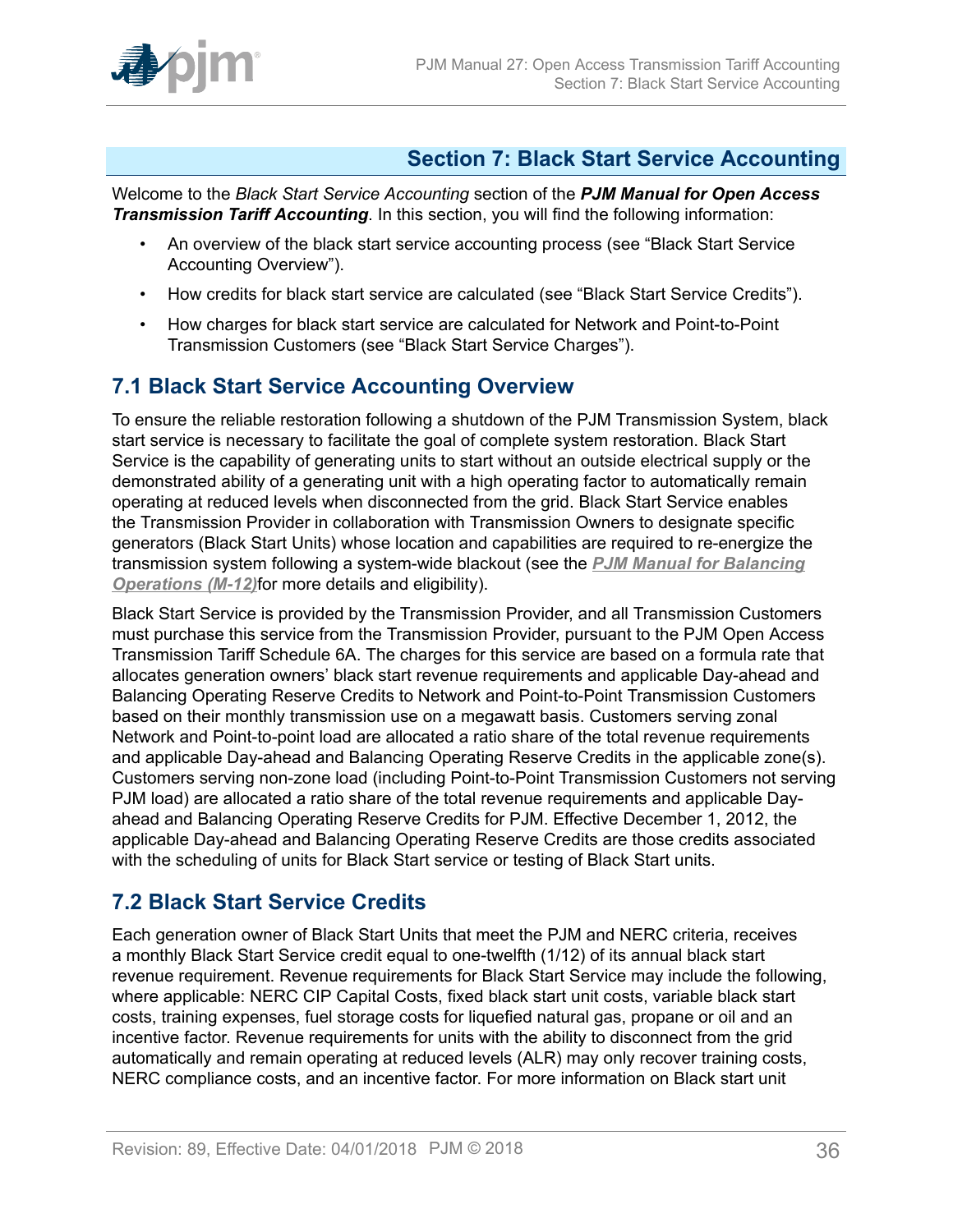

revenue requirements, please see **Schedule 6A, PJM's Open Access Transmission Tariff (OATT).**

A new Black Start Unit owner's monthly credits will be held by PJM in a non-interest bearing account until PJM's acceptance of the owner's annual revenue requirement pursuant to section 17 of the Open Access Transmission Tariff Schedule 6A. New Black Start Unit owners will begin to receive monthly credits, including any monthly credits held by PJM, back to its in-service date and any required estimated annual revenue requirement true up in the monthly bill after PJM's acceptance of the new Black Start Unit owner's annual revenue requirement.

Monthly black start service revenues are forfeited for: units that fail a black start test and do not successfully pass a test within a ten day grace period immediately following a failed test; and, for units without a successful black start test on record with PJM within the last thirteen months.

Revenue requirements for joint-owned black start units are allocated to the owners based on their ownership shares. Zonal revenue requirements equal the total revenue requirements of all black start units nominated as critical by the Transmission Provider in that zone regardless of zonal location and the share of annual revenue requirements of black start units designated as critical across multiple zones (cross-zonal coordination).

The current zonal revenue requirements are posted on the PJM website under Markets & Operations/Billing, Settlements & Credit.

# <span id="page-36-0"></span>**7.3 Black Start Service Charges**

This section describes the process of calculating the Black Start Service charges. Charges for black start service are calculated for zone (Network Customers and customers serving load with Point-to-Point Transmission Service) and for non-zone (Non-Zone Network Customers and Point-to-Point Transmission Customers) load separately. The sum of all customers' monthly charges equal one-twelfth (1/12) of the total annual black start revenue requirements that are credited to generation owners of black start units as well as a share of the applicable Dayahead and Balancing Operating Reserve Credits that are credited to generation owners of black start units for the month. Effective December 1, 2012, the applicable Day-ahead and Balancing Operating Reserve Credits are those credits associated with the scheduling of units for Black Start service or testing of Black Start units.

Total annual black start revenue requirements will include estimated annual revenue requirements for new Black Start Units from the date the units enter Black Start Service to the last day of the month preceding PJM's acceptance of the unit's annual revenue requirement. The estimated annual revenue requirement will be based on the Black Start Unit owner's best estimate at the time the unit enters Black Start Service. Any estimated annual revenue requirement true up will be included in the monthly bill after PJM accepts the new Black Start unit's annual revenue requirement.

Each Transmission Customer's charge is calculated by determining the Transmission Customer's monthly zone and non-zone transmission use on a megawatt basis.

• Monthly zone transmission use is the sum of a Transmission Customer's Network daily peak load contributions to a PJM zone and daily average Point-to-Point energy reservations where the point of delivery is within a PJM zone.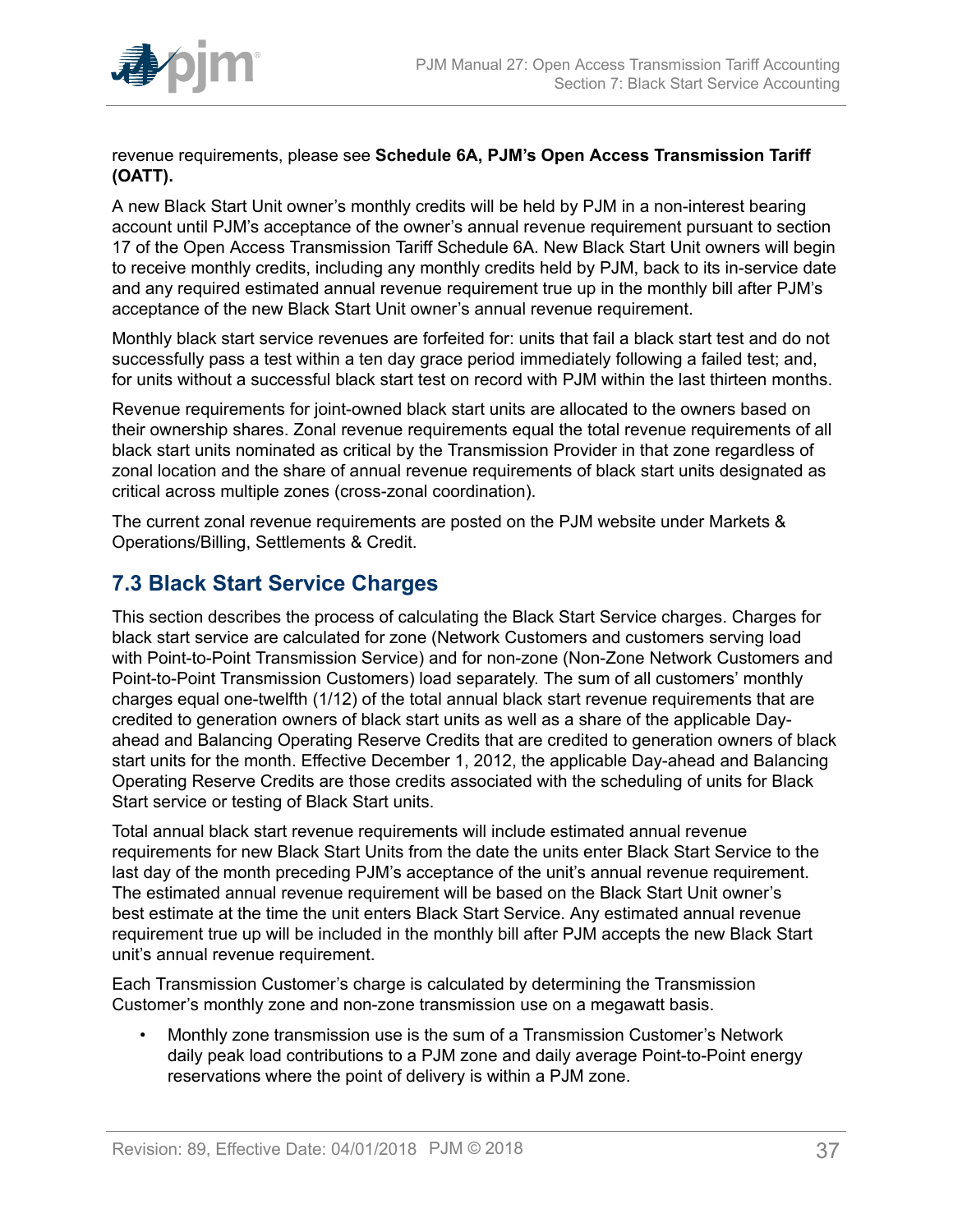

• Monthly non-zone transmission use is the sum of a Transmission Customer's nonzone Network daily peak load contributions and daily average Point-to-Point energy reservations where the point of delivery is the border of PJM.

Transmission Customers with monthly non-zone transmission use are charged a share of the total PJM pool-wide black start revenue requirement and applicable Day-ahead and Balancing Operating Reserve Credits based on their portion of the total PJM monthly transmission use. Transmission Customers with monthly zone transmission use are charged a share of the applicable zonal black start revenue requirements and applicable Day-ahead and Balancing Operating Reserve Credits (less the total share of revenue requirements recovered from nonzone transmission use) based on their portion of monthly transmission use in that zone(s).

## **PJM Actions**

- The PJM accounting process collects each generation owner's annual black start revenue requirement for each zone. Monthly black start revenue requirements equal 1/12 of the annual revenue requirements. Annual revenue requirements for black start units that are shared and designated to serve multiple zones will be allocated by Transmission Owner designated critical load percentage to determine the amount applicable for each zone.
- The PJM accounting process collects each generation owner's day-ahead operating reserve credits and balancing operating reserve credits that are associated with the scheduling of units for black start service or black start testing for each zone. Additional details on testing of units for Black Start service can be found in PJM's Manual 12, Balancing Operations. The PJM accounting process retrieves the point-to-point energy reservations for each Transmission Customer.
- The PJM accounting process calculates each Transmission Customer's monthly nonzone transmission use (MW) by summing for all hours in the month all of their point-topoint energy reservations (adjusted for PJM curtailments) and dividing that value by 24.
- The PJM accounting process calculates each Transmission Customer's monthly zone transmission use (MW) by summing for all days in the month all of their daily network integration transmission service peak load contributions for each zone (see *Network Integration Transmission Service Accounting* section of the *PJM Manual for Open Access Transmission Tariff Accounting*).
- The PJM accounting process calculates charge allocations for each Transmission Customer with monthly non-zone transmission use as follows:

Monthly Non-Zone Charge= $\left(\frac{Transmission\ Customer's\ Monthly\ Non-Zone\ Transmission\ Use}{PJM\ Total\ Transmission\ Use}\right)$ 

x (PJM Total Generation Owners' Monthly Black Start Revenue Requirements

- + PJM Total Monthly Day-ahead and Balancing Operating Reserves Credits associated with Black Start)
	- The PJM accounting process calculates an Adjustment Factor to be applied to all monthly zone charges as follows: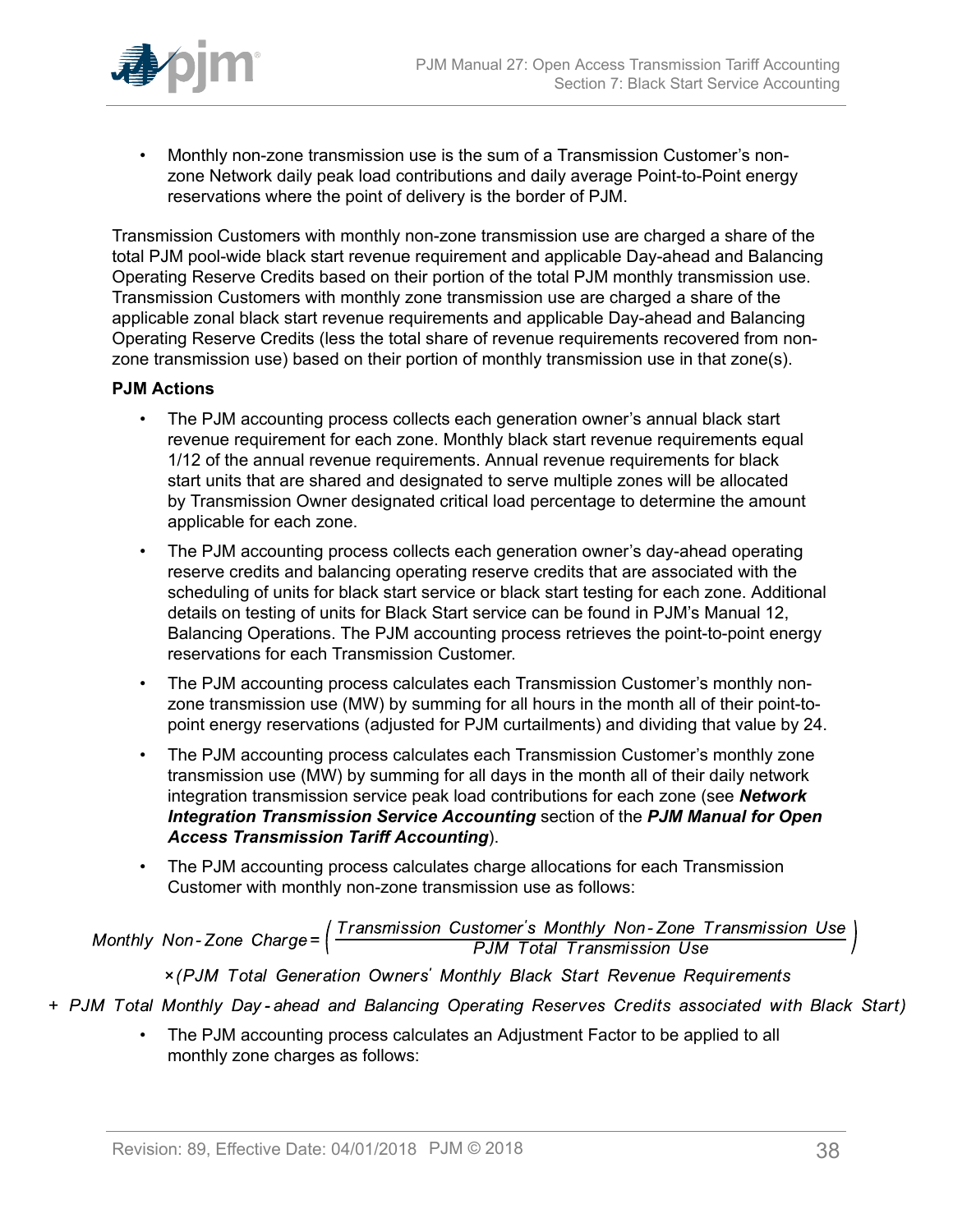

Total Monthly Zone Transmission Use for all PJM Zones<br>PJM Total Monthly Transmission Use Ad iustment  $Factor =$ 

• The PJM accounting process calculates charge allocations for each Transmission Customer with monthly zone transmission use as follows:

Monthly Zone Charge=  $\left(\frac{Transmission\ Customer's\ Monthly\ zone\ Transmission\ Use\ }}{Total\ Monthly\ Zone\ Transmission\ Use\ in\ Zone}$ 

x (Total Generation Owners' Monthly Black Start Revenue Requirements in Zone

+ Total Generation Owners' Monthly Day-ahead and Balancing Operating Reserves Credits associated with

Black Start in Zone) × Adjustment Factor

• The PJM accounting process calculates each Transmission Customer's total monthly black start service charge by summing its monthly charge allocations for all zone and non-zone transmission use.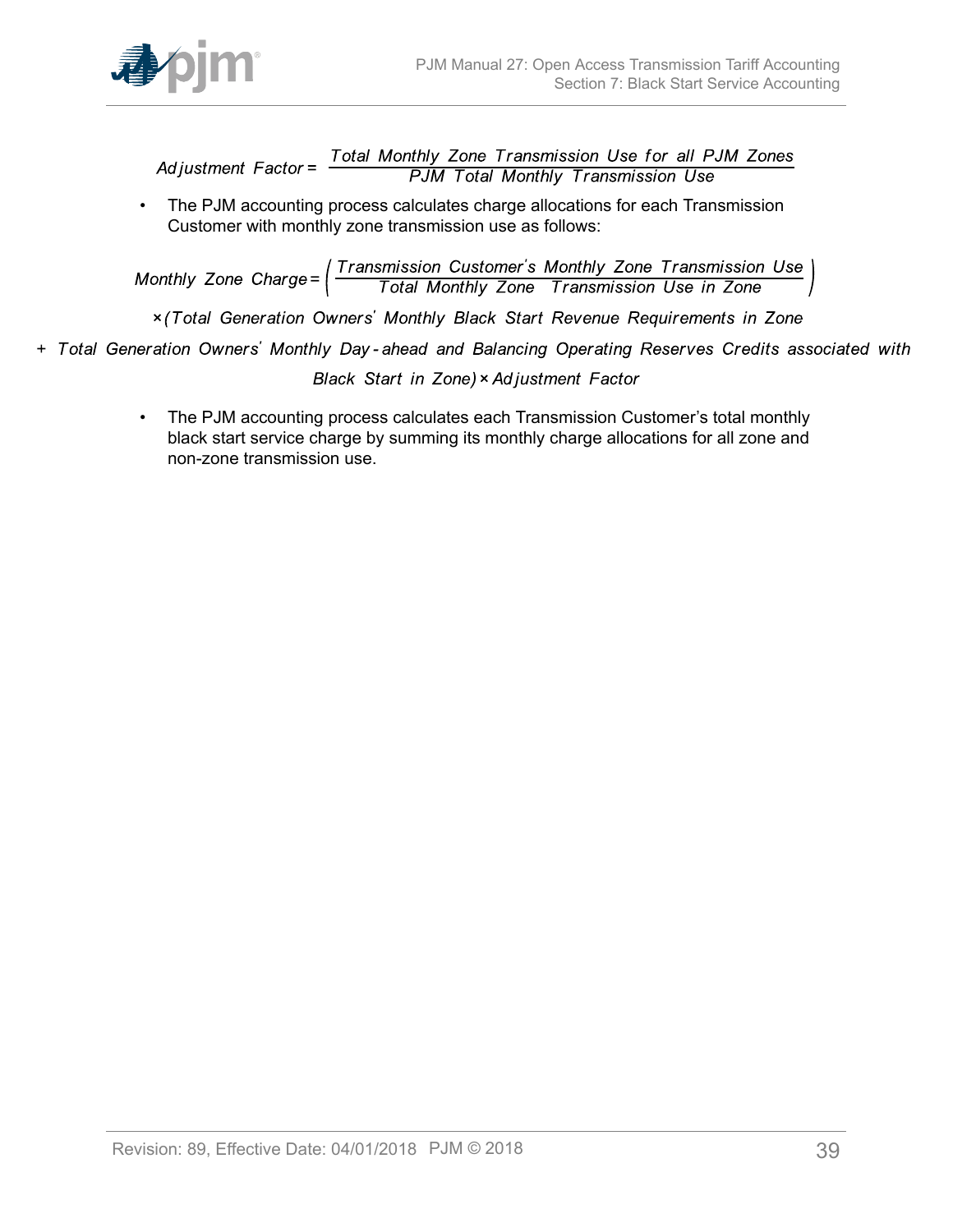

# <span id="page-39-0"></span>**Section 8: Expansion Cost Recovery Accounting**

Welcome to the Expansion Cost Recovery Accounting section of the **PJM Manual for Open Access Transmission Tariff Accounting**. In this section, you will find the following information:

- An overview of the Expansion Cost Recovery accounting process (see "Expansion Cost Recovery Accounting Overview").
- How charges for Expansion Cost Recovery are calculated (see "Expansion Cost Recovery Charges").
- How credits for Expansion Cost Recovery are calculated (see "Expansion Cost Recovery Credits").

## <span id="page-39-1"></span>**8.1 Expansion Cost Recovery Accounting Overview**

Effective May 1, 2005, customers using Point-to-Point and Network Integration Transmission Service to serve load in the ComEd, AEP, and Dayton transmission zones paid an Expansion Cost Recovery Charge. Effective November 1, 2005 (retroactive to May 1, 2005), customers using Point-to-Point and Network Integration Transmission Service to serve load in all PJM transmission zones paid an Expansion Cost Recovery Charge on a "per MWh" basis as ordered by FERC. Effective June 1, 2006 (retroactive to May 1, 2005), customers using Point-to-Point and Network Integration Transmission Service to serve load in all PJM transmission zones (except in the Dominion Virginia Power, ATSI, DEOK, and EKPC zones) pay an Expansion Cost Recovery Charge on a "per MW-month" peak load basis as defined by the PJM Open Access Transmission Tariff. The PJM accounting process calculates each Customer's Expansion Cost Recovery charge. The collected Expansion Cost Recovery charges are then allocated as credits in accordance with Schedule 13 of the PJM Open Access Transmission Tariff.

## <span id="page-39-2"></span>**8.1.1 Expansion Cost Recovery Charges**

• Each Network Integration Transmission or Point-to-Point load-serving Customer in the AEP, Dayton, and ComEd zones are billed each month a charge equal to a \$/MW-month rate as shown in the PJM Guide to Billing (maintained at [http://www.pjm.com/markets](http://www.pjm.com/markets-and-operations/market-settlements/~/media/markets-ops/settlements/custgd.ashx)[and-operations/market-settlements/~/media/markets-ops/settlements/custgd.ashx\)](http://www.pjm.com/markets-and-operations/market-settlements/~/media/markets-ops/settlements/custgd.ashx) times the average of their network service peak load contributions (including losses) across all days in the applicable month. Each Network Integration Transmission or Point-to-Point load-serving Customer in the other transmission zones (except for the Dominion, ATSI, DEOK, and EKPC zones) are billed each month a charge equal to \$\$/MW-month rate as shown in the PJM Guide to Billing (maintained at [http://www.pjm.com/markets-and](http://www.pjm.com/markets-and-operations/market-settlements/~/media/markets-ops/settlements/custgd.ashx)[operations/market-settlements/~/media/markets-ops/settlements/custgd.ashx](http://www.pjm.com/markets-and-operations/market-settlements/~/media/markets-ops/settlements/custgd.ashx) ) times the average of their network service peak load contributions (including losses) across all days in the applicable month.

## <span id="page-39-3"></span>**8.1.2 Expansion Cost Recovery Credits**

• PJM shall distribute all revenues collected under Expansion Cost Recovery charges each calendar month as set forth in Schedule 13 of the PJM Open Access Transmission Service Tariff. Based on the percentage allocations in Schedule 13, revenues are allocated to ComEd, AEP, and Dayton transmission owners.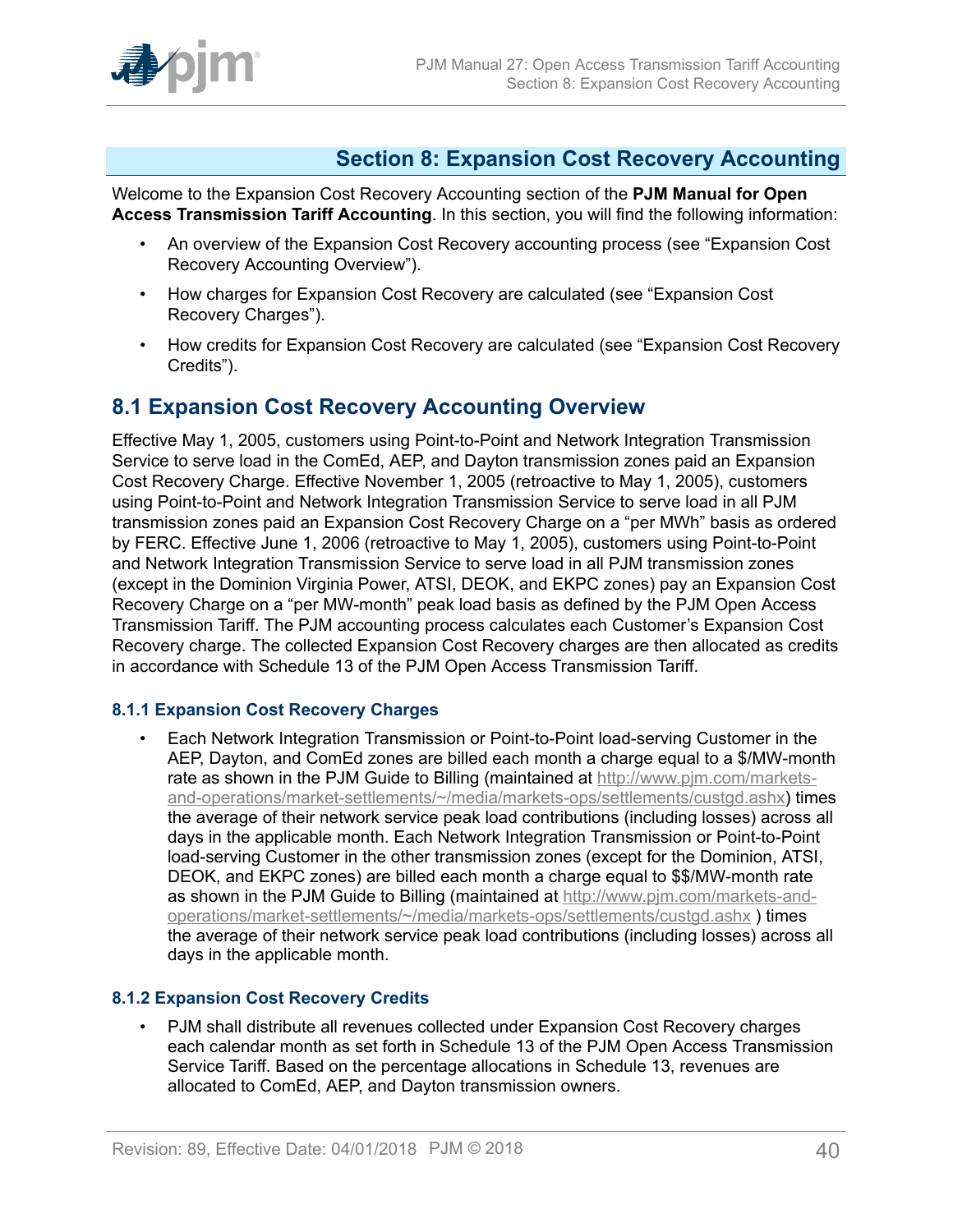

# <span id="page-40-0"></span>**Section 9: Billing**

Welcome to the *Billing* section of the *PJM Manual for Open Access Transmission Tariff Accounting*. In this section, you will find the following information:

• A summary of the billing process for the PJM Open Access Transmission Tariff (see "Billing Process Overview").

# <span id="page-40-1"></span>**9.1 Billing Process Overview**

A single billing statement is issued monthly by the PJM to each PJM customer account. The bill details all charges and credits under the PJM Operating Agreement and the PJM Open Access Transmission Tariff for the month, as they apply to that customer account. The billing statement presents a net amount due from or due to the customer. Weekly billing statements are also issued for certain line items. The **[PJM Manual for Billing \(M-29\)](http://www.pjm.com/~/media/documents/manuals/m29.ashx)** describes the billing process in detail.

The PJM Open Access Transmission Tariff related billing statement line items that are described in this manual are as follows:

- PJM Scheduling, System Control and Dispatch Service (charges, and load reconciliation charges)
- TO Scheduling, System Control and Dispatch Service (charges/credits, and load reconciliation charges)
- Reactive Supply and Voltage Control from Generation and Other Sources Service (charges/credits)
- Energy Imbalance Service (charges/credits)
- Network Integration Transmission Service (charges/credits)
- Network Integration Transmission Service Offset (charges/credits)
- Direct Assignment Facilities (charges/credits)
- Other Supporting Facilities (charges/credits)
- Firm Point-to-Point Transmission Service (charges/credits)
- Non-Firm Point-to-Point Transmission Service (charges/credits)
- Black Start Service (charges/credits)
- Expansion Cost Recovery (charges/credits)
- RTO Start-up Cost Recovery (charges/credits)
- Generation Deactivation (charges/credits)
- PJM Settlement, Inc. (charges)
- MMU (charges, and load reconciliation charges)
- FERC (charges, and load reconciliation charges)
- OPSI (charges, and load reconciliation charges)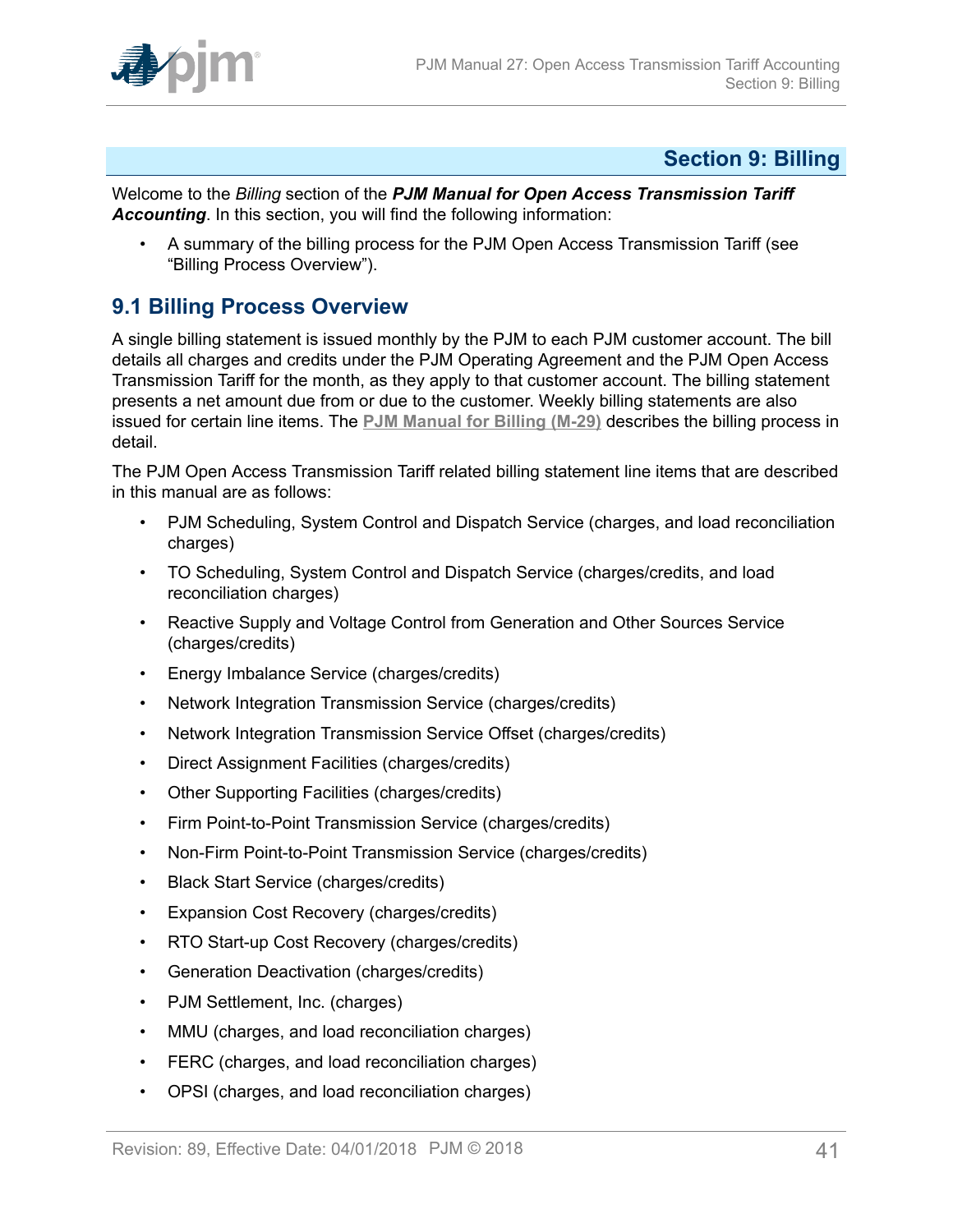

- CAPS (charges, and load reconciliation charges)
- NERC (charges, and load reconciliation charges)
- RFC (charges, and load reconciliation charges)
- RPM Auction (charges/credits)
- Locational Reliability (charges)
- Interruptible Load for Reliability (charges)
- Capacity Transfer Rights (credits)
- Incremental Capacity Transfer Rights (credits)
- Non-Unit Specific Capacity Transaction (charges/credits)
- Generation Resource Rating Test Failure (charges/credits)
- Capacity Resource Deficiency (charges/credits)
- Peak Season Maintenance Compliance Penalty (charges/credits)
- Peak-Hour Period Availability (charges/credits)
- Demand Resource and ILR Compliance Penalty (charges/credits)
- Qualifying Transmission Upgrade Compliance Penalty (charges/credits)
- Load Management Test Failure (charges/credits)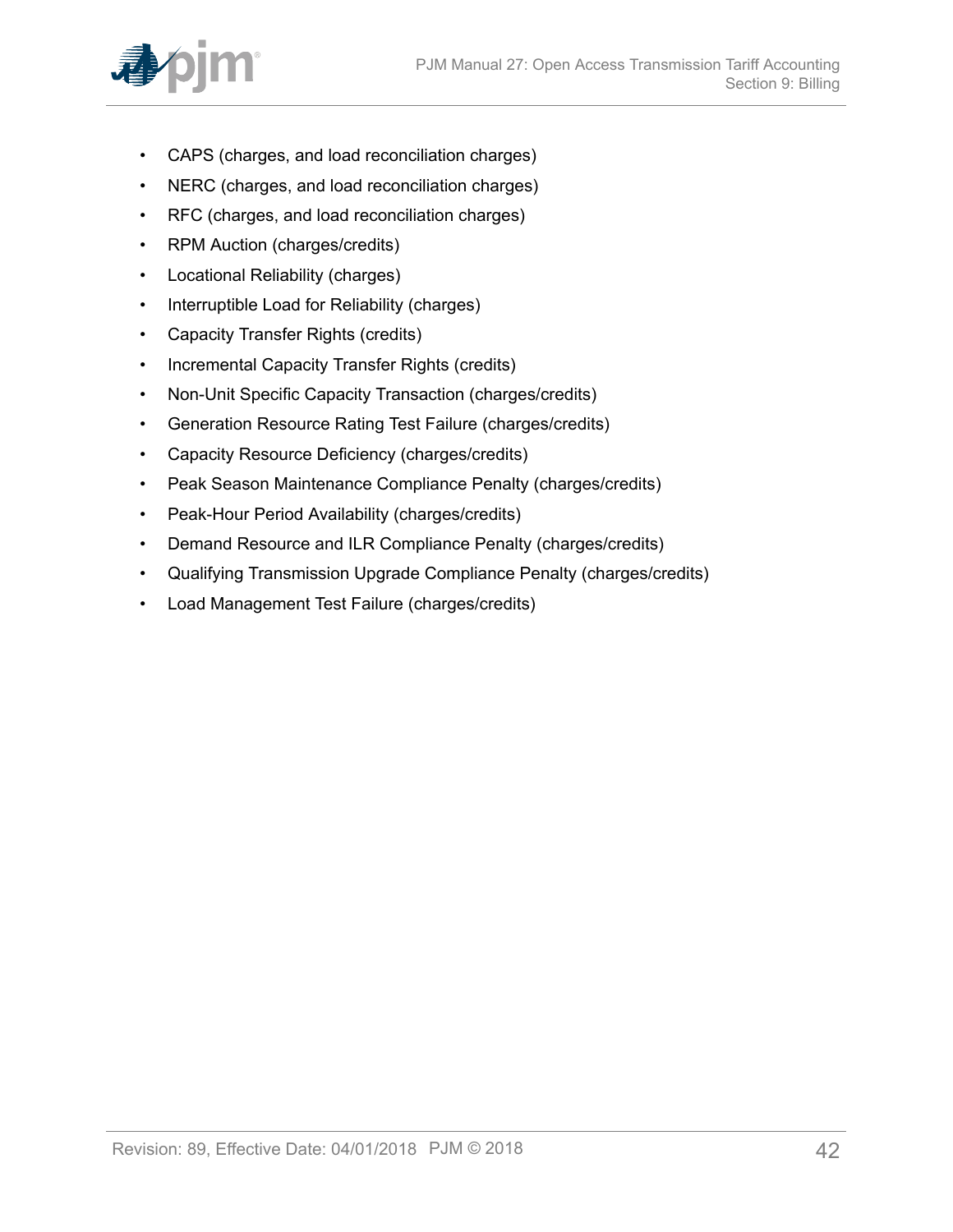

# <span id="page-42-0"></span>**Revision History**

## **Revision 88 (11/16/2017):**

• In Section 7, Black Start Service Accounting, added a description of how charges and credits are handled for a new Black Start unit.

#### **Revision 87 (2/1/2017):**

- Section 5.3 Network Integration Transmission Service Credits:
	- o Removed MetEd and Penelec from TO list and added MAIT to reflect new consolidated MAIT TO entity as approved by 1/26/2017 FERC Order (ER17-214-001).

### **Revision 86 (01/26/2017):**

- Cover to Cover Periodic Review
- Added language in Section 5.2 to allow for Network Service Peak Load values submitted by Electric Distribution Companies to be scaled if the values do not sum to the Annual Network Service Peak Load for the zone.
- Updated Sections 2 and 9 to include language on funding and charges for Consumer Advocates of PJM (CAPS)
- Updated the web link in Section 7 for the Black Start Revenue Requirements posting on pjm.com.
- Removed references to Manual 35 as this manual was retired on November 17, 2016.

#### **Revision 85 (07/15/2015):**

• In Section 5.2, remove a reference to a specific number of days in a year in the equation to calculate a customer's daily demand charge for network transmission service.

#### **Revision 84 (01/01/2015):**

• Remove references to ATSI Low Voltage Network Integration Service Charges. Effective 1/1/2015, ATSI no longer requires dual voltage billing.

#### **Revision 83 (01/01/2015):**

• Revise submission timing for peak load contributions in Section 5.2 per Docket ER15-134.

#### **Revision 82 (12/01/2014):**

• Revise applicable Black Start revenue requirements in Section 7 per Docket ER14-2883.

## **Revision 81 (09/09/2013):**

• Conforming changes in Section 7, Black Start Service Accounting, for cost allocations to support the provision of cross-zonal black start support per Docket ER13-1911.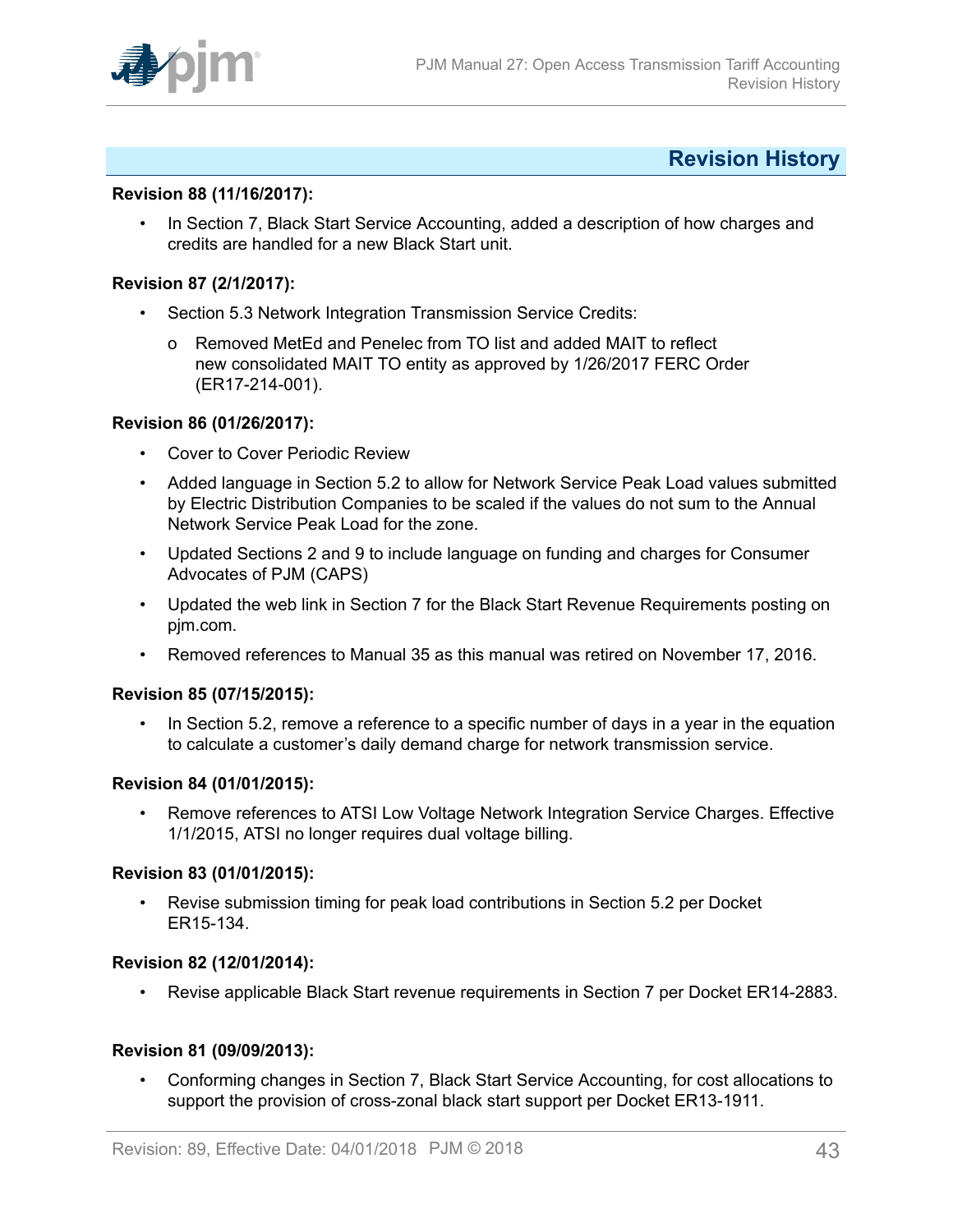

## **Revision 80 (06/01/2013):**

- Conforming changes in Sections 3, 8, 9, and 11 to incorporate rules for Residual Zone Pricing as approved by FERC in Docket(s) ER13-347. Residual metered load pricing is effective 6/1/2015.
- Changes to incorporate EKPC integration effective 06/01/2013. Section 2.2: Update to Schedule 10 charges, Section 5.3: Added EKPC to list of zones who do not pay themselves for use of their own transmission facilities, Section 8.1 and 8.1.1: Added EKPC to zones exempt from Expansion Cost Recovery Charges

## **Revision 79 (12/01/2012):**

- Black Start Service Charges Changes to Section 7 outlining the allocation of Operating Reserve Credits for the scheduling of units for Black Start service and testing of Black Start units.
- References to the eSchedules application were updated to InSchedule to reflect the recent upgrade and renaming of this PJM application

### **Revision 78 (05/22/2012)**

Section 7.2 Black Start Service Credits, updated section to comply with current version of Schedule 6A of the Tariff. The effective date for the language was November 1, 2011. The change was endorsed May 22, 2012.

#### **Revision 77 (01/01/2012)**

• Updates to reflect the integration of the DEOK zone

#### **Revision 76 (09/15/2011)**

• Section 4.1 Energy Imbalance Service Accounting Overview: Updated section to comply with current version of Schedule 4 of the Tariff.

#### **Revision 75 (06/01/2011)**

• Updates to reflect the integration of the ATSI zone and creation of PJM Settlement, Inc.

#### **Revision 74 (03/17/2010)**

• Replaced the Expansion Cost Recovery rates with a link to the PJM Guide to Billing on the pjm.com website and added the new RPM billing line items called Load Management Test Failure Charge/Credit.

#### **Revision 73 (06/01/2009)**

• Removed the Network Transmission Service rate/revenue requirement table and the Black Start revenue requirement table to avoid periodic manual updates and instead reference the applicable PJM.com website addresses.

#### **Revision 72 (3/1/2009)**

• Revised transmission revenue requirement and rate for the AEP zone (Exhibit 1).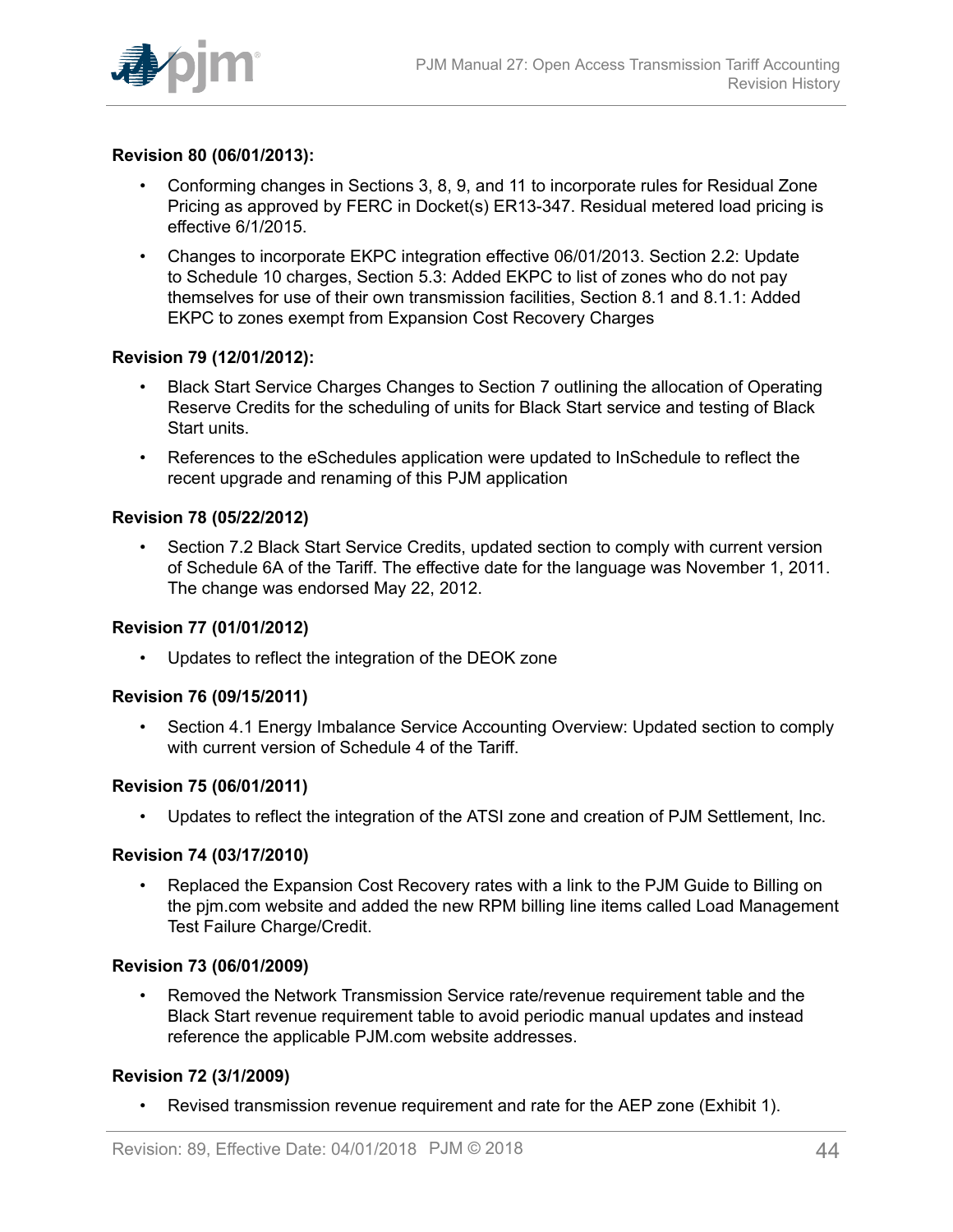

## **Revision 71 (1/01/2009)**

- Revised transmission revenue requirements and rates for PSEG and Dominion zones (Exhibit 1).
- Revised black start revenue requirements table (Exhibit 3).
- Clarified how Schedule 9 refunds apply to all quarters of the year (Section 2).
- Added descriptions of several new load reconciliation items recently implemented.

### **Revision 70 (11/01/2008)**

- Revised transmission revenue requirements and rates for PSEG and PPL (Exhibit 1).
- Revised black start revenue requirements table (Exhibit 3).

### **Revision 69 (08/01/2008)**

- Revised black start revenue requirements table (Exhibit 3).
- Added description for the collection of Schedule 9-MMU monthly costs to Section 2 that start in August 2008.

#### **Revision 68 (06/01/2008)**

- Revised Dominion network transmission revenue requirements and rates in Exhibit 1 to reflect their formula rate approved by FERC retroactively to 1/1/2008, and added the TrAILCo revenue requirement.
- Revised Network Transmission Service Credits and Firm Point-to-Point Transmission Service Credits sections to reflect the fact that the Dominion zonal share of these credits are further allocated to Dominion's network customers effective 1/1/2008.
- Revised black start revenue requirements table (Exhibit 3).
- Added description for the collection of Schedule 9-6 AC<sup>2</sup> monthly costs to Section 2 that start in June 2008.

#### **Revision 67 (06/01/2008)**

• Revised network transmission revenue requirements and rates table (Exhibit 1) to reflect revised formula rates.

#### **Revision 66 (5/1/2008)**

Revised black start revenue requirements table (Exhibit 3).

#### **Revision 65 (4/1/2008)**

- Revised transmission revenue requirements for ComEd (Exhibit 1).
- Revised black start revenue requirements table (Exhibit 3).

## **Revision 64 (2/1/2008)**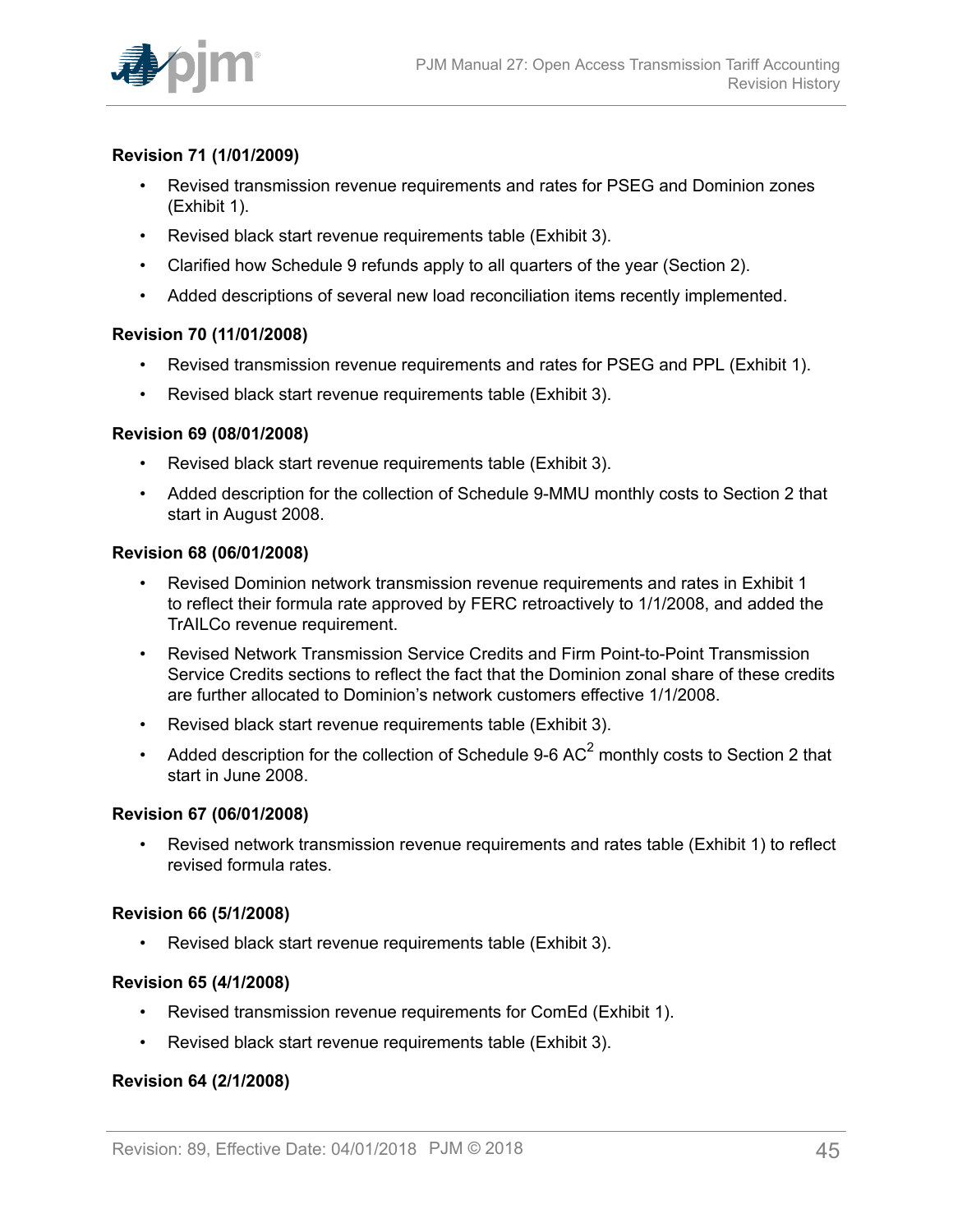

- Removed reactive revenue requirements table (Exhibit 1) per FERC order ER08-339.
- Revised black start revenue requirements table (Exhibit 3).

### **Revision 63 (1/01/2008)**

- Revised black start revenue requirements table (Exhibit 1).
- Added ODEC as a Delmarva zonal transmission owner in Exhibit 2.
- Revised Expansion Cost Recovery Charge rates for 2008.

#### **Revision 62 (1/01/2008)**

- Revised reactive revenue requirements table (Exhibit 1).
- Revised black start revenue requirements table (Exhibit 4).

### **Revision 61 (9/01/2007)**

- Revised reactive revenue requirements table (Exhibit 1).
- Revised black start revenue requirements table (Exhibit 4).

#### **Revision 60 (07/01/2007)**

- Revisions were made to reflect the implementation of Marginal Losses and for general clean-up.
- Revised reactive revenue requirements table (Exhibit 1).
- Revised black start revenue requirements table (Exhibit 4).
- Revised Section 2 to reflect Schedule 9 refunds.

#### **Revision 59 (06/01/2007)**

• Revisions moved to revision 60

#### **Revision 58 (01/01/2007)**

- Revised black start revenue requirements table (Exhibit 4).
- Revised rates in Expansion Cost Recovery Charges (Section 8).
- Revised Duquesne's network service rate and revenue requirement (Exhibit 2).
- Revised Section 2 to include new Schedules 10-NERC and 10 RFC
- Introduction trimmed to eliminate redundant information.
- List of PJM Manuals exhibit removed, with directions given to PJM Web site where all the manuals can be found.
- Revision History permanently moved to the end of the manual

## **Revision 57 (10/01/2006)**

• Revised reactive revenue requirements table (Exhibit 2).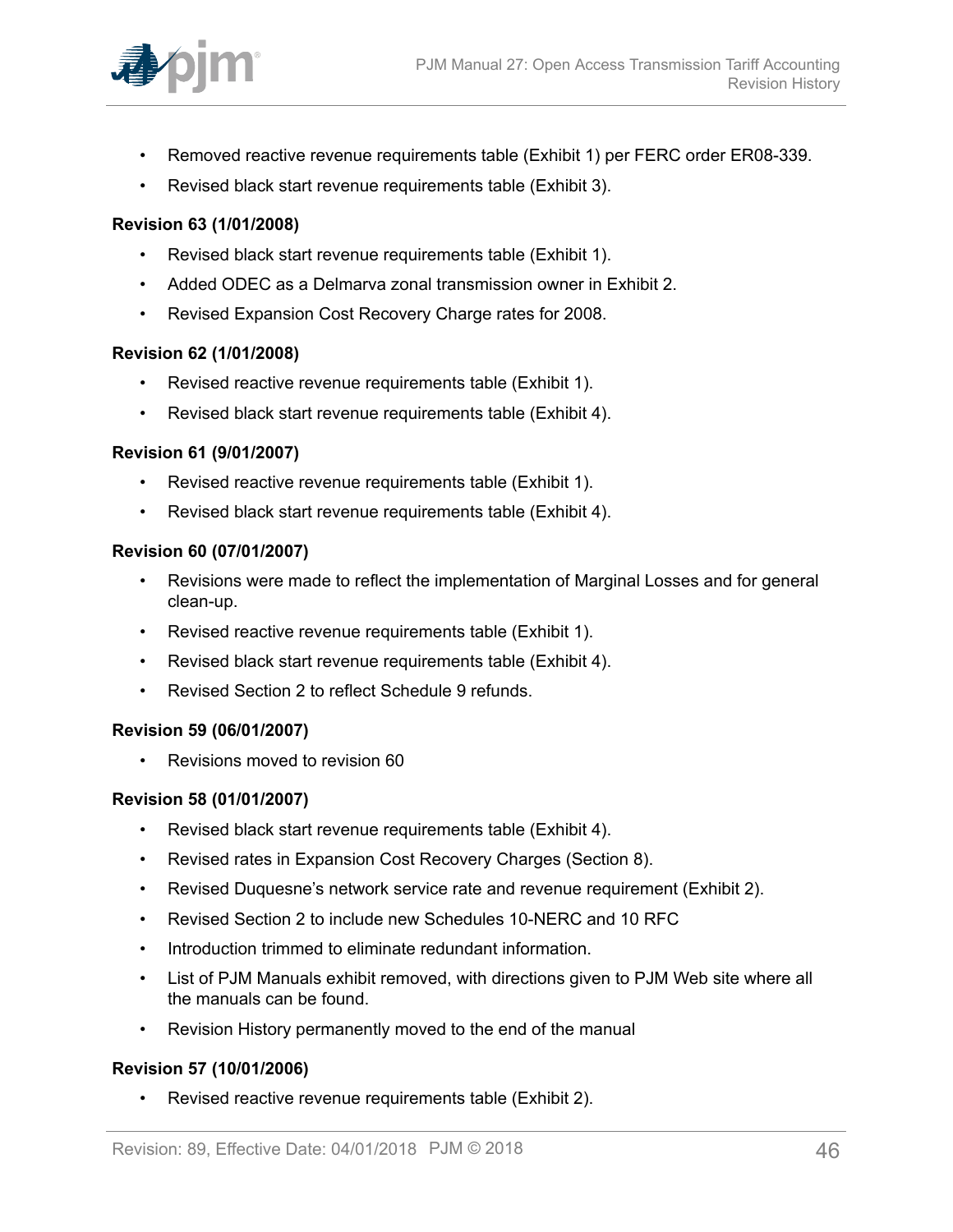

- Revised network transmission revenue requirements table (Exhibit 3).
- Revised black start revenue requirements table (Exhibit 5).

#### **Revision 56 (09/01/2006)**

- Revised reactive revenue requirements table (Exhibit 2).
- Revised black start revenue requirements table (Exhibit 5).

#### **Revision 55 (8/1/06)**

• Revise reactive revenue requirements table (Exhibit 2), revise network transmission revenue requirements table (Exhibit 3), and revise black start revenue requirements table (Exhibit 5).

#### **Revision 54 (6/1/06)**

• Revise reactive revenue requirements table (Exhibit 2), revise network transmission revenue requirements table (Exhibit 3), revise black start revenue requirements table (Exhibit 5), revise PJM Scheduling, System Control and Dispatch Service Accounting section to reflect PJM's stated rate implementation, and revise Expansion Cost Recovery Accounting section to reflect retroactive FERC order.

#### **Revision 53 (4/1/06)**

- Revise network transmission revenue requirements table (Exhibit 3), revise black start revenue requirements table (Exhibit 5), remove SECA references since the original SECA period has terminated (Section 8: Seams Elimination Cost Assignment Accounting), and remove MAAC charge references since this charge has terminated (Section 7: Mid-Atlantic Area Council Charge Accounting). Since Sections 7 and 8 were deleted, Sections 9 through 11 were renumbered accordingly.
- Revisions were made on the following pages: 29, 35, 36 and 40-45.

#### **Revision 52 (3/1/06)**

- Revise reactive revenue requirements table.
- Revisions were made on the following page: 23.

#### **Revision 51 (2/1/06)**

- Add new subsection to Network Service Accounting for business rules regarding the changing of settlement area definitions.
- Revisions were made on the following pages: 33 and 34.

#### **Revision 50 (1/1/06)**

- Revise reactive and black start revenue requirements tables.
- Revisions were made on the following pages: 23 and 44.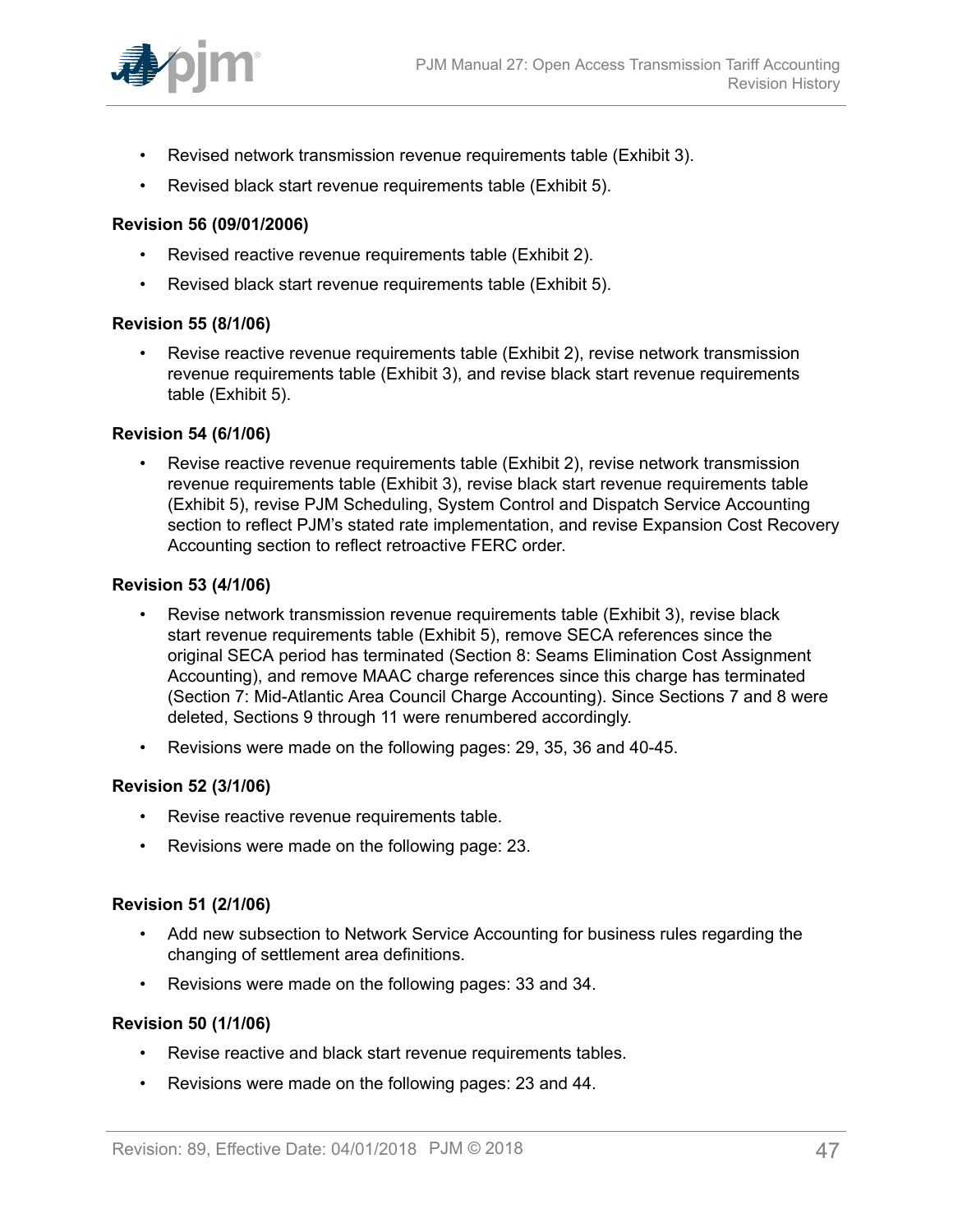

## **Revision 49 (1/1/06)**

- Revise reactive and black start revenue requirements tables, add Schedule 9-OPSI billing description, and add new subsection to Network Service Accounting for nodal pricing business rules.
- Revisions were made on the following pages: 16, 19, 23, 30, 32, 33 and 44.

#### **Revision 48 (11/1/05)**

• Revise reactive and black start revenue requirements tables; AEP Network Service rate, revenue requirement, and pass-through credit allocations; and, Schedule 13 (Expansion Cost Recovery) billing description.

#### **Revision 47 (7/1/05)**

• Revise reactive and black start revenue requirements table, revise AECO, BGE, DPL, and PEPCO Network Service rates and revenue requirements, and add Schedule 13 (Expansion Cost Recovery) billing description.

#### **Revision 46 (5/1/05)**

• Revise reactive and black start revenue requirements table, clarify SECA settlements, and make changes to include Dominion.

### **Revision 45 (2/16/05)**

Revise reactive revenue requirements table.

#### **Revision 44 (1/1/05)**

• Revise reactive and black start revenue requirements tables.

#### **Revision 43 (1/1/05)**

• Revise reactive and black start revenue requirements tables and the AEP network integration transmission service rate. Add Duquesne's network integration transmission service revenue requirement and rate. Remove AP revenue neutrality and transitional market expansion charge sections.

#### **Revision 42 (12/22/04)**

• Revise to reflect FERC Regional Through and Out Rate (RTOR) elimination between PJM and MISO and the new SECA billing.

#### **Revision 41 (11/01/04)**

• Revise reactive and black start revenue requirements tables.

#### **Revision 40 (10/01/04)**

- Revise to reflect the AEP/Dayton market integration.
- Updated Exhibit 1: List of PJM Manuals to reflect new manuals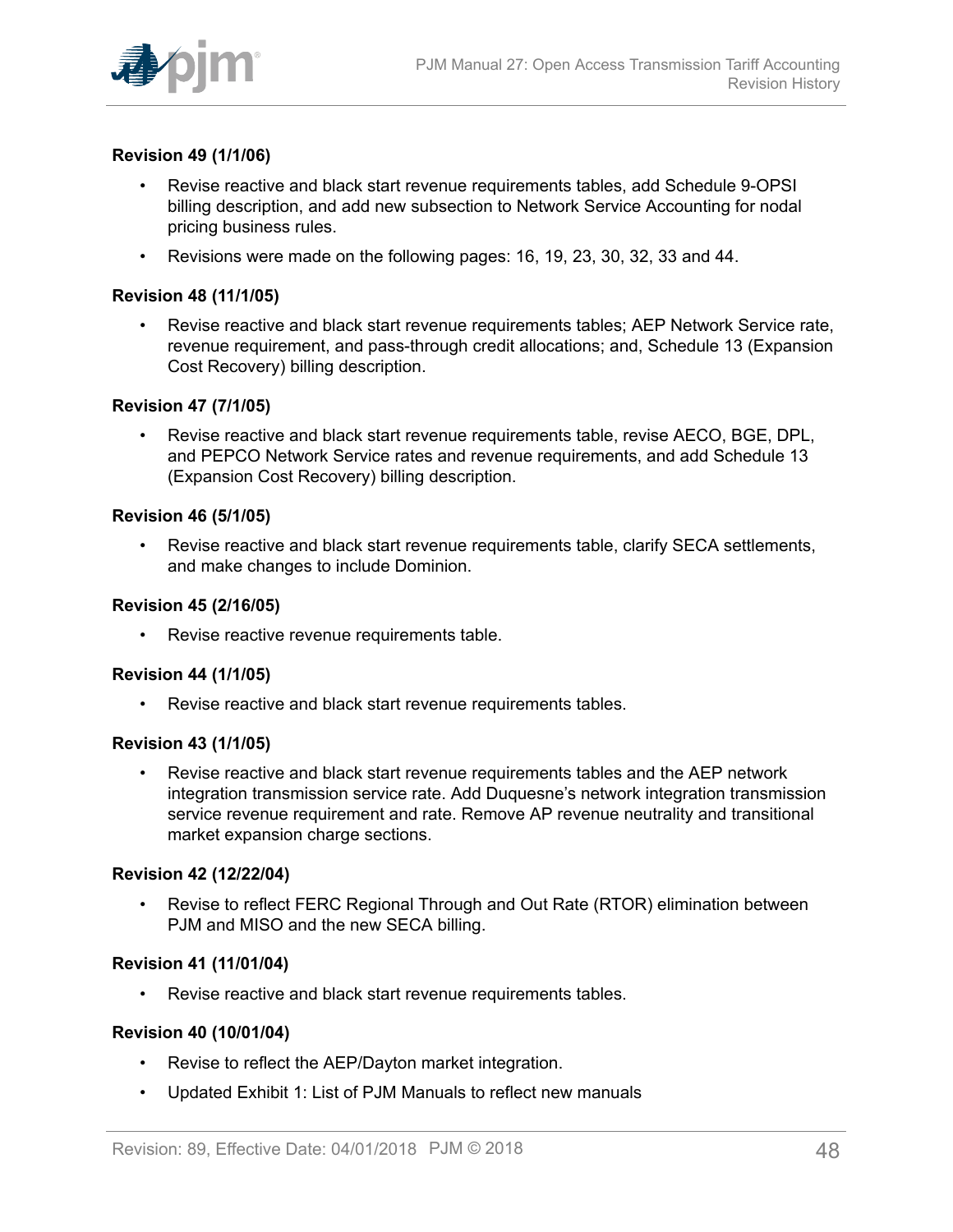

## **Revision 39 (07/31/04)**

• Revised reactive revenue requirements listed in Exhibit 2 of Section 3: Reactive Supply & Voltage Control from Generation Sources Service Accounting.

#### **Revision 38 (06/30/04)**

• Revised reactive revenue requirements listed in Exhibit 2 of Section 3: Reactive Supply & Voltage Control from Generation Sources Service Accounting.

#### **Revision 37 (06/01/04)**

• Revised annual black start revenue requirements listed in Exhibit 5 of Section 11: Black Start Service Accounting.

#### **Revision 36 (05/01/04)**

- Globally changed all references from "*PJM Control Area*" to "*PJM Region*"
- Revised Section 2: Scheduling, System Control & Dispatch Service Accounting to incorporate the changes to PJM Service Category; Capacity Resource and Obligation Management Service (Schedule 9-5).
- Revised annual reactive revenue requirements listed in Exhibit 2 of Section 3: Reactive Supply & Voltage Control from Generation Sources Service Accounting.
- Revised annual transmission owner revenue requirements listed in Exhibit 3 of Section 5: Network Integration Transmission Service Accounting.
- Revised firm point-to-point transmission service rates listed in Exhibit 4 of Section 6: Point-to-Point Transmission Service Accounting.
- Revised Section 6: Point-to-Point Transmission Service Accounting to incorporate the changes to the Point-to-Point Transmission Service credit allocations.
- Revised Section 9: Transitional Market Expansion Accounting to incorporate the change that these charges do not apply to energy either delivered to load or input into the Transmission System in the PJM zone comprised of Commonwealth Edison.
- Added Section 10: Expansion Integration Accounting and re-numbered other sections accordingly.
- Updated PJM List of Manuals to reflect new manuals

#### **Revision 35 (05/01/04)**

• Revised Section 2: Scheduling, System Control & Dispatch Service Accounting to incorporate the changes to PJM Service Categories; FTR Administration (Schedule 9-2) and Market Support Services (Schedule 9-3).

#### **Revision 34 (04/01/04)**

• Revised annual reactive revenue requirements listed in Exhibit 2 of Section 3: Reactive Supply & Voltage Control from Generation Sources Service Accounting.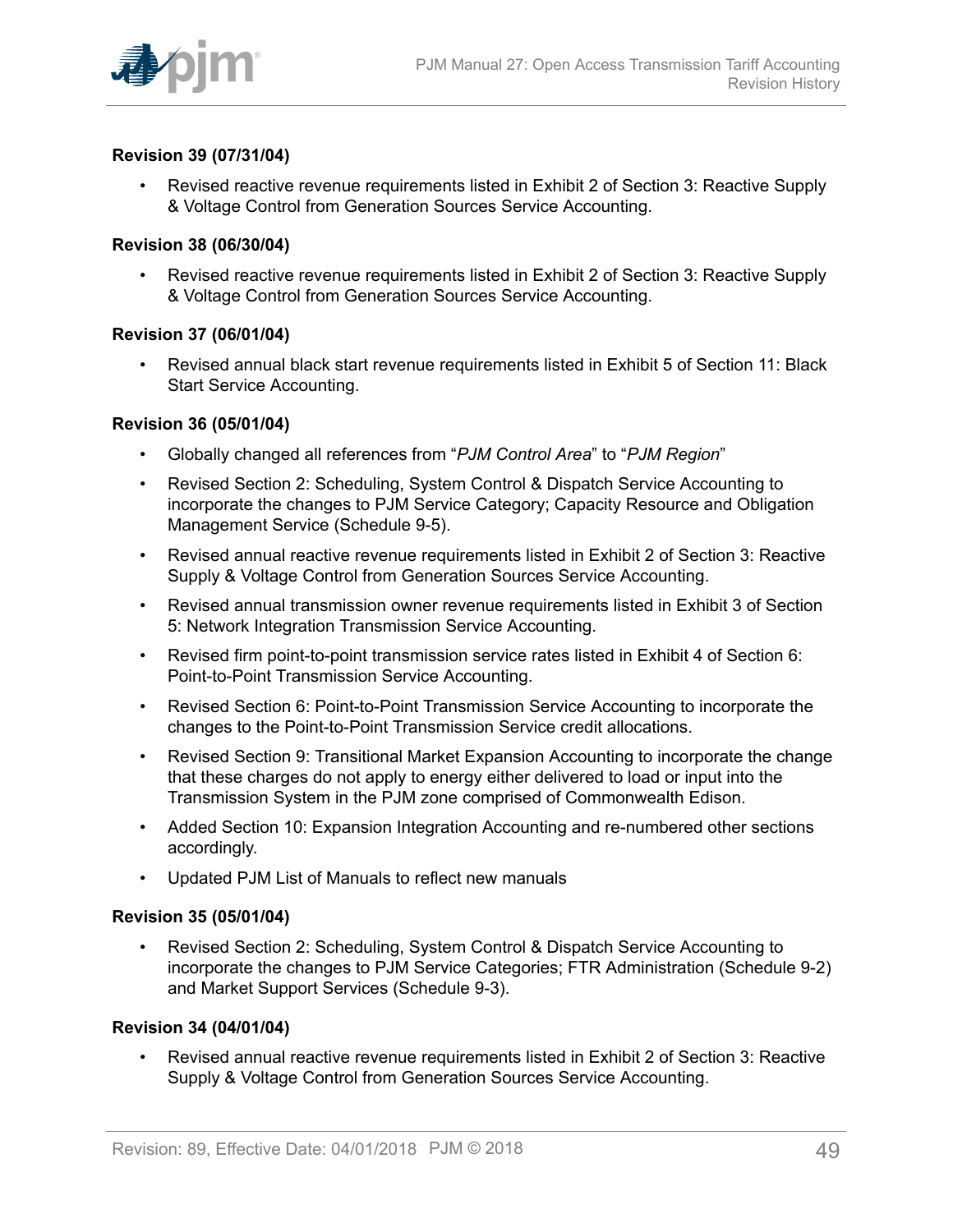

## **Revision 33 (01/01/04)**

- Revised annual reactive revenue requirements listed in Exhibit 2 of Section 3: Reactive Supply & Voltage Control from Generation Sources Service Accounting.
- Revised Exhibit 1: List of PJM Manuals to reflect two new eFuel manuals

### **Revision 32 (10/01/03)**

• Revised annual reactive revenue requirements listed in Exhibit 2 of Section 3: Reactive Supply & Voltage Control from Generation Sources Service Accounting.

### **Revision 31 (09/01/03)**

- Revised annual reactive revenue requirements listed in Exhibit 2 of Section 3: Reactive Supply & Voltage Control from Generation Sources Service Accounting.
- Revised annual black start revenue requirements listed in Exhibit 5 of Section 10: Black Start Service Accounting.

### **Revision 30 (07/01/03)**

- Revised annual reactive revenue requirements listed in Exhibit 2 of Section 3: Reactive Supply & Voltage Control from Generation Sources Service Accounting.
- Revised annual black start revenue requirements listed in Exhibit 5 of Section 10: Black Start Service Accounting.

#### **Revision 29 (06/01/03)**

- Revised Section 5: Network Integration Transmission Service Accounting to reflect the revised procedures to calculate the Network Customer's daily peak load contribution in accordance with FERC's order requiring the use of Network Service Peak Load (NSPL) contributions based on metered peaks instead of unrestricted peaks (Docket EL02-121).
- Changed references to "Fixed Transmission Rights" to "Financial Transmission Rights."
- Schedule 9-5. Revised the sentence "Usage of this service is defined as the sum of the Load-Serving Entity's daily Accounted-For Obligations and Available Capacity Obligations during the month without any reduction for ALM Credit, plus the Capacity Resource Owner's Unforced Capacity and Available Capacity, both measured in MWd" to "Usage of this service is defined as the sum of the Load-Serving Entity's daily Accounted-For Obligations during the month without any reduction for ALM Credit, plus the Capacity Resource Owner's Unforced Capacity, measured in MWd."
- Removed the sentence. "In addition, PJM will charge a one-time sign-on fee of \$5,000 for each new PJM eCapacity account."
- Changed all references from "*PJM Interconnection, L.L.C.*" to "*PJM*."
- Renamed Exhibits I.1 through 10.1 to Exhibit 1 through Exhibit 5.
- Reformatted to new PJM formatting standard.
- Renumbered pages to consecutive numbering.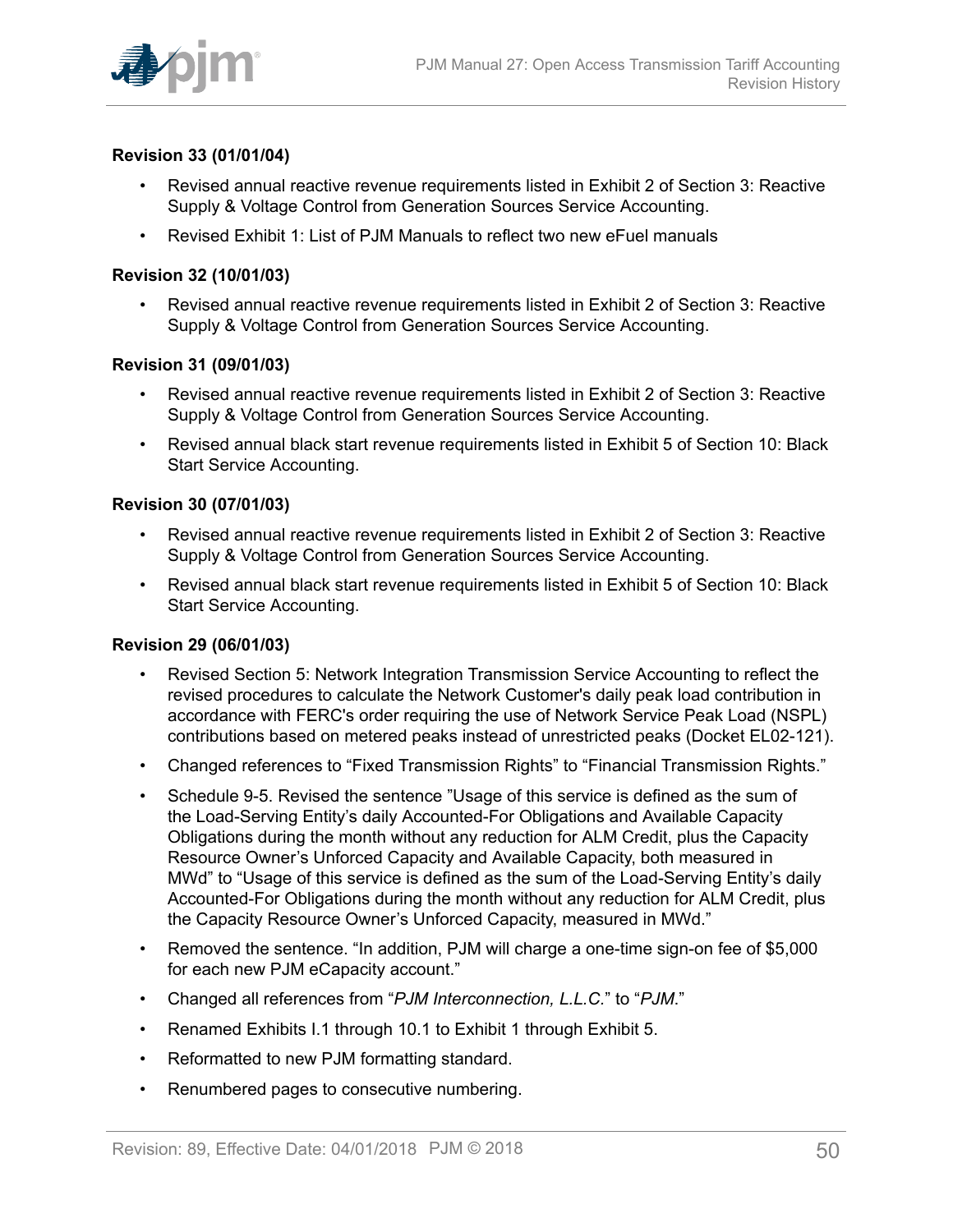

## **Revision 28 (04/01/03)**

• Revised annual reactive revenue requirements listed in Exhibit 2 of Section 3: Reactive Supply & Voltage Control from Generation Sources Service Accounting.

#### **Revision 27 (04/01/03)**

• Revised annual reactive revenue requirements listed in Exhibit 2 of Section 3: Reactive Supply & Voltage Control from Generation Sources Service Accounting.

#### **Revision 26 (02/01/03)**

• Revised annual reactive revenue requirements listed in Exhibit 2 of Section 3: Reactive Supply & Voltage Control from Generation Sources Service Accounting.

#### **Revision 25 (02/01/03)**

• Revised annual reactive revenue requirements listed in Exhibit 2 of Section 3: Reactive Supply & Voltage Control from Generation Sources Service Accounting.

## **Revision 24 (01/01/03)**

• Revised annual reactive revenue requirements listed in Exhibit 2 of Section 3: Reactive Supply & Voltage Control from Generation Sources Service Accounting.

#### **Revision 23 (01/01/03)**

• Revised Annual Black Start Revenue Requirements in Exhibit 5 of Section 10: Black Start Service Accounting.

#### **Revision 22 (01/01/03)**

- Revised annual reactive revenue requirements listed in Exhibit 2 of Section 3: Reactive Supply & Voltage Control from Generation Sources Service Accounting. The addition of Commonwealth Chesapeake, L.L.C. was effective 11/01/02.
- Revised Section 2: Scheduling, System Control & Dispatch Service Accounting.

#### **Revision 21 (12/01/02)**

• Added new Section 10: Black Start Service Accounting. Re-numbered existing Section 10: Billing as new Section 11.

#### **Revision 20 (09/01/02)**

• Revised annual reactive revenue requirements listed in Exhibit 2 of Section 3: Reactive Supply & Voltage Control from Generation Sources Service Accounting.

#### **Revision 19 (07/01/02)**

• Revised annual reactive revenue requirements listed in Exhibit 2 of Section 3: Reactive Supply & Voltage Control from Generation Sources Service Accounting.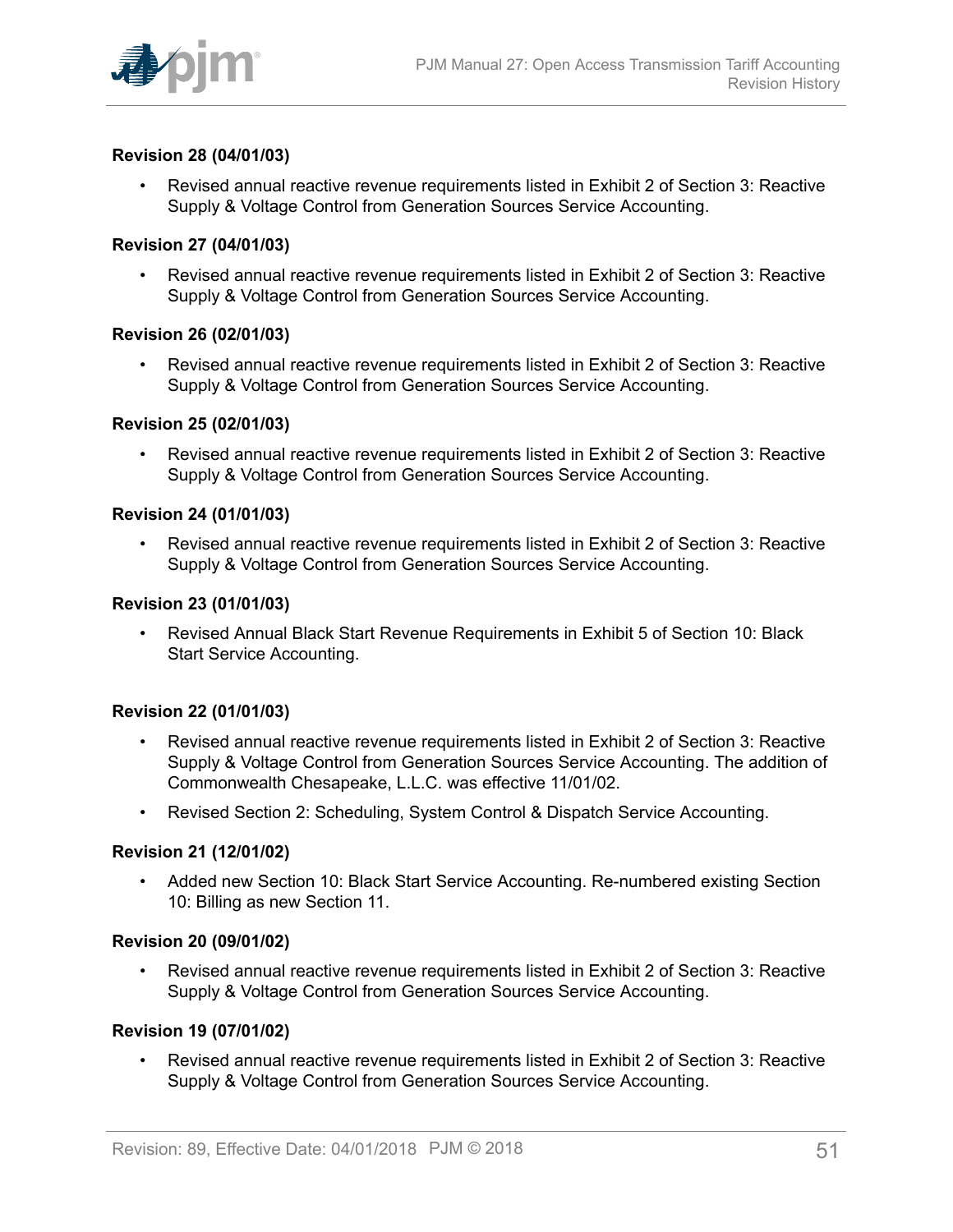

## **Revision 18 (04/01/02)**

• Revised to reflect the changes to incorporate the PJM West Region and Rockland Electric Company.

#### **Revision 17 (01/01/02)**

• Revised annual reactive revenue requirements listed in Exhibit 2 of Section 3: Reactive Supply & Voltage Control from Generation Sources Service Accounting.

#### **Revision 16 (10/01/01)**

• Revised annual reactive revenue requirements listed in Exhibit 2 of Section 3: Reactive Supply & Voltage Control from Generation Sources Service Accounting.

#### **Revision 15 (09/01/01)**

• Revised annual reactive revenue requirements listed in Exhibit 2 of Section 3: Reactive Supply & Voltage Control from Generation Sources Service Accounting.

## **Revision 14 (08/01/01)**

• Revised annual reactive revenue requirements listed in Exhibit 2 of Section 3: Reactive Supply & Voltage Control from Generation Sources Service Accounting.

#### **Revision 13 (07/23/01)**

• Revised annual reactive revenue requirements listed in Exhibit 2 of Section 3: Reactive Supply & Voltage Control from Generation Sources Service Accounting.

#### **Revision 12 (06/01/01)**

• Revised to reflect new Transmission Service and Reactive Rates.

#### **Revision 11 (01/01/01)**

- Revised to reflect the new unbundled PJM Scheduling, System Control and Dispatch Service accounting method (Tariff Schedule 9) and the new Mid-Atlantic Area Council Charge billing (Tariff Schedule 10) to be effective 01/01/2001.
- Removed Attachment A: Definitions and Abbreviations. Attachment A is being developed into a 'new' **PJM Manual 35:** *Definitions and Abbreviations*.

#### **Revision 10 (10/01/00)**

• Revised to reflect the new Reactive Supply and Voltage Control from Generation Sources Service (Tariff Schedule 2) accounting method as approved by FERC (Docket No. ER00-3327) to be effective 10/01/2000.

#### **Revision 09 (06/01/00)**

• Sections 5, 6 & 7: Revised to reflect new point-to-point transmission service rates as approved by FERC.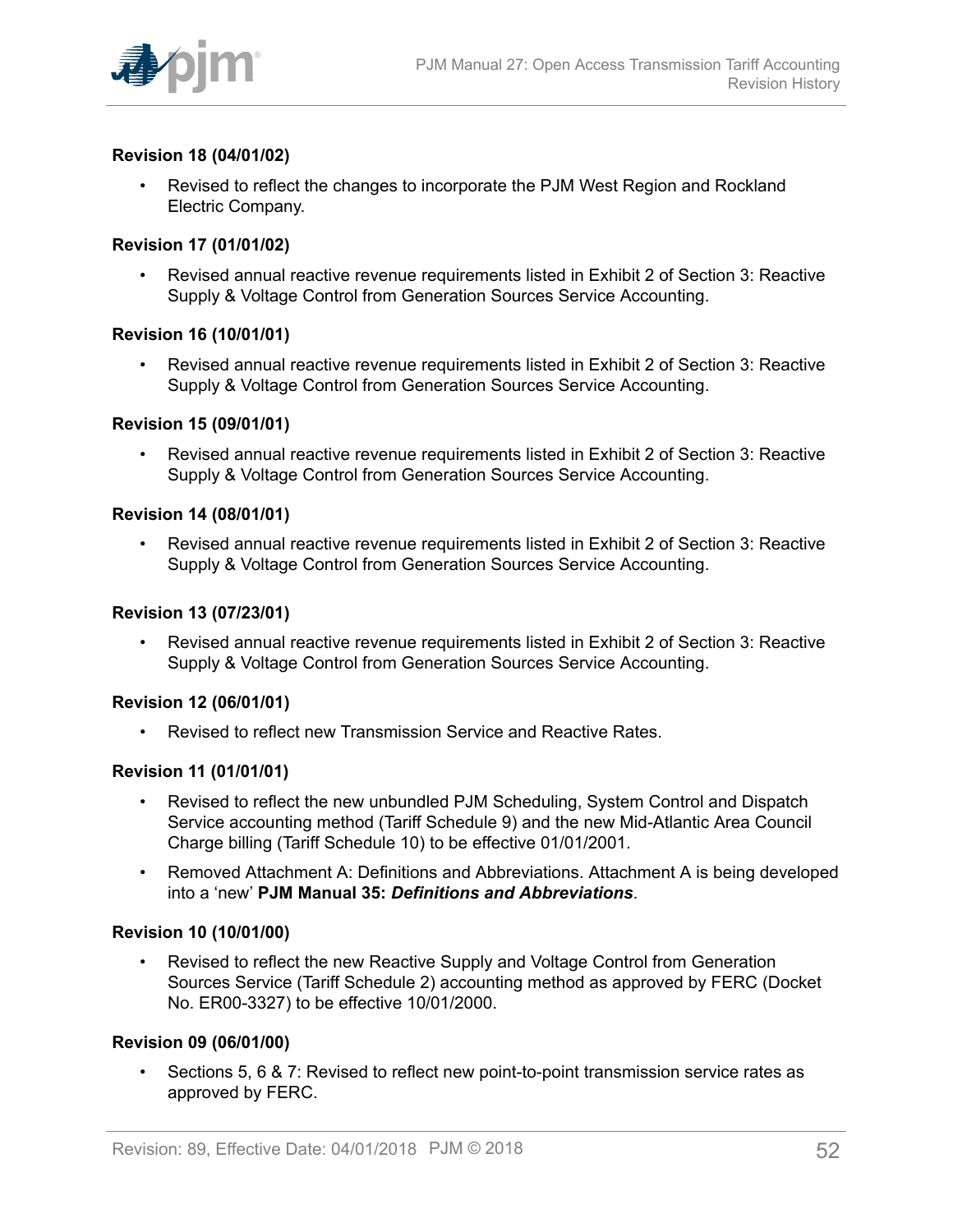

## **Revision 08 (09/23/99)**

- Section 2: Scheduling, System Control, & Dispatch Service Accounting
- Revised to reflect the new RTO Scheduling, System Control, & Dispatch Service (Schedule 1A) Accounting methodology which was approved by the FERC.

## **Revision 07 (06/01/99)**

- Section 5: Network Integration Transmission Service Accounting
- Revised 'Exhibit 3: Annual Transmission Revenue Requirements' for AE Zone.
- Section 6: Point-to-Point Transmission Service Accounting Overview
- Revised 'Exhibit 4: Firm Point-to-Point Transmission Service Rates' for AE Zone.
- Revised 'Exhibit 5: Non-Firm Point-to-Point Transmission Service Delivery Rates' for AE Zone.

### **Revision 06 (04/01/99)**

- Section 2: Scheduling, System Control, & Dispatch Service Accounting
- Added reconciliation billing for PJM and RTO Scheduling, System Control & Dispatch Services charges.

### **Revision 05 (01/01/99)**

- Section 2: Scheduling, System Control, & Dispatch Service Accounting
- Added calculation of RTO scheduling, system control, and dispatch service credits and charges.
- Section 3: Reactive Supply & Voltage Control Service Accounting
- Modified calculation of Reactive Charges and Rates (Exhibit 2)
- Section 5: Network Integration Transmission Service Accounting
- Updated the RTO's Annual Transmission Revenue Requirements (Exhibit 3)
- Revised the Network Integration Transmission Service Charge calculations from monthly to daily.
- Section 6: Point-to-Point Transmission Service Accounting
- Updated Firm and Non-Firm Point-to-Point Transmission Service Rates (Exhibit 4 and 6.2)
- In addition, changes were made throughout the manual for implementation of Pennsylvania Customer Choice.

#### **Revision 04 (07/31/98)**

• Section 5: Network Integration Transmission Service Accounting